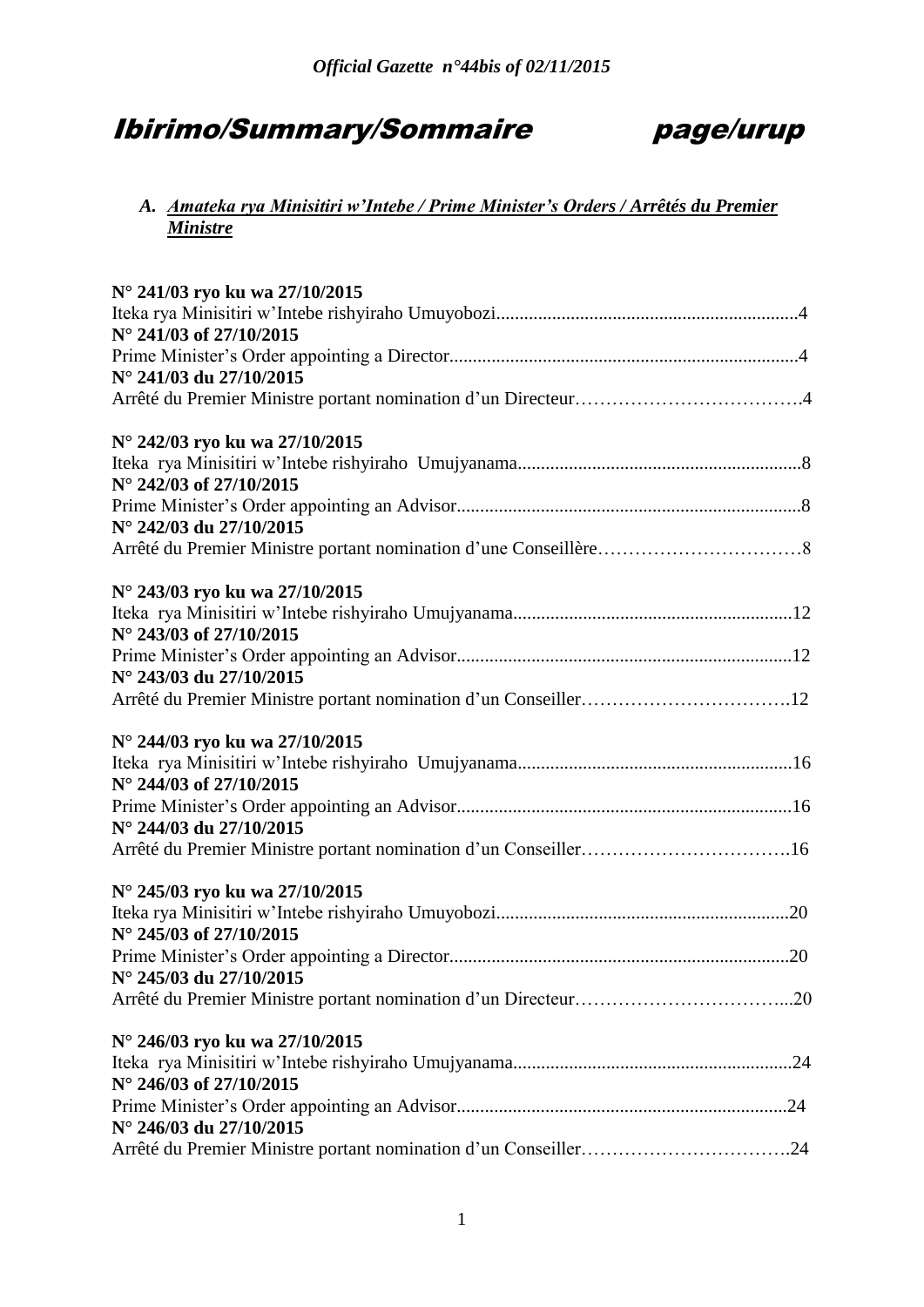| N° 247/03 ryo ku wa 27/10/2015                                                              |
|---------------------------------------------------------------------------------------------|
|                                                                                             |
| N° 247/03 247/03 of 27/10/2015                                                              |
| N° 247/03 du 27/10/2015                                                                     |
|                                                                                             |
|                                                                                             |
| N° 248/03 ryo ku wa 27/10/2015                                                              |
| N° 248/03 of 27/10/2015                                                                     |
|                                                                                             |
| N° 248/03 du 27/10/2015                                                                     |
|                                                                                             |
| N° 249/03 ryo ku wa 27/10/2015                                                              |
|                                                                                             |
| N° 249/03 of 27/10/2015                                                                     |
|                                                                                             |
| N° 249/03 du 27/10/2015                                                                     |
|                                                                                             |
| N° 250/03 ryo ku wa 27/10/2015                                                              |
|                                                                                             |
| N° 250/03 of 27/10/2015                                                                     |
|                                                                                             |
| N° 250/03 du 27/10/2015<br>Arrêté du Premier Ministre portant nomination d'une Directrice40 |
|                                                                                             |
| N° 251/03 ryo ku wa 27/10/2015                                                              |
|                                                                                             |
| N° 251/03 of 27/10/2015                                                                     |
| N° 251/03 du 27/10/2015                                                                     |
|                                                                                             |
|                                                                                             |
| N° 252/03 ryo ku wa 27/10/2015                                                              |
|                                                                                             |
| N° 252/03 of 27/10/2015                                                                     |
| N° 252/03 du 27/10/2015                                                                     |
| Arrêté du Premier Ministre portant nomination d'un Premier Secrétaire48                     |
|                                                                                             |
| N° 253/03 ryo ku wa 27/10/2015                                                              |
| N° 253/03 of 27/10/2015                                                                     |
|                                                                                             |
| N° 253/03 du 27/10/2015                                                                     |
| Arrêté du Premier Ministre portant nomination d'un Premier Secrétaire52                     |
| N° 254/03 ryo ku wa 27/10/2015                                                              |
|                                                                                             |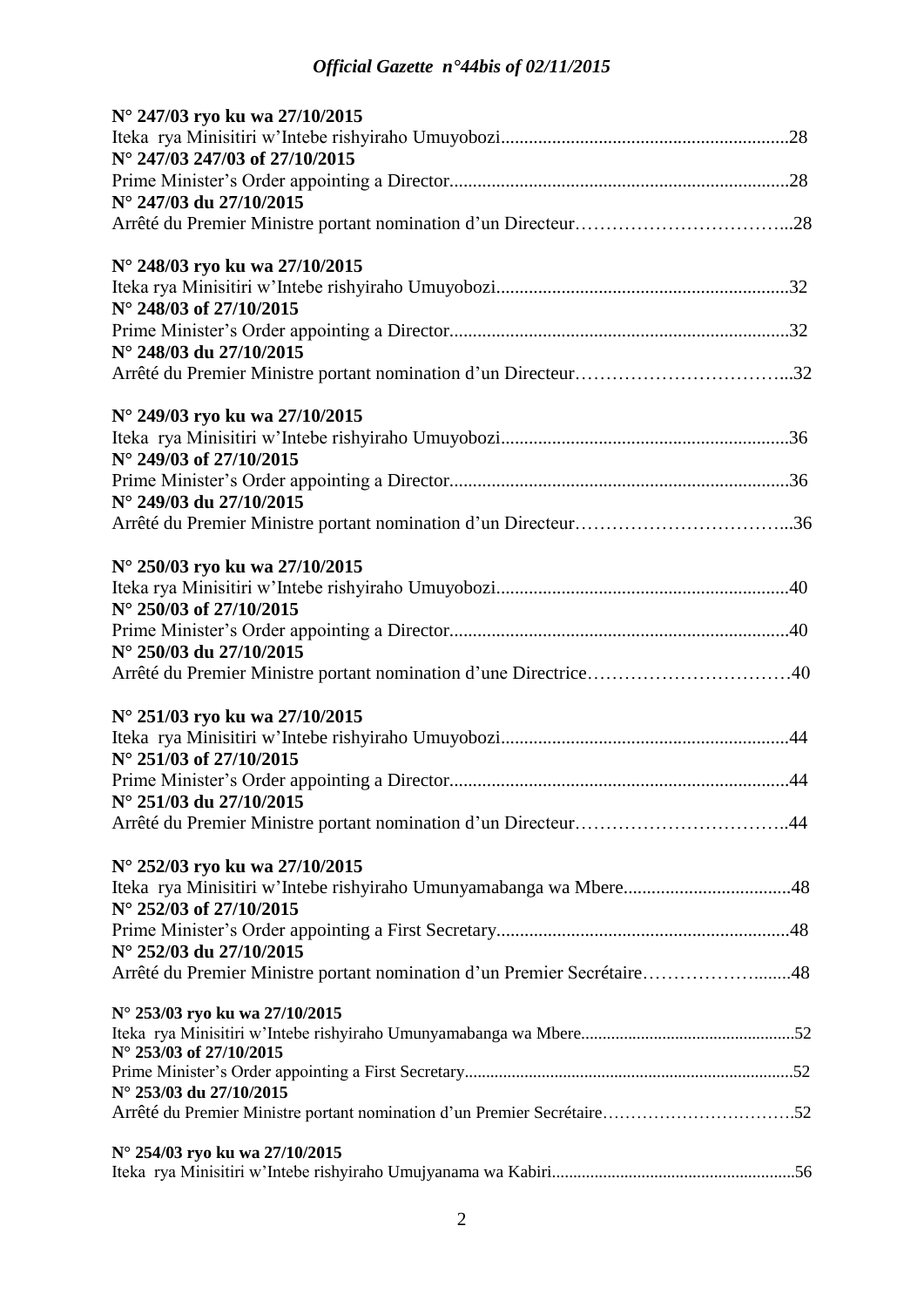| N° 254/03 of 27/10/2015                                                  |  |
|--------------------------------------------------------------------------|--|
|                                                                          |  |
| N° 254/03 du 27/10/2015                                                  |  |
| Arrêté du Premier Ministre portant nomination d'un Deuxième Conseiller56 |  |
| N° 255/03 ryo ku wa 27/10/2015                                           |  |
|                                                                          |  |
| $N^{\circ}$ 255/03 of 27/10/2015                                         |  |
|                                                                          |  |
| N° 255/03 du 27/10/2015                                                  |  |
|                                                                          |  |

# *B. Amabwiriza y'Inama Njyanama y'Umujyi wa Kigali*

# **N° 001/2015 yo ku wa 01/11/2015**

Amabwiriza y'Inama Njyanama y'Umujyi wa Kigali agena imikorere y'Ikigo cy'Umujyi wa Kigali cyakira abafite imyitwarire ibangamira ituze n'umutekano w'abaturage (KRTC)…...64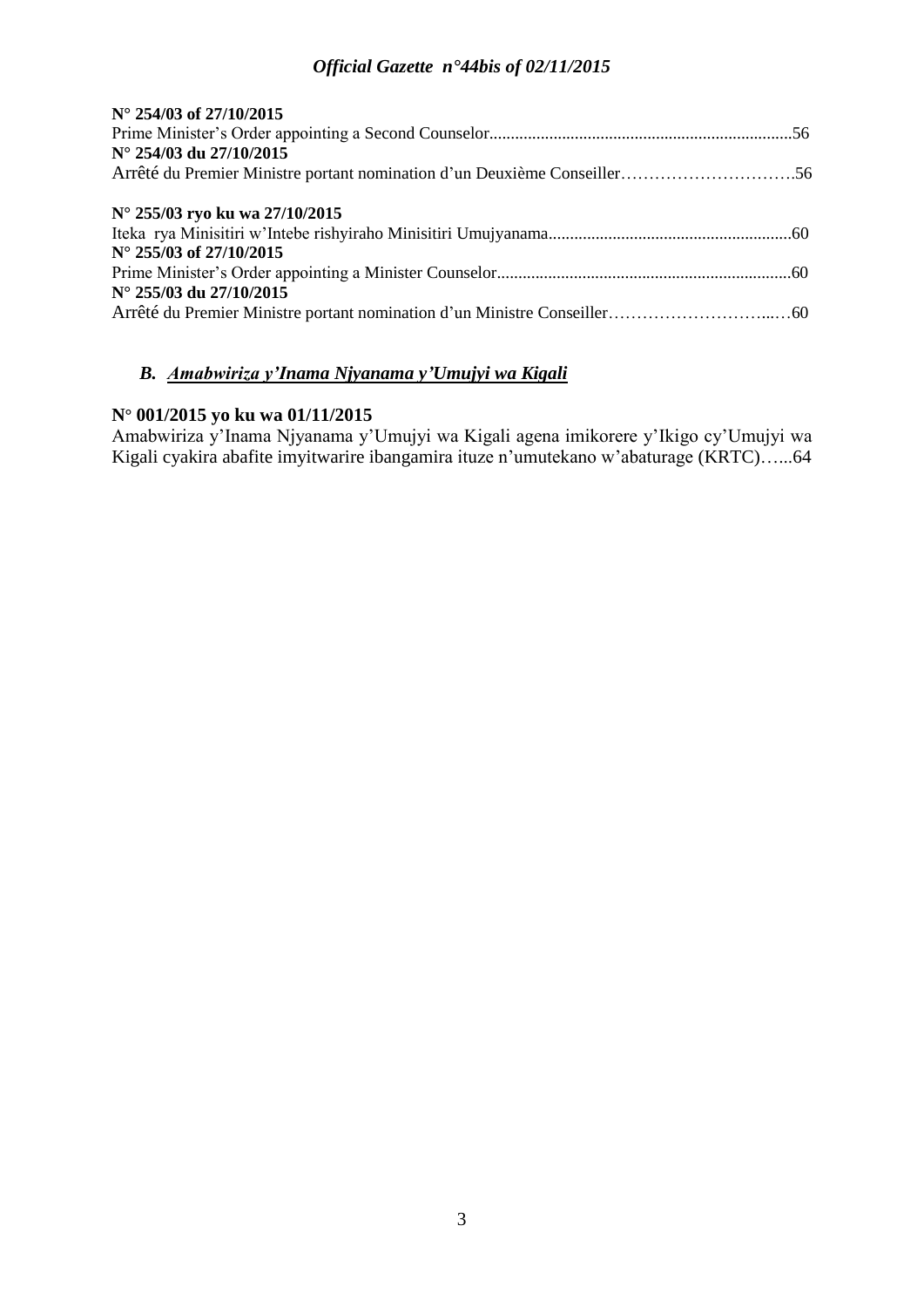ITEKA RYA MINISITIRI W'INTEBE PRIME MINISTER'S ORDER N°241/03 OF ARRETE DU PREMIER MINISTRE **N°241/03 RYO KU WA 27/10/2015 27/10/2015 APPOINTING A DIRECTOR RISHYIRAHO UMUYOBOZI N°241/03 DU 27/10/2015 PORTANT NOMINATION D'UN DIRECTEUR**

| <b>ISHAKIRO</b>                                                     | <b>TABLE OF CONTENTS</b>                                                                                                   | <b>TABLE DES MATIERES</b>                 |
|---------------------------------------------------------------------|----------------------------------------------------------------------------------------------------------------------------|-------------------------------------------|
| Ingingo ya mbere: Ishyirwaho                                        | <b>Article One: Appointment</b>                                                                                            | <b>Article premier: Nomination</b>        |
| Ingingo ya 2: Abashinzwe kubahiriza iri teka                        | Article 2: Authorities responsible for the Article 2: Autorités chargées de l'exécution du<br>implementation of this Order | présent arrêté                            |
| <b>Ingingo</b><br>$ya = 3$ :<br>Ivanwaho<br>zinyuranyije n'iri teka | ry'ingingo Article 3: Repealing provision                                                                                  | <b>Article 3: Disposition abrogatoire</b> |
| Ingingo ya $4$ :<br>iteka<br><b>Igihe</b><br>gukurikizwa            | ritangira Article 4: Commencement                                                                                          | Article 4: Entrée en vigueur              |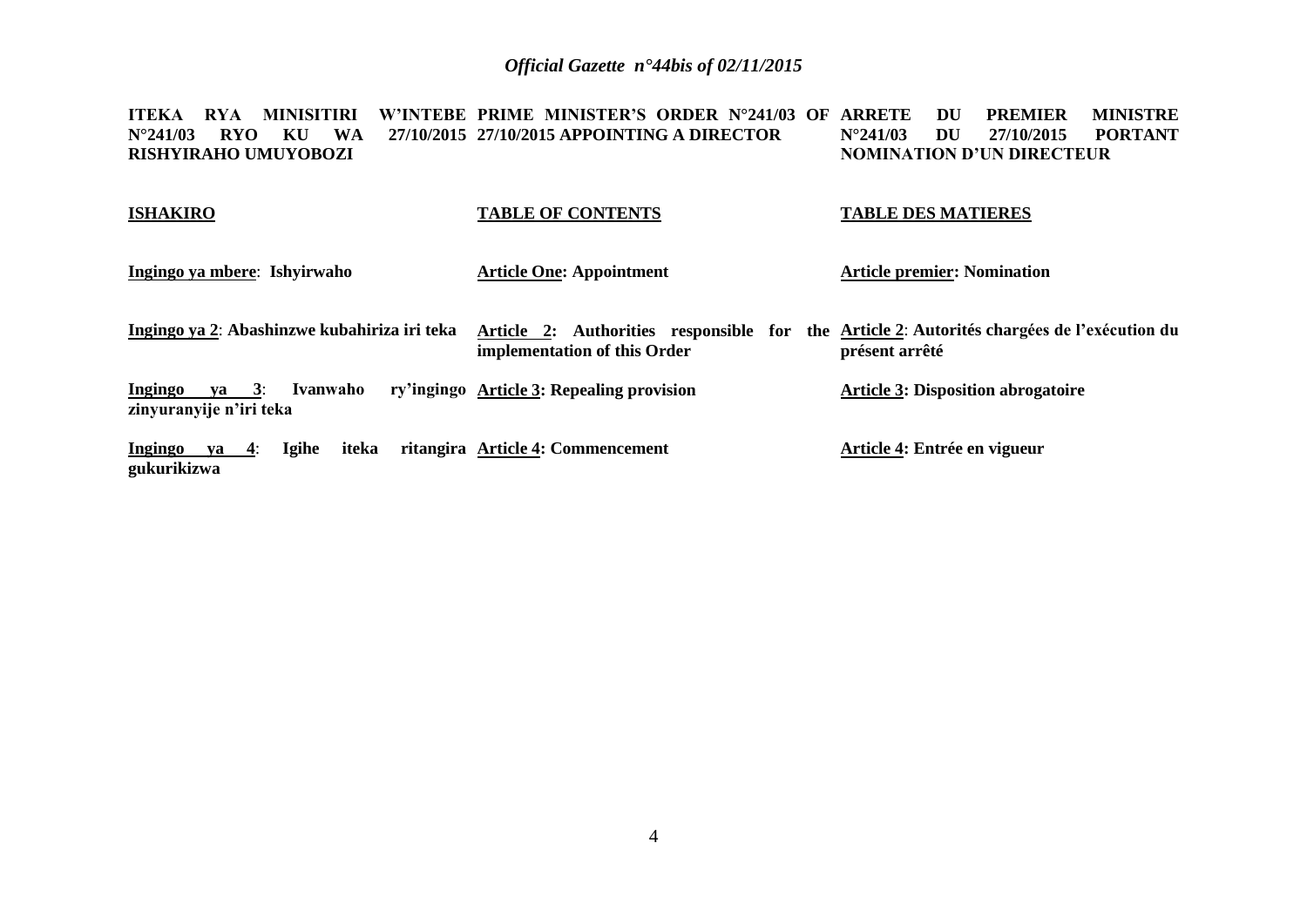#### **ITEKA RYA MINISITIRI W'INTEBE N°241/03 PRIME MINISTER'S ORDER N°241/03 OF RYO KU WA 27/10/2015 RISHYIRAHO 27/10/2015 APPOINTING A DIRECTOR UMUYOBOZI DU PREMIER MINISTRE N°241/03 DU 27/10/2015 PORTANT NOMINATION D'UN DIRECTEUR**

**Minisitiri w'Intebe,**

Imiyoborere Myiza (RGB).

**The Prime Minister,**

#### **Le Premier Ministre,**

et du Suivi des Médias à l'Office Rwandais de

la Gouvernance (RGB).

Ashingiye ku Itegeko Nshinga rya Repubulika y'u Pursuant to the Constitution of the Republic of Vu la Constitution de la République du Rwanda Rwanda ryo ku wa 04 Kamena 2003 nk'uko Rwanda of 04 June 2003 as amended to date, du 04 Juin 2003 telle que révisée à ce jour, ryavuguruwe kugeza ubu, cyane cyane mu ngingo especially in Articles 118, 119, 121 and 201 ; zaryo iya 118, iya 119, iya 121 n'iya 201; spécialement en ses articles 118, 119, 121 et 201;

Ashingiye ku Itegeko n° 86/2013 ryo ku wa Pursuant to Law n° 86/2013 of 11/09/2013 Vu la Loi n° 86/2013 du 11/09/2013 portant 11/09/2013 rishyiraho Sitati Rusange igenga Abakozi establishing the General Statutes for Public Statut Général de la Fonction Publique, ba Leta, cyane cyane mu ngingo zaryo iya 4, iya 6 Service, especially in Articles 4, 6 and 8; n'iya 8; spécialement en ses articles 4, 6 et 8;

Bisabwe na Minisitiri w'Abakozi ba Leta Upon-proposal-by-the-Minister of Public Service Sur-proposition du Ministre de la Fonction n'Umurimo; and Labour; Publique et du Travail;

Inama y'Abaminisitiri yateranye ku wa 25/06/2015, After consideration and approval by the Cabinet, in Après examen et adoption par le Conseil des imaze kubisuzuma no kubyemeza; its session of 25/06/2015; Ministres en sa séance du 25/06/2015;

| <b>ATEGETSE:</b>                                                                                                                                                               | <b>HEREBY ORDERS:</b>           | <b>ARRETE:</b>                                                                           |
|--------------------------------------------------------------------------------------------------------------------------------------------------------------------------------|---------------------------------|------------------------------------------------------------------------------------------|
| Ingingo ya mbere: Ishyirwaho                                                                                                                                                   | <b>Article One: Appointment</b> | <b>Article premier: Nomination</b>                                                       |
| Bwana BIMENYIMANA Robert agizwe Umuyobozi Mr BIMENYIMANA Robert is hereby appointed<br>w'Ishami rishinzwe Guhuza no Gukurikirana Director of Media Coordination and Monitoring |                                 | Monsieur BIMENYIMANA Robert est nommé<br>Directeur de l'Unité chargée de la Coordination |

Itangazamakuru mu Kigo cy'Igihugu gishinzwe Unit in the Rwanda Government Board (RGB).

## 5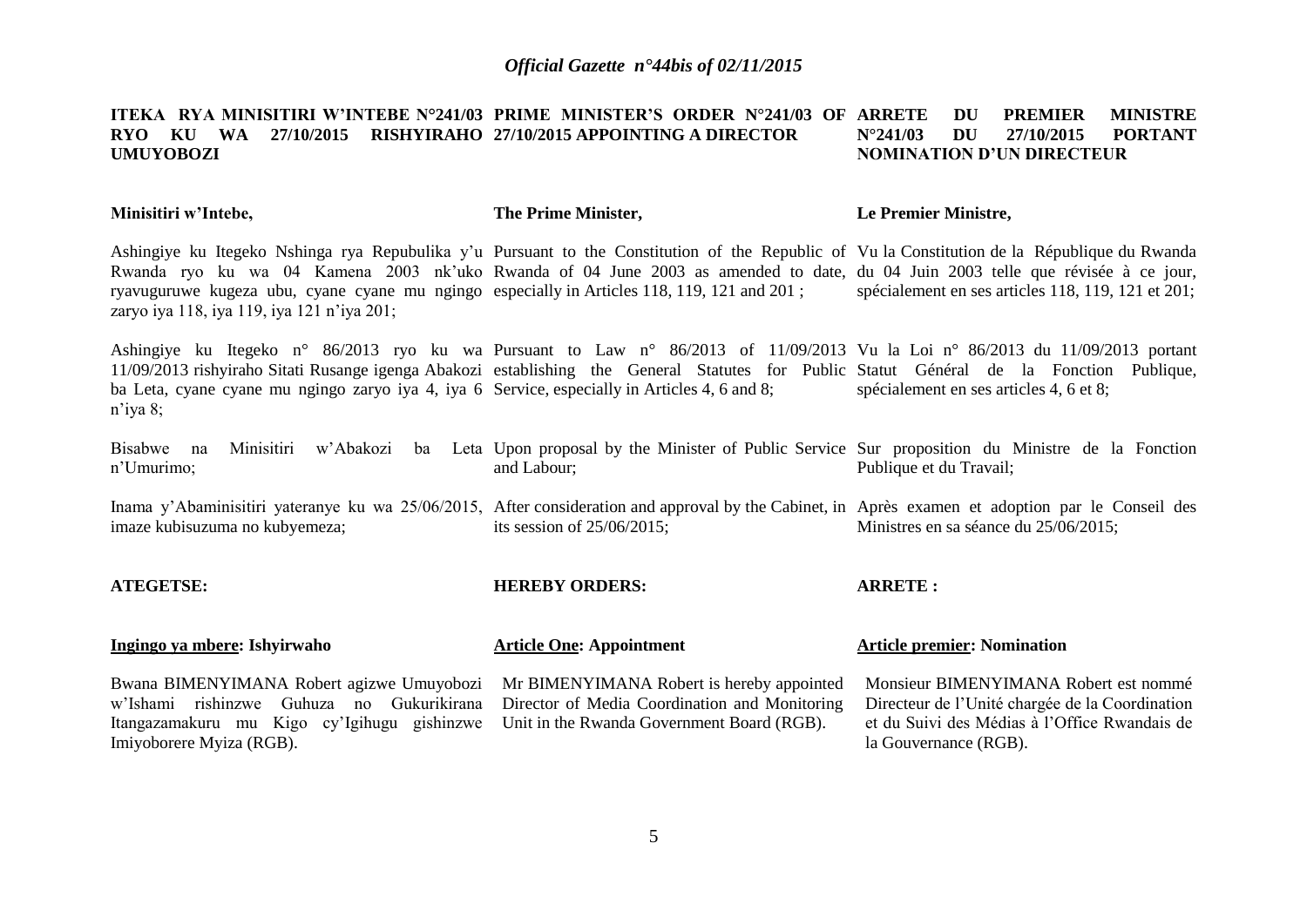| Ingingo ya 2: Abashinzwe kubahiriza iri teka                                                                                                                                                                                                          | Article 2: Authorities responsible for the Article 2: Autorités chargées de l'exécution du<br>implementation of this Order                                                                                                            | présent arrêté                                                                                                     |
|-------------------------------------------------------------------------------------------------------------------------------------------------------------------------------------------------------------------------------------------------------|---------------------------------------------------------------------------------------------------------------------------------------------------------------------------------------------------------------------------------------|--------------------------------------------------------------------------------------------------------------------|
| Minisitiri<br>w'Abakozi<br>Minisitiri<br>w'Imari<br>n'Igenamigambi<br>kubahiriza iri teka.                                                                                                                                                            | ba Leta n'Umurimo na The Minister of Public Service and Labour and the Le Ministre de la Fonction Publique et du Travail<br>basabwe Minister of Finance and Economic Planning are<br>entrusted with the implementation of this Order. | et le Ministre des Finances et de la Planification<br>Economique sont chargés de l'exécution du<br>présent arrêté. |
| Ingingo ya 3: Ivanwaho ry'ingingo zinyuranyije Article 3: Repealing provision<br>n'iri teka                                                                                                                                                           |                                                                                                                                                                                                                                       | <b>Article 3: Disposition abrogatoire</b>                                                                          |
| Ingingo<br>zinyuranyije naryo zivanyweho.                                                                                                                                                                                                             | zose z'amateka abanziriza iri kandi All prior provisions contrary to this Order are Toutes les dispositions antérieures contraires au<br>hereby repealed.                                                                             | présent arrêté sont abrogées.                                                                                      |
| Ingingo ya 4: Igihe iteka ritangira gukurikizwa                                                                                                                                                                                                       | <b>Article 4: Commencement</b>                                                                                                                                                                                                        | Article 4: Entrée en vigueur                                                                                       |
| Iri teka ritangira gukurikizwa ku munsi ritangarijweho This Order shall come into force on the date of its Le présent arrêté entre en vigueur le jour de sa<br>mu Igazeti ya Leta ya Repubulika y'u Rwanda.<br>Agaciro karyo gahera ku wa 25/06/2015. | publication in the Official Gazette of the Republic publication au Journal Officiel de la République<br>of Rwanda. It takes effect as of 25/06/2015.                                                                                  | du Rwanda. Il sort ses effets à partir du<br>25/06/2015.                                                           |
| Kigali, ku wa 27/10/2015                                                                                                                                                                                                                              | Kigali, on 27/10/2015                                                                                                                                                                                                                 | Kigali, le 27/10/2015                                                                                              |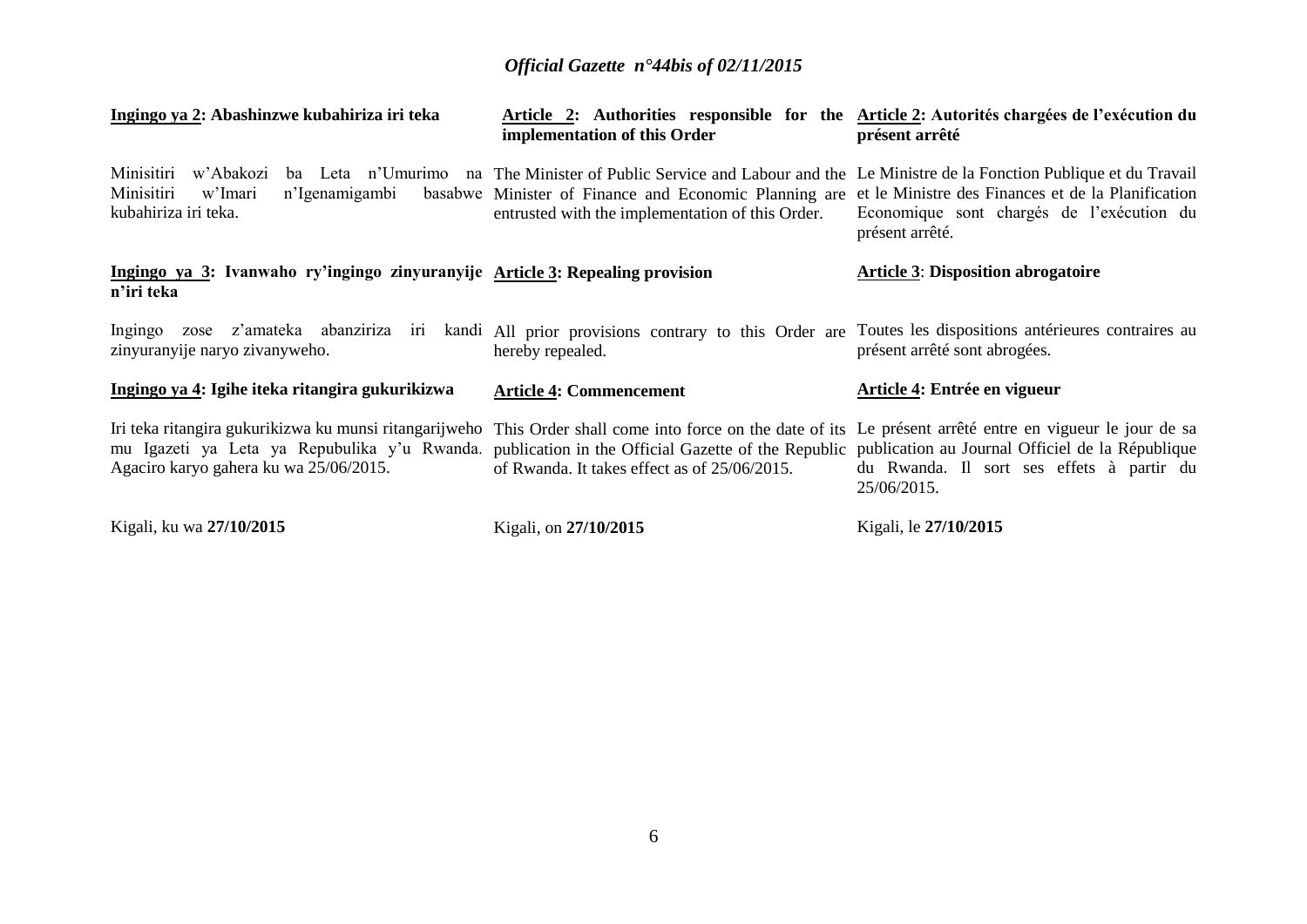#### **(sé) MUREKEZI Anastase** Minisitiri w'Intebe

**(sé) MUREKEZI Anastase** Prime Minister

**(sé)**

**UWIZEYE Judith** Minister of Public Service and Labour

**(sé) MUREKEZI Anastase** Premier Ministre

**(sé)**

**(sé)**

**UWIZEYE Judith** Minisitiri w'Abakozi ba Leta n'Umurimo

**Bibonywe kandi bishyizweho Ikirango cya Repubulika:**

**Seen and sealed with the Seal of the**

**Republic:**

**(sé) BUSINGYE Johnston** Minisitiri w'Ubutabera / Intumwa Nkuru ya Leta

**(sé) BUSINGYE Johnston** Minister of Justice /Attorney General

**UWIZEYE Judith** Ministre de la Fonction Publique et du Travail

**Vu et scellé du Sceau de la République:**

**(sé) BUSINGYE Johnston** Ministre de la Justice / Garde des Sceaux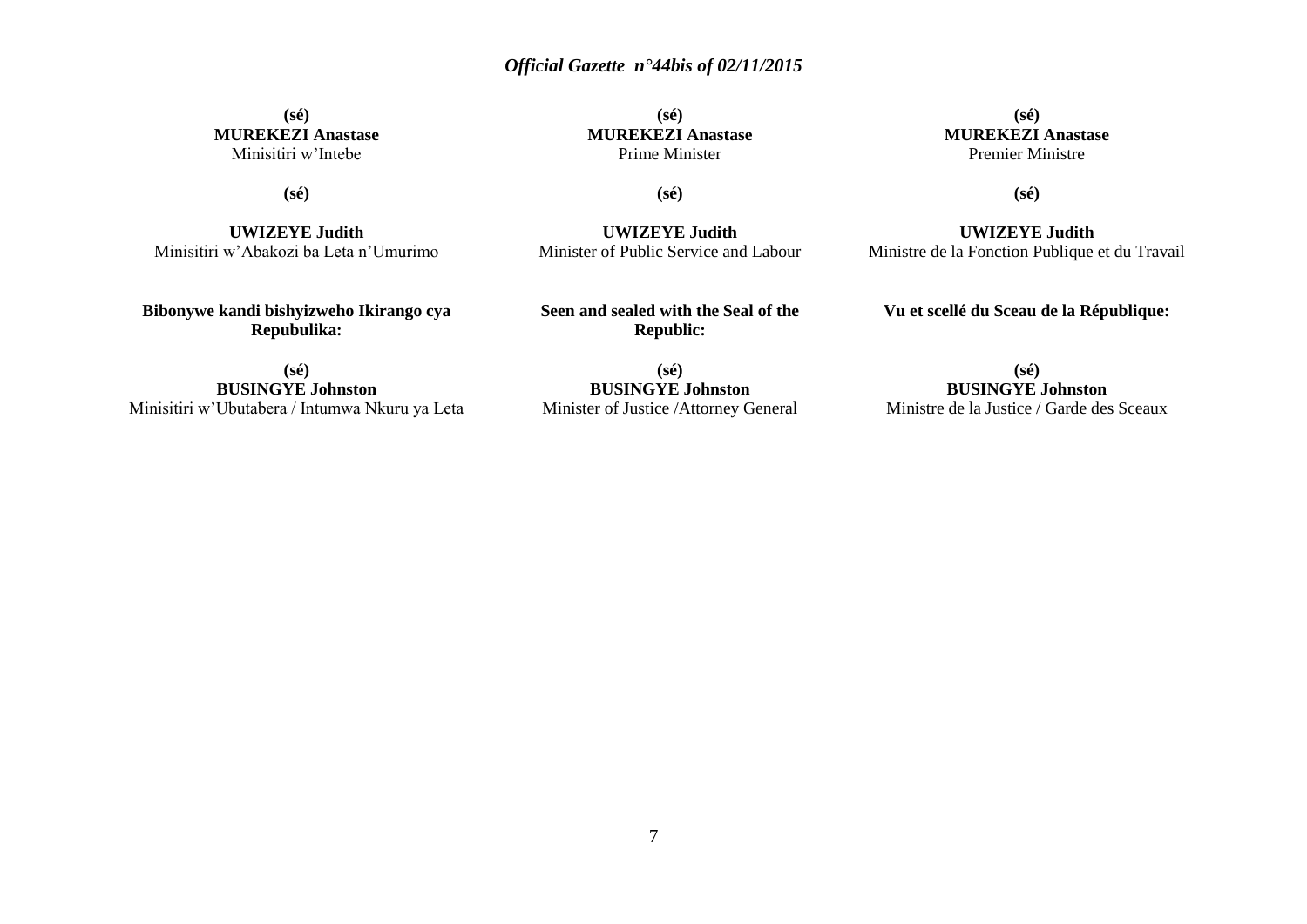**ITEKA RYA MINISITIRI W'INTEBE PRIME MINISTER'S ORDER N°242/03 OF ARRETE DU PREMIER MINISTRE N°242/03 RYO KU WA 27/10/2015 27/10/2015 APPOINTING AN ADVISOR RISHYIRAHO UMUJYANAMA N°242/03 DU 27/10/2015 PORTANT NOMINATION D'UNE CONSEILLERE**

| <b>ISHAKIRO</b>                                      | <b>TABLE OF CONTENTS</b>                                                                                                                                             | <b>TABLE DES MATIERES</b>                  |
|------------------------------------------------------|----------------------------------------------------------------------------------------------------------------------------------------------------------------------|--------------------------------------------|
| Ingingo ya mbere : Ishyirwaho                        | <b>Article One: Appointment</b>                                                                                                                                      | <b>Article premier : Nomination</b>        |
|                                                      | Ingingo ya 2: Abashinzwe kubahiriza iri teka Article 2: Authorities responsible for the Article 2: Autorités chargées de l'exécution<br>implementation of this Order | du présent arrêté                          |
| ya 3: Ivanwaho<br>Ingingo<br>zinyuranyije n'iri teka | ry'ingingo Article 3 : Repealing provision                                                                                                                           | <b>Article 3 : Disposition abrogatoire</b> |
| iteka<br>Ingingo<br>ya $4:$<br>Igihe<br>gukurikizwa  | ritangira Article 4 : Commencement                                                                                                                                   | Article 4 : Entrée en vigueur              |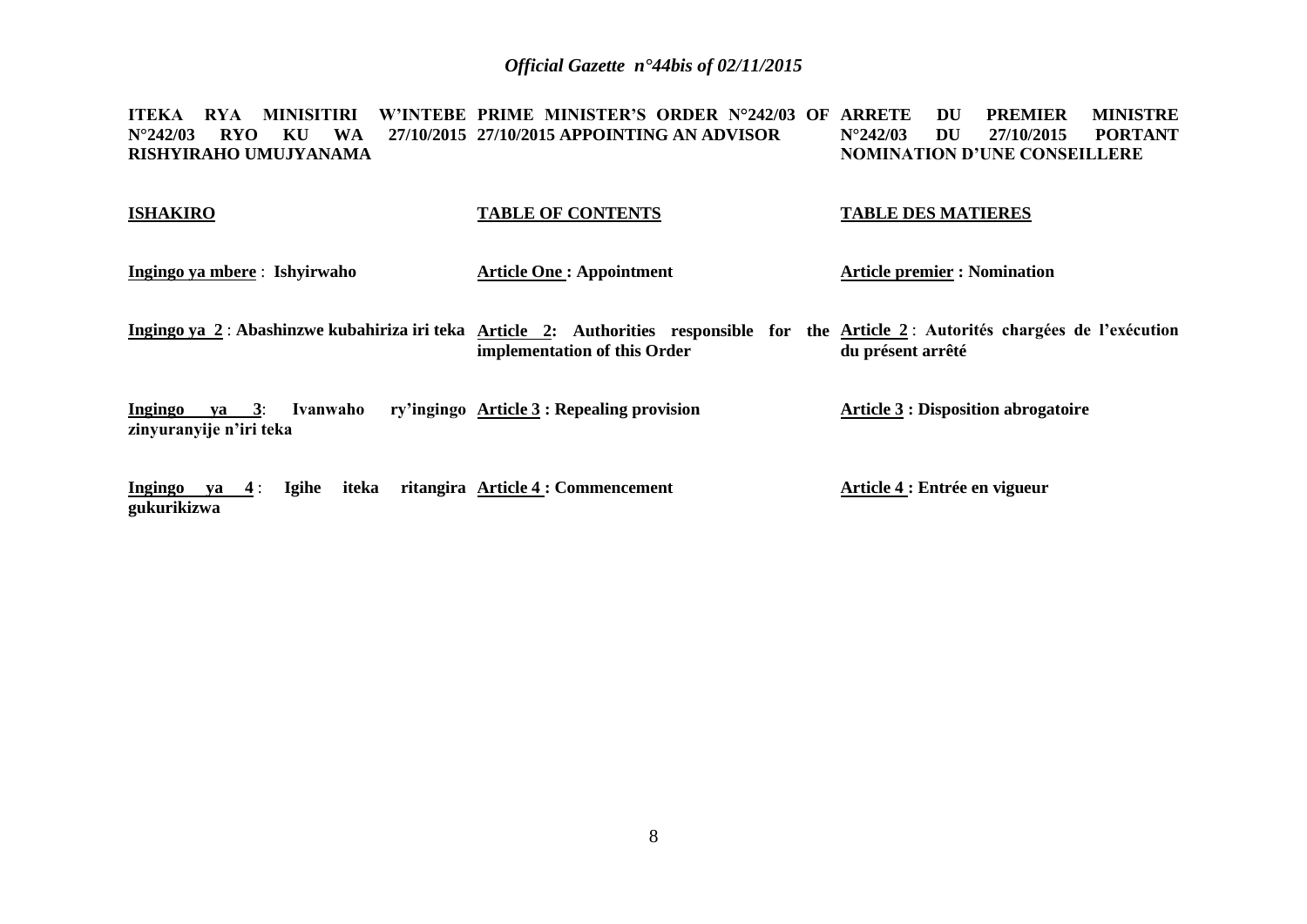#### **ITEKA RYA<code>MINISITIRI</code> W'INTEBE N°242/03 PRIME MINISTER'S ORDER N°242/03 OF ARRETE**  $\,$  **DU**  $\,$  **PREMIER**  $\,$  **MINISTRE RYO KU WA 27/10/2015 RISHYIRAHO 27/10/2015 APPOINTING AN ADVISOR UMUJYANAMA N°242/03 DU 27/10/2015 PORTANT NOMINATION D'UNE CONSEILLERE**

**Minisitiri w'Intebe,**

**The Prime Minister,**

#### **Le Premier Ministre,**

Ashingiye ku Itegeko Nshinga rya Repubulika y'u Pursuant to the Constitution of the Republic of Vu la Constitution de la République du Rwanda Rwanda ryo ku wa 04 Kamena 2003 nk'uko Rwanda of 04 June 2003 as amended to date, du 04 Juin 2003 telle que révisée à ce jour, ryavuguruwe kugeza ubu, cyane cyane mu ngingo especially in Articles 118, 119, 121 and 201 ; zaryo iya 118, iya 119, iya 121 n'iya 201; spécialement en ses articles 118, 119, 121 et 201;

Ashingiye ku Itegeko n° 86/2013 ryo ku wa Pursuant to Law n° 86/2013 of 11/09/2013 Vu la Loi n° 86/2013 du 11/09/2013 portant 11/09/2013 rishyiraho Sitati Rusange igenga Abakozi establishing the General Statutes for Public Statut Général de la Fonction Publique, ba Leta, cyane cyane mu ngingo zaryo iya 4, iya 6 Service, especially in Articles 4, 6, and 8; n'iya 8; spécialement en ses articles 4, 6, et 8;

Bisabwe na Minisitiri w'Abakozi ba Leta Upon-proposal-by-the-Minister of Public Service Sur-proposition du Ministre de la Fonction n'Umurimo; and Labour; Publique et du Travail ;

Inama y'Abaminisitiri yateranye ku wa 25/06/2015, After consideration and approval by the Cabinet, in Après examen et adoption par le Conseil des imaze kubisuzuma no kubyemeza; its session of 25/06/2015; Ministres en sa séance du 25/06/2015;

| <b>ATEGETSE:</b>                                                                                 | <b>HEREBY ORDERS:</b>                                                                                        | <b>ARRETE:</b>                                                                                        |
|--------------------------------------------------------------------------------------------------|--------------------------------------------------------------------------------------------------------------|-------------------------------------------------------------------------------------------------------|
| <u>Ingingo ya mbere</u> : Ishyirwaho                                                             | <b>Article One: Appointment</b>                                                                              | <b>Article premier: Nomination</b>                                                                    |
| Madamu KAYITESI Marcelline agizwe Umujyanama<br>wa Minisitiri muri Minisiteri y'Ibikorwa Remezo. | Mrs KAYITESI Marcelline is hereby appointed<br>Advisor to the Minister in the Ministry of<br>Infrastructure. | Madame KAYITESI Marcelline est nommée<br>Conseillère du Ministre au Ministère des<br>Infrastructures. |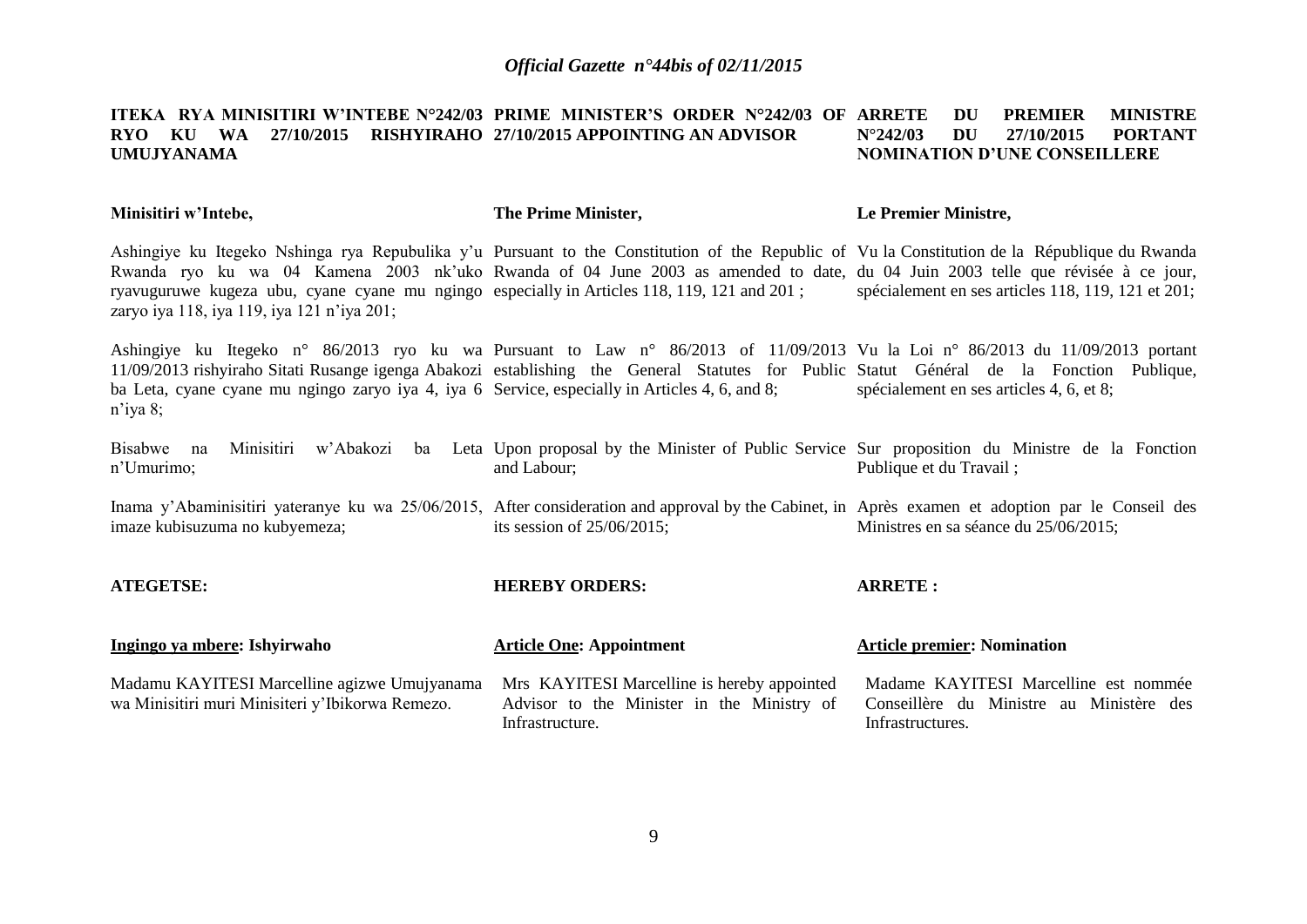| Ingingo ya 2: Abashinzwe kubahiriza iri teka                                                                                                                                                                                                                                                                                                               | Article 2: Authorities responsible for the Article 2: Autorités chargées de l'exécution<br>implementation of this Order                                                                                                                                                                  | du présent arrêté                                            |
|------------------------------------------------------------------------------------------------------------------------------------------------------------------------------------------------------------------------------------------------------------------------------------------------------------------------------------------------------------|------------------------------------------------------------------------------------------------------------------------------------------------------------------------------------------------------------------------------------------------------------------------------------------|--------------------------------------------------------------|
| Minisitiri<br>w'Abakozi<br>Minisitiri<br>w'Imari<br>n'Igenamigambi<br>kubahiriza iri teka.                                                                                                                                                                                                                                                                 | ba Leta n'Umurimo na The Minister of Public Service and Labour and the Le Ministre de la Fonction Publique et du Travail<br>basabwe Minister of Finance and Economic Planning are et le Ministre des Finances et de la Planification<br>entrusted with the implementation of this Order. | Economique sont chargés de l'exécution du<br>présent arrêté. |
| Ingingo ya 3: Ivanwaho ry'ingingo zinyuranyije Article 3: Repealing provision<br>n'iri teka                                                                                                                                                                                                                                                                |                                                                                                                                                                                                                                                                                          | <b>Article 3 : Disposition abrogatoire</b>                   |
| Ingingo<br>zinyuranyije naryo zivanyweho.                                                                                                                                                                                                                                                                                                                  | zose z'amateka abanziriza iri kandi All prior provisions contrary to this Order are Toutes les dispositions antérieures contraires au<br>hereby repealed.                                                                                                                                | présent arrêté sont abrogées.                                |
| Ingingo ya 4: Igihe iteka ritangira gukurikizwa                                                                                                                                                                                                                                                                                                            | <b>Article 4: Commencement</b>                                                                                                                                                                                                                                                           | Article 4 : Entrée en vigueur                                |
| Iri teka ritangira gukurikizwa ku munsi ritangarijweho This Order shall come into force on the date of its Le présent arrêté entre en vigueur le jour de sa<br>mu Igazeti ya Leta ya Repubulika y'u Rwanda. publication in the Official Gazette of the Republic publication au Journal Officiel de la République<br>Agaciro karyo gahera ku wa 25/06/2015. | of Rwanda. It takes effect as of 25/06/2015.                                                                                                                                                                                                                                             | du Rwanda. Il sort ses effets à partir du<br>25/06/2015.     |
| Kigali, ku wa 27/10/2015                                                                                                                                                                                                                                                                                                                                   | Kigali, on 27/10/2015                                                                                                                                                                                                                                                                    | Kigali, le 27/10/2015                                        |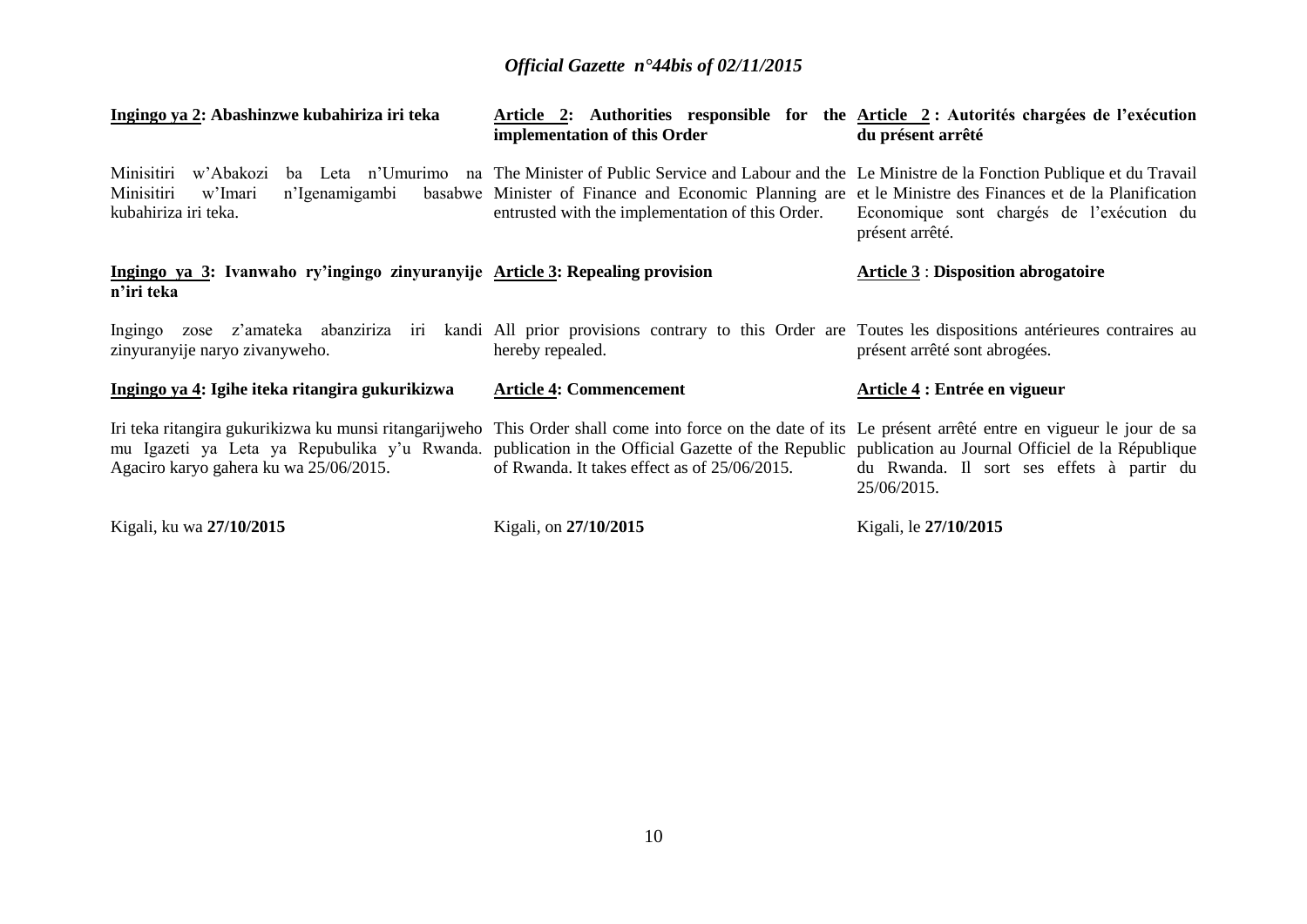**(sé) MUREKEZI Anastase** Minisitiri w'Intebe

**(sé) UWIZEYE Judith** Minisitiri w'Abakozi ba Leta n'Umurimo

**Bibonywe kandi bishyizweho Ikirango cya Repubulika:**

**(sé) BUSINGYE Johnston** Minisitiri w'Ubutabera / Intumwa Nkuru ya Leta

**(sé) MUREKEZI Anastase** Prime Minister

**(sé) UWIZEYE Judith** Minister of Public Service and Labour

**Seen and sealed with the Seal of the Republic:**

**(sé) BUSINGYE Johnston** Minister of Justice /Attorney General

**(sé) MUREKEZI Anastase** Premier Ministre

**(sé) UWIZEYE Judith** Ministre de la Fonction Publique et du Travail

**Vu et scellé du Sceau de la République:**

**(sé) BUSINGYE Johnston** Ministre de la Justice / Garde des Sceaux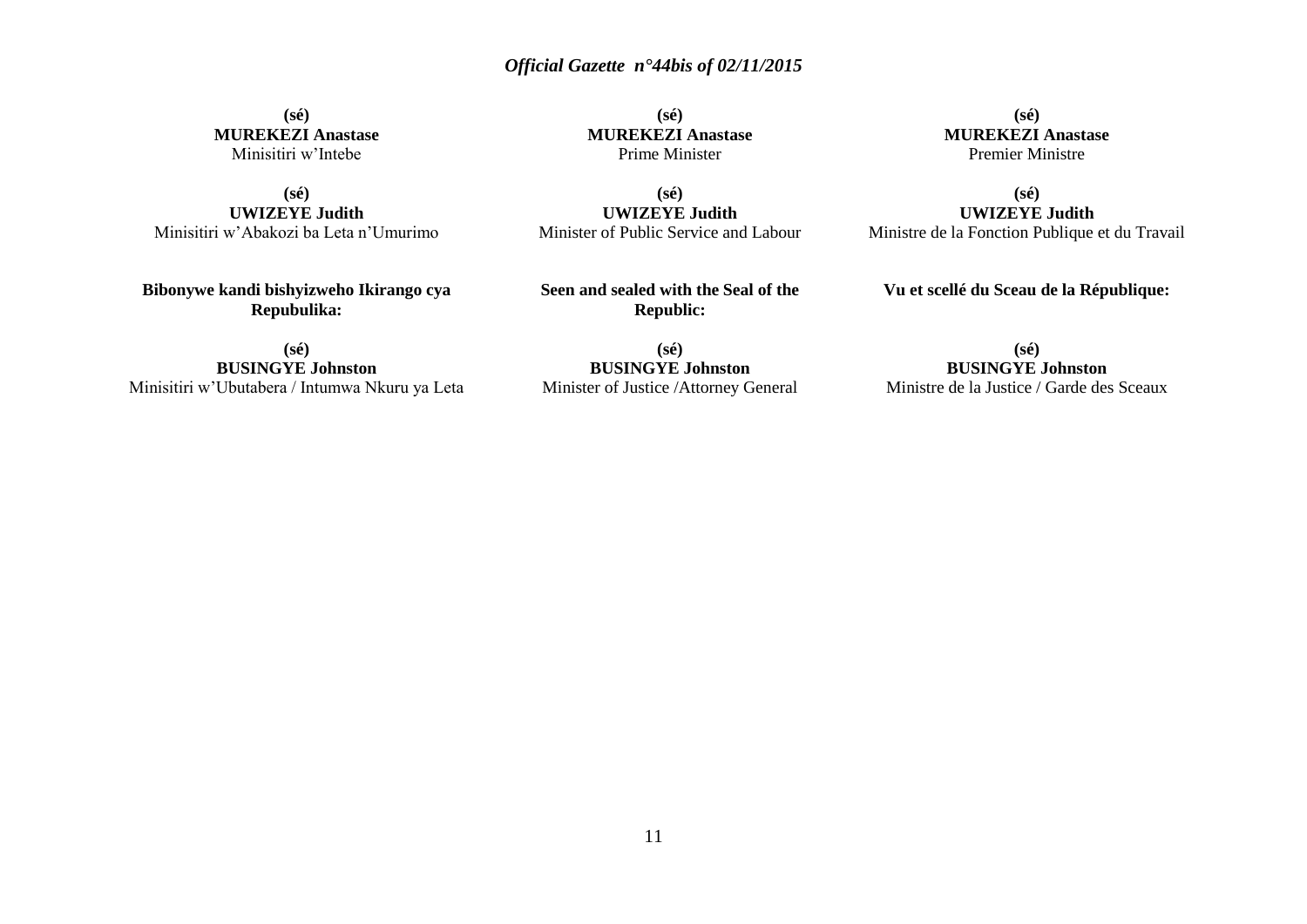**ITEKA RYA MINISITIRI W'INTEBE PRIME MINISTER'S ORDER N°243/03 OF ARRETE DU PREMIER MINISTRE N°243/03 RYO KU WA 27/10/2015 27/10/2015 APPOINTING AN ADVISOR RISHYIRAHO UMUJYANAMA N°243/03 DU 27/10/2015 PORTANT NOMINATION D'UN CONSEILLER**

| <b>ISHAKIRO</b>                                                | <b>TABLE OF CONTENTS</b>                                                                                                                                             | <b>TABLE DES MATIERES</b>                  |
|----------------------------------------------------------------|----------------------------------------------------------------------------------------------------------------------------------------------------------------------|--------------------------------------------|
| Ingingo ya mbere: Ishyirwaho                                   | <b>Article One: Appointment</b>                                                                                                                                      | <b>Article premier : Nomination</b>        |
|                                                                | Ingingo ya 2: Abashinzwe kubahiriza iri teka Article 2: Authorities responsible for the Article 2: Autorités chargées de l'exécution<br>implementation of this Order | du présent arrêté                          |
| <b>Ingingo</b><br>ya 3:<br>Ivanwaho<br>zinyuranyije n'iri teka | ry'ingingo Article 3 : Repealing provision                                                                                                                           | <b>Article 3 : Disposition abrogatoire</b> |

**Ingingo ya 4** : **Igihe iteka ritangira Article 4 : Commencement gukurikizwa Article 4 : Entrée en vigueur**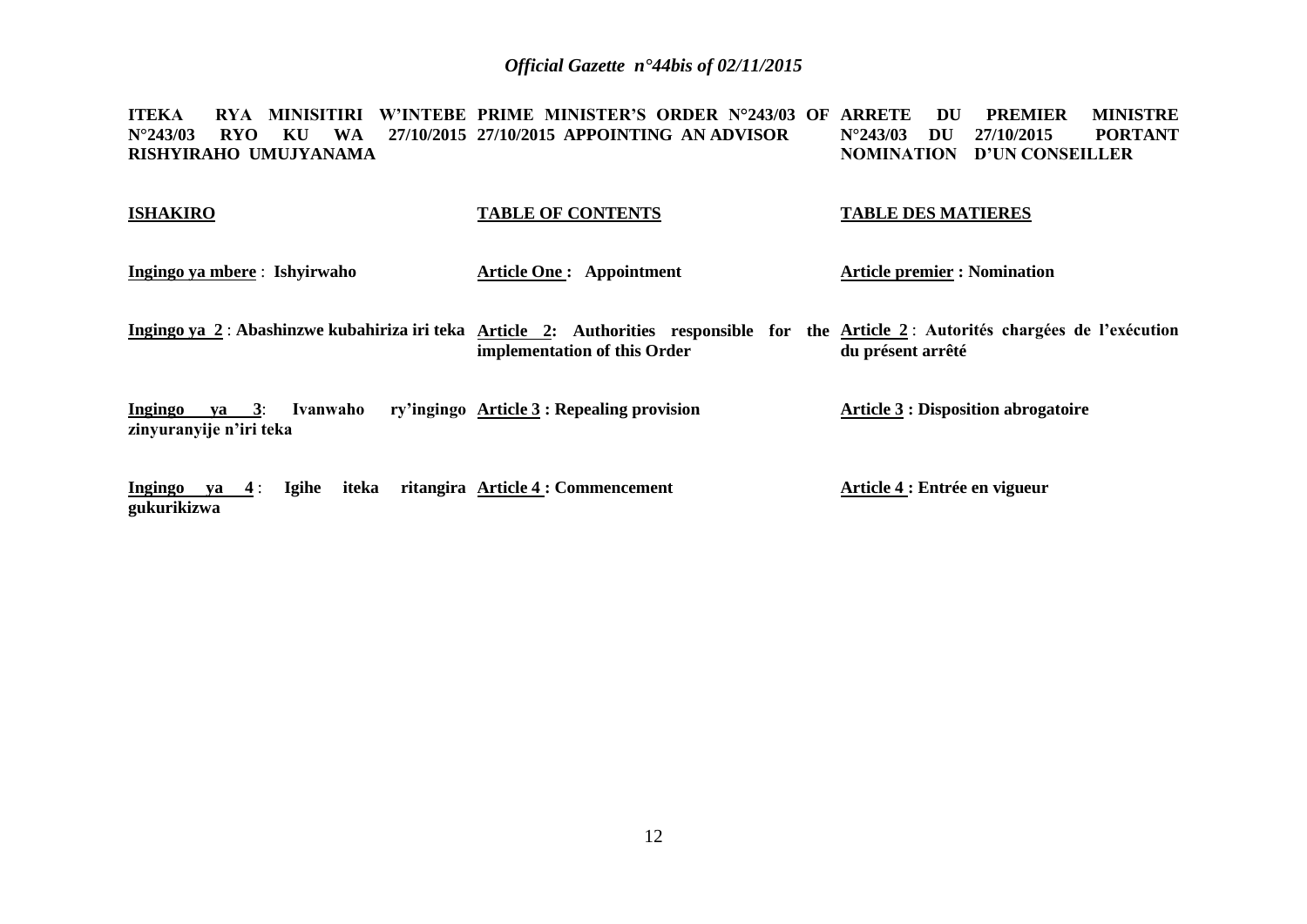#### **ITEKA RYA MINISITIRI W'INTEBE PRIME MINISTER'S ORDER N°243/03 OF ARRETE DU PREMIER MINISTRE N°243/03 N°243/03 RYO KU WA RISHYIRAHO UMUJYANAMA 27/10/2015 APPOINTING AN ADVISOR DU 27/10/2015 PORTANT NOMINATION D'UN CONSEILLER**

| Minisitiri w'Intebe,                                                                                                                      | The Prime Minister,                                                                               | Le Premier Ministre,                                                                                                                                                                                                                                                                                                                  |
|-------------------------------------------------------------------------------------------------------------------------------------------|---------------------------------------------------------------------------------------------------|---------------------------------------------------------------------------------------------------------------------------------------------------------------------------------------------------------------------------------------------------------------------------------------------------------------------------------------|
| ryavuguruwe kugeza ubu, cyane cyane mu ngingo especially in Articles 118, 119, 121 and 201;<br>zaryo iya 118, iya 119, iya 121 n'iya 201; |                                                                                                   | Ashingiye ku Itegeko Nshinga rya Repubulika y'u Pursuant to the Constitution of the Republic of Vu la Constitution de la République du Rwanda du<br>Rwanda ryo ku wa 04 Kamena 2003 nk'uko Rwanda of 04 June 2003 as amended to date, 04 Juin 2003 telle que révisée à ce jour, spécialement<br>en ses articles 118, 119, 121 et 201; |
| Abakozi ba Leta, cyane cyane mu ngingo zaryo iya Service, especially in Articles 4, 6 and 8;<br>4, iya 6 n'iya 8;                         |                                                                                                   | Ashingiye ku Itegeko n° 86/2013 ryo ku wa Pursuant to Law n° 86/2013 of 11/09/2013 Vu la Loi n° 86/2013 du 11/09/2013 portant Statut<br>11/09/2013 rishyiraho Sitati Rusange igenga establishing the General Statutes for Public Général de la Fonction Publique, spécialement en ses<br>articles 4, 6 et 8;                          |
| n'Umurimo;                                                                                                                                | and Labour;                                                                                       | Bisabwe na Minisitiri w'Abakozi ba Leta Upon proposal by the Minister of Public Service Sur proposition du Ministre de la Fonction Publique<br>et du Travail;                                                                                                                                                                         |
| y'Abaminisitiri yateranye<br>Inama<br>25/06/2015, imaze kubisuzuma no kubyemeza;                                                          | in its session of $25/06/2015$ ;                                                                  | ku wa After consideration and approval by the Cabinet, Après examen et adoption par le Conseil des<br>Ministres en sa séance du 25/06/2015;                                                                                                                                                                                           |
| <b>ATEGETSE:</b>                                                                                                                          | <b>HEREBY ORDERS:</b>                                                                             | <b>ARRETE:</b>                                                                                                                                                                                                                                                                                                                        |
| Ingingo ya mbere: Ishyirwaho                                                                                                              | <b>Article One: Appointment</b>                                                                   | <b>Article premier: Nomination</b>                                                                                                                                                                                                                                                                                                    |
| Bwana BAHIZI Frank agizwe Umujyanama wa<br>Minisitiri muri Minisiteri y'Ibikorwa Remezo.                                                  | Mr BAHIZI Frank is hereby appointed Advisor<br>to the Minister in the Ministry of Infrastructure. | Monsieur BAHIZI Frank est nommé Conseiller du<br>Ministre au Ministère des Infrastructures.                                                                                                                                                                                                                                           |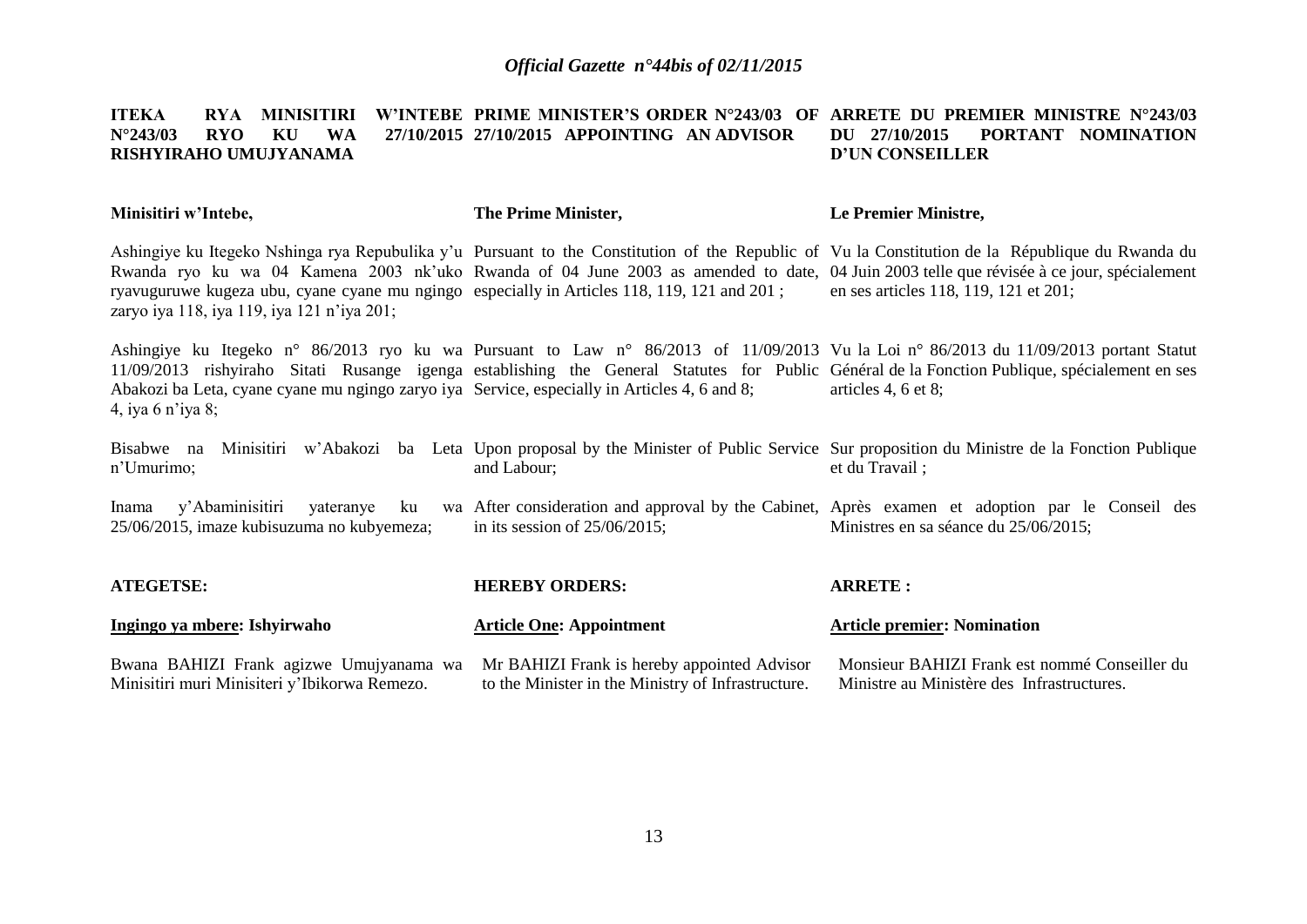| Ingingo ya 2: Abashinzwe kubahiriza iri teka                                                                                                                       | implementation of this Order | Article 2: Authorities responsible for the Article 2: Autorités chargées de l'exécution du<br>présent arrêté                                                                                                                                                                                                                                                                                          |
|--------------------------------------------------------------------------------------------------------------------------------------------------------------------|------------------------------|-------------------------------------------------------------------------------------------------------------------------------------------------------------------------------------------------------------------------------------------------------------------------------------------------------------------------------------------------------------------------------------------------------|
| kubahiriza iri teka.                                                                                                                                               | Order.                       | Minisitiri w'Abakozi ba Leta n'Umurimo na The Minister of Public Service and Labour and Le Ministre de la Fonction Publique et du Travail et<br>Minisitiri w'Imari n'Igenamigambi basabwe the Minister of Finance and Economic Planning le Ministre des Finances et de la Planification<br>are entrusted with the implementation of this Economique sont chargés de l'exécution du présent<br>arrêté. |
| Ingingo ya 3: Ivanwaho ry'ingingo zinyuranyije Article 3: Repealing provision<br>n'iri teka                                                                        |                              | <b>Article 3: Disposition abrogatoire</b>                                                                                                                                                                                                                                                                                                                                                             |
| Ingingo zose z'amateka abanziriza iri kandi All prior provisions contrary to this Order are Toutes les dispositions antérieures<br>zinyuranyije na ryo zivanyweho. | hereby repealed.             | contraires au<br>présent arrêté sont abrogées.                                                                                                                                                                                                                                                                                                                                                        |
| Ingingo ya 4: Igihe iteka ritangira gukurikizwa Article 4: Commencement                                                                                            |                              | Article 4 : Entrée en vigueur                                                                                                                                                                                                                                                                                                                                                                         |
| y'u Rwanda. Agaciro karyo gahera ku wa of Rwanda. It takes effect as of 25/06/2015.<br>25/06/2015.                                                                 |                              | Iri teka ritangira gukurikizwa ku munsi This Order shall come into force on the date of its Le présent arrêté entre en vigueur le jour de sa<br>ritangarijweho mu Igazeti ya Leta ya Repubulika publication in the Official Gazette of the Republic publication au Journal Officiel de la République du<br>Rwanda. Il sort ses effets à partir du 25/06/2015.                                         |

Kigali, ku wa **27/10/2015**

Kigali, on **27/10/2015**

Kigali, le **27/10/2015**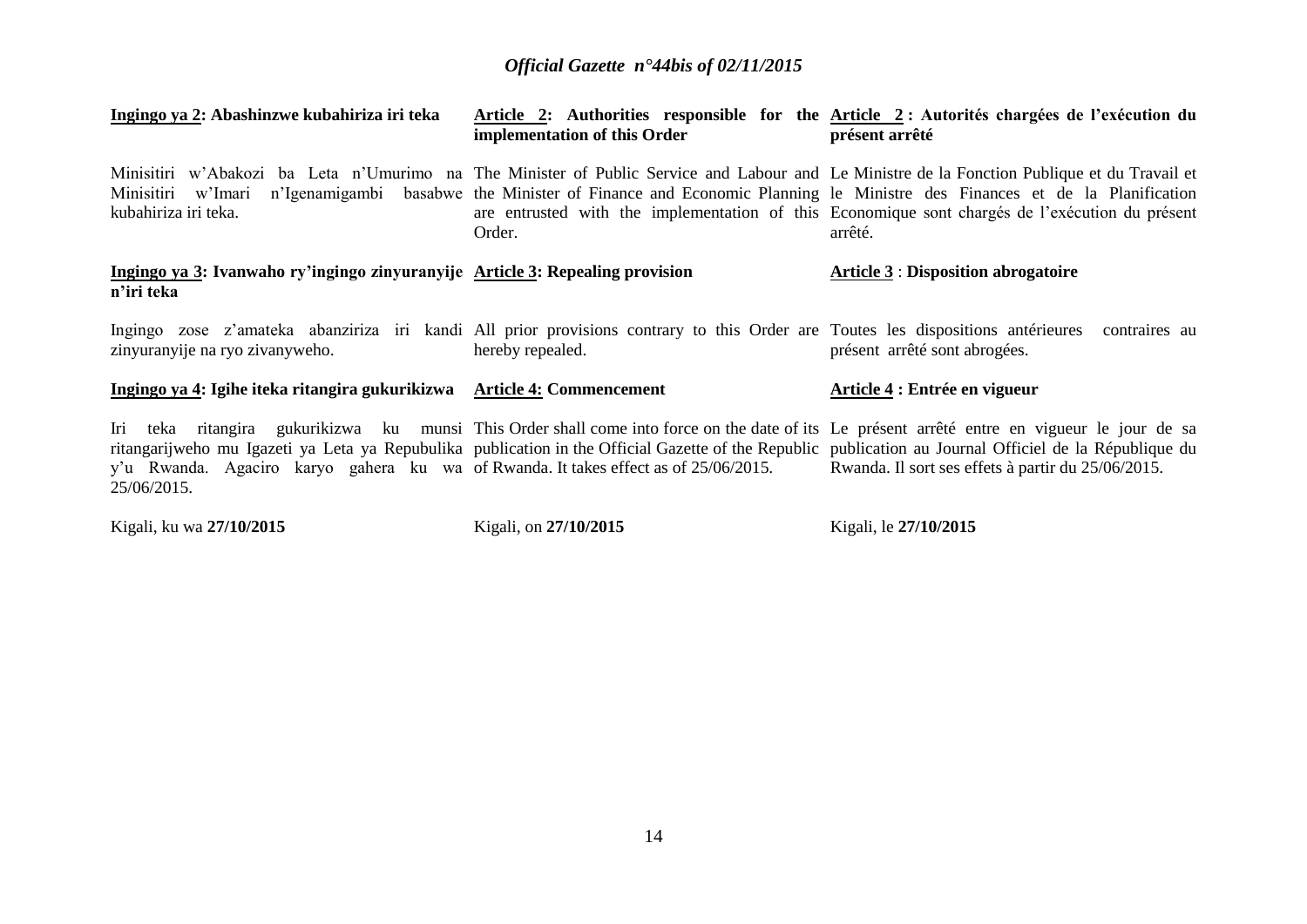**(sé) MUREKEZI Anastase** Minisitiri w'Intebe

**(sé) MUREKEZI Anastase** Prime Minister

**(sé) MUREKEZI Anastase** Premier Ministre

**(sé)**

**(sé)**

**UWIZEYE Judith** Minisitiri w'Abakozi ba Leta n'Umurimo

**UWIZEYE Judith** Minister of Public Service and Labour **(sé)**

**UWIZEYE Judith** Ministre de la Fonction Publique et du Travail

**Vu et scellé du Sceau de la République**

**Bibonywe kandi bishyizweho Ikirango cya Repubulika:**

**Seen and sealed with the Seal of the Republic:**

**(sé) BUSINGYE Johnston** Minisitiri w'Ubutabera / Intumwa Nkuru ya Leta

**(sé) BUSINGYE Johnston** Minister of Justice /Attorney General

**(sé) BUSINGYE Johnston** Ministre de la Justice / Garde des Sceaux

15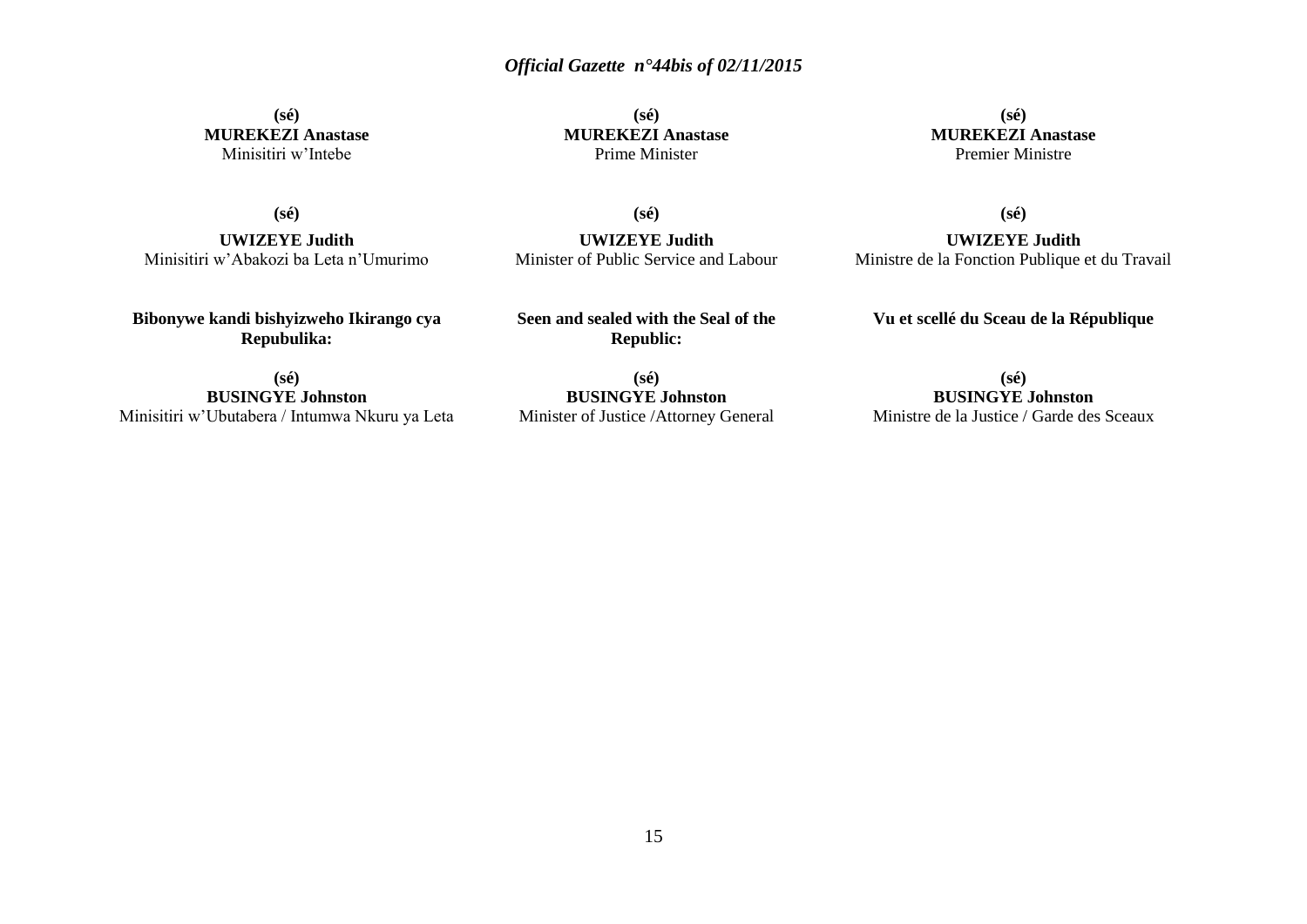**ITEKA RYA MINISITIRI W'INTEBE PRIME MINISTER'S ORDER N°244/03 OF ARRETE DU PREMIER MINISTRE N°244/03 RYO KU WA 27/10/2015 27/10/2015 APPOINTING AN ADVISOR RISHYIRAHO UMUJYANAMA N°244/03 DU 27/10/2015 PORTANT NOMINATION D'UN CONSEILLER**

| <b>ISHAKIRO</b>                                              | <b>TABLE OF CONTENTS</b>                                                                                                   | <b>TABLE DES MATIERES</b>                 |
|--------------------------------------------------------------|----------------------------------------------------------------------------------------------------------------------------|-------------------------------------------|
| Ingingo ya mbere: Ishyirwaho                                 | <b>Article One: Appointment</b>                                                                                            | <b>Article premier: Nomination</b>        |
| Ingingo ya 2: Abashinzwe kubahiriza iri teka                 | Article 2: Authorities responsible for the Article 2: Autorités chargées de l'exécution du<br>implementation of this Order | présent arrêté                            |
| $ya = 3$ :<br>Ingingo<br>Ivanwaho<br>zinyuranyije n'iri teka | ry'ingingo Article 3: Repealing provision                                                                                  | <b>Article 3: Disposition abrogatoire</b> |
| <b>Igihe</b><br>iteka<br>Ingingo<br>ya 4:<br>gukurikizwa     | ritangira Article 4: Commencement                                                                                          | Article 4: Entrée en vigueur              |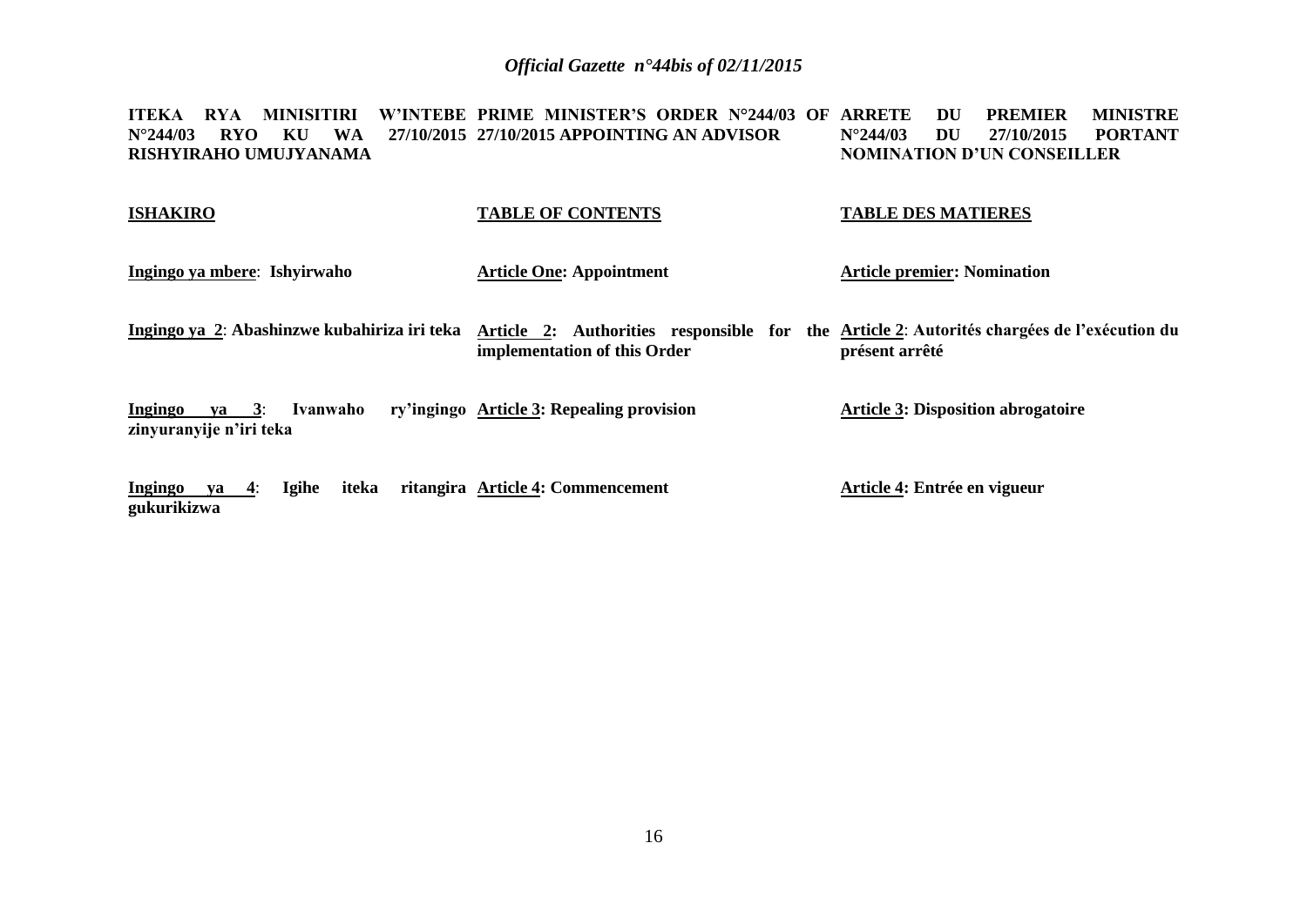#### **ITEKA RYA<code>MINISITIRI</code> W'INTEBE N°244/03 PRIME MINISTER'S ORDER N°244/03 OF ARRETE**  $\,$  **DU**  $\,$  **PREMIER**  $\,$  **MINISTRE RYO KU WA 27/10/2015 RISHYIRAHO 27/10/2015 APPOINTING AN ADVISOR UMUJYANAMA N°244/03 DU 27/10/2015 PORTANT NOMINATION D'UN CONSEILLER**

**Minisitiri w'Intebe,**

#### **The Prime Minister,**

#### **Le Premier Ministre,**

Ashingiye ku Itegeko Nshinga rya Repubulika y'u Pursuant to the Constitution of the Republic of Vu la Constitution de la République du Rwanda Rwanda ryo ku wa 04 Kamena 2003 nk'uko Rwanda of 04 June 2003 as amended to date, du 04 Juin 2003 telle que révisée à ce jour, ryavuguruwe kugeza ubu, cyane cyane mu ngingo especially in Articles 118, 119, 121 and 201 ; zaryo iya 118, iya 119, iya 121 n'iya 201; spécialement en ses articles 118, 119, 121 et 201;

Ashingiye ku Itegeko n° 86/2013 ryo ku wa Pursuant to Law n° 86/2013 of 11/09/2013 Vu la Loi n° 86/2013 du 11/09/2013 portant 11/09/2013 rishyiraho Sitati Rusange igenga Abakozi establishing the General Statutes for Public Statut Général de la Fonction Publique, ba Leta, cyane cyane mu ngingo zaryo iya 4, iya 6 Service, especially in Articles 4, 6 and 8; n'iya 8; spécialement en ses articles 4, 6 et 8;

Bisabwe na Minisitiri w'Abakozi ba Leta Upon-proposal-by-the-Minister of Public Service Sur-proposition du Ministre de la Fonction n'Umurimo; and Labour; Publique et du Travail ;

Inama y'Abaminisitiri yateranye ku wa 25/06/2015, After consideration and approval by the Cabinet, in Après examen et adoption par le Conseil des imaze kubisuzuma no kubyemeza; its session of 25/06/2015; Ministres en sa séance du 25/06/2015;

**ATEGETSE: HEREBY ORDERS: ARRETE:**

| Ingingo ya mbere: Ishyirwaho                                                                                      | <b>Article One: Appointment</b>                                                                                       | <b>Article premier: Nomination</b>                                                                               |
|-------------------------------------------------------------------------------------------------------------------|-----------------------------------------------------------------------------------------------------------------------|------------------------------------------------------------------------------------------------------------------|
| Bwana<br>Olivier<br>KARAMBIZI<br>Oleg<br>agizwe<br>Umujyanama wa Minisitiri muri Minisiteri ya Siporo<br>n'Umuco. | Mr KARAMBIZI Oleg Olivier is<br>hereby<br>appointed Advisor to the Minister in the Ministry<br>of Sports and Culture. | Monsieur KARAMBIZI Oleg Olivier est<br>nommé Conseiller du Ministre au Ministère des<br>Sports et de la Culture. |
| Ingingoya 2: Abashinzwe kubahiriza iri teka                                                                       | Article 2: Authorities responsible for<br>implementation of this Order                                                | the Article 2: Autorités chargées de l'exécution<br>du présent arrêté                                            |
| Minisitiri w'Abakozi ba Leta n'Umurimo na                                                                         | The Minister of Public Service and Labour and the Le Ministre de la Fonction Publique et du Travail                   |                                                                                                                  |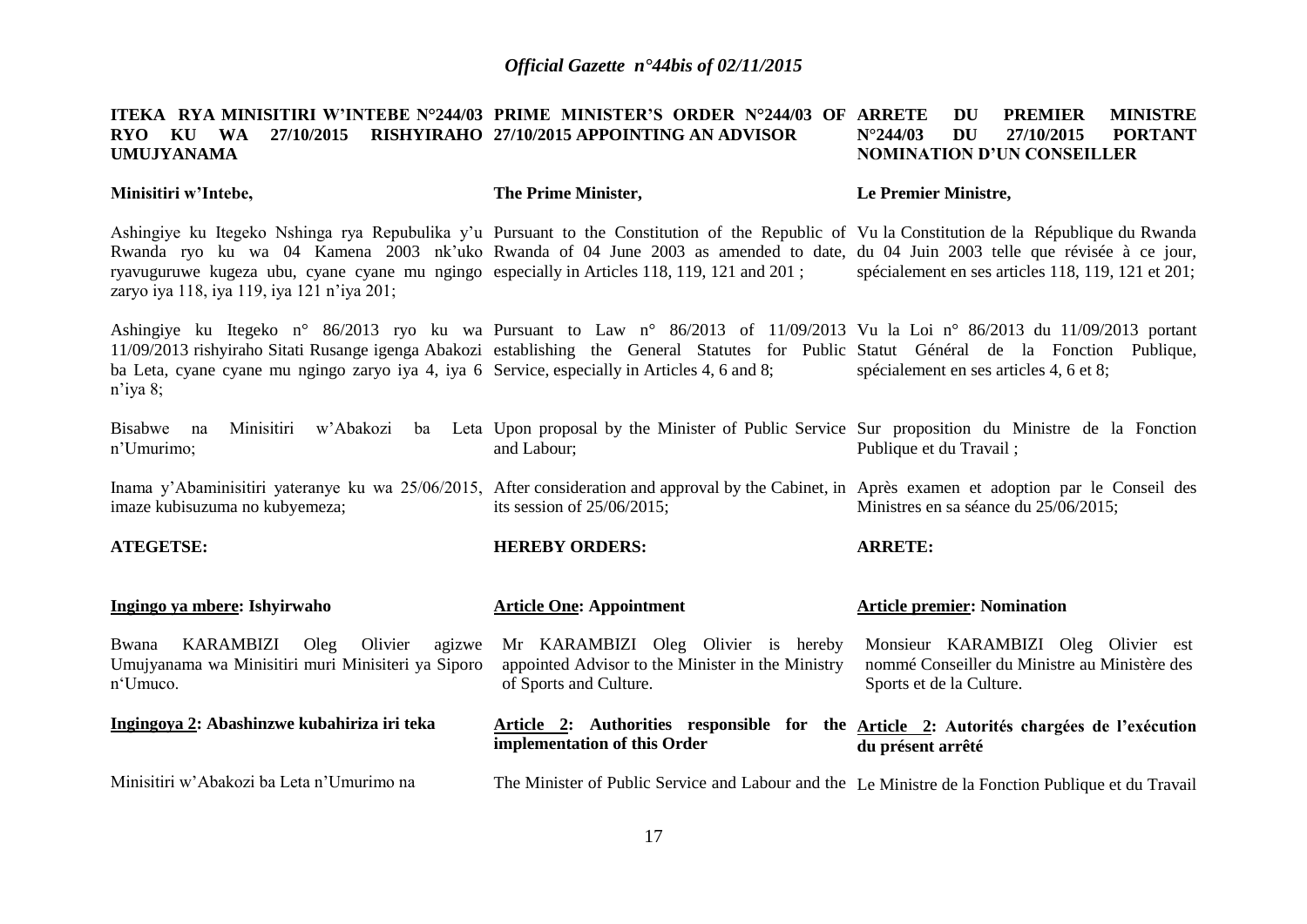| Minisitiri<br>n'Igenamigambi<br>w'Imari<br>kubahiriza iri teka.                                                                                                                                                                                                                                                                                            | basabwe Minister of Finance and Economic Planning are<br>entrusted with the implementation of this Order. | et le Ministre des Finances et de la Planification<br>Economique sont chargés de l'exécution du<br>présent arrêté. |
|------------------------------------------------------------------------------------------------------------------------------------------------------------------------------------------------------------------------------------------------------------------------------------------------------------------------------------------------------------|-----------------------------------------------------------------------------------------------------------|--------------------------------------------------------------------------------------------------------------------|
| Ingingo ya 3: Ivanwaho ry'ingingo zinyuranyije Article 3: Repealing provision<br>n'iri teka                                                                                                                                                                                                                                                                |                                                                                                           | <b>Article 3: Disposition abrogatoire</b>                                                                          |
| Ingingo zose z'amateka abanziriza iri kandi All prior provisions contrary to this Order are Toutes les dispositions antérieures contraires au<br>zinyuranyije naryo zivanyweho.                                                                                                                                                                            | hereby repealed.                                                                                          | présent arrêté sont abrogées.                                                                                      |
| Ingingo ya 4: Igihe iteka ritangira gukurikizwa                                                                                                                                                                                                                                                                                                            | <b>Article 4: Commencement</b>                                                                            | Article 4: Entrée en vigueur                                                                                       |
| Iri teka ritangira gukurikizwa ku munsi ritangarijweho This Order shall come into force on the date of its Le présent arrêté entre en vigueur le jour de sa<br>mu Igazeti ya Leta ya Repubulika y'u Rwanda. publication in the Official Gazette of the Republic publication au Journal Officiel de la République<br>Agaciro karyo gahera ku wa 25/06/2015. | of Rwanda. It takes effect as of 25/06/2015.                                                              | du Rwanda. Il sort ses effets à partir du<br>25/06/2015.                                                           |
|                                                                                                                                                                                                                                                                                                                                                            |                                                                                                           |                                                                                                                    |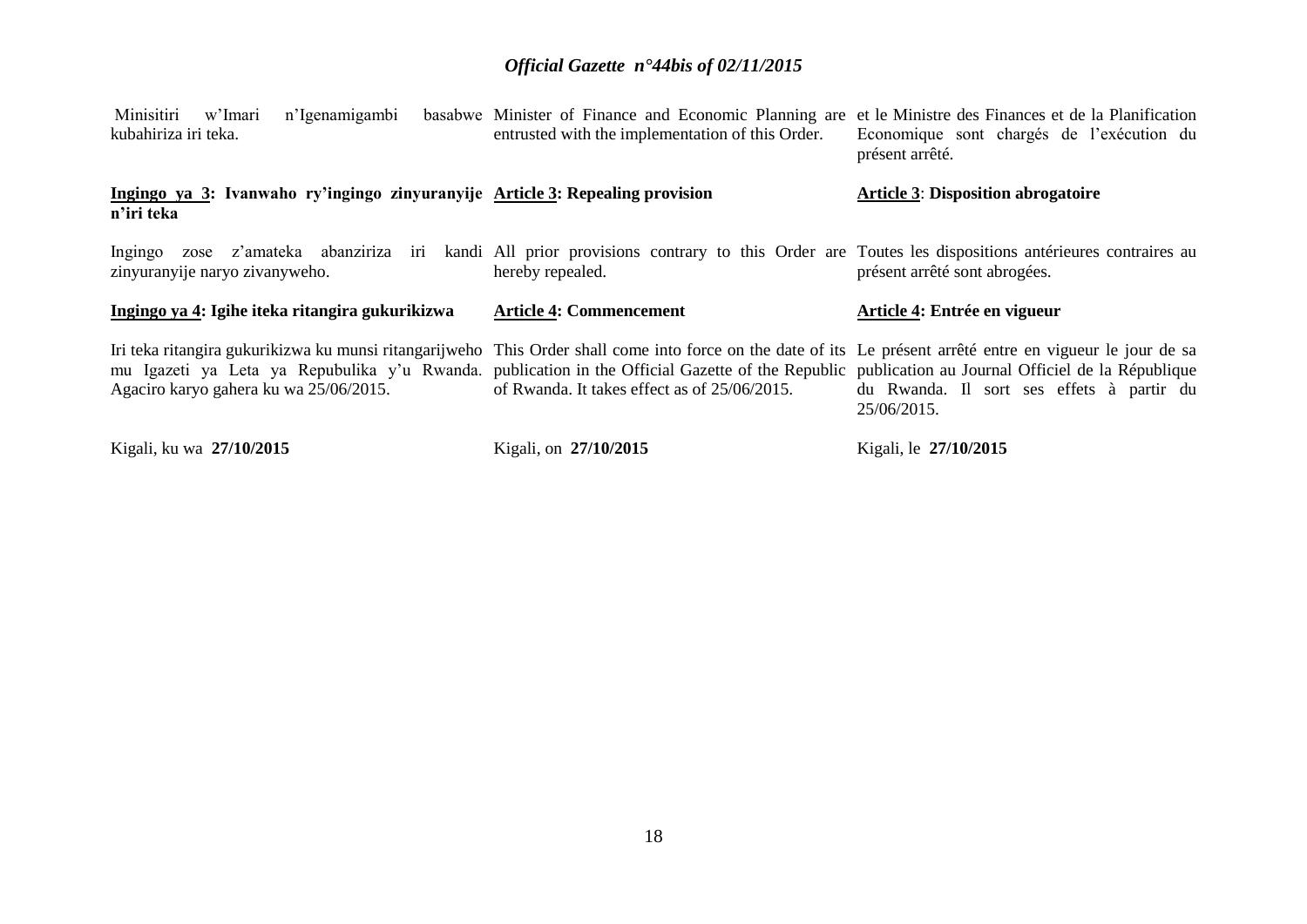**(sé) MUREKEZI Anastase** Minisitiri w'Intebe

**(sé) UWIZEYE Judith** Minisitiri w'Abakozi ba Leta n'Umurimo

**Bibonywe kandi bishyizweho Ikirango cya Repubulika:**

**(sé) BUSINGYE Johnston** Minisitiri w'Ubutabera / Intumwa Nkuru ya Leta

**(sé) MUREKEZI Anastase** Prime Minister

**(sé) UWIZEYE Judith** Minister of Public Service and Labour

**Seen and sealed with the Seal of the Republic:**

**(sé) BUSINGYE Johnston** Minister of Justice /Attorney General

**(sé) MUREKEZI Anastase** Premier Ministre

**(sé) UWIZEYE Judith** Ministre de la Fonction Publique et du Travail

**Vu et scellé du Sceau de la République:**

**(sé)**

**BUSINGYE Johnston** Ministre de la Justice / Garde des Sceaux

#### **ITEKA RYA MINISITIRI W'INTEBE PRIME MINISTER'S ORDER N°245/03 OF ARRETE DU PREMIER MINISTRE**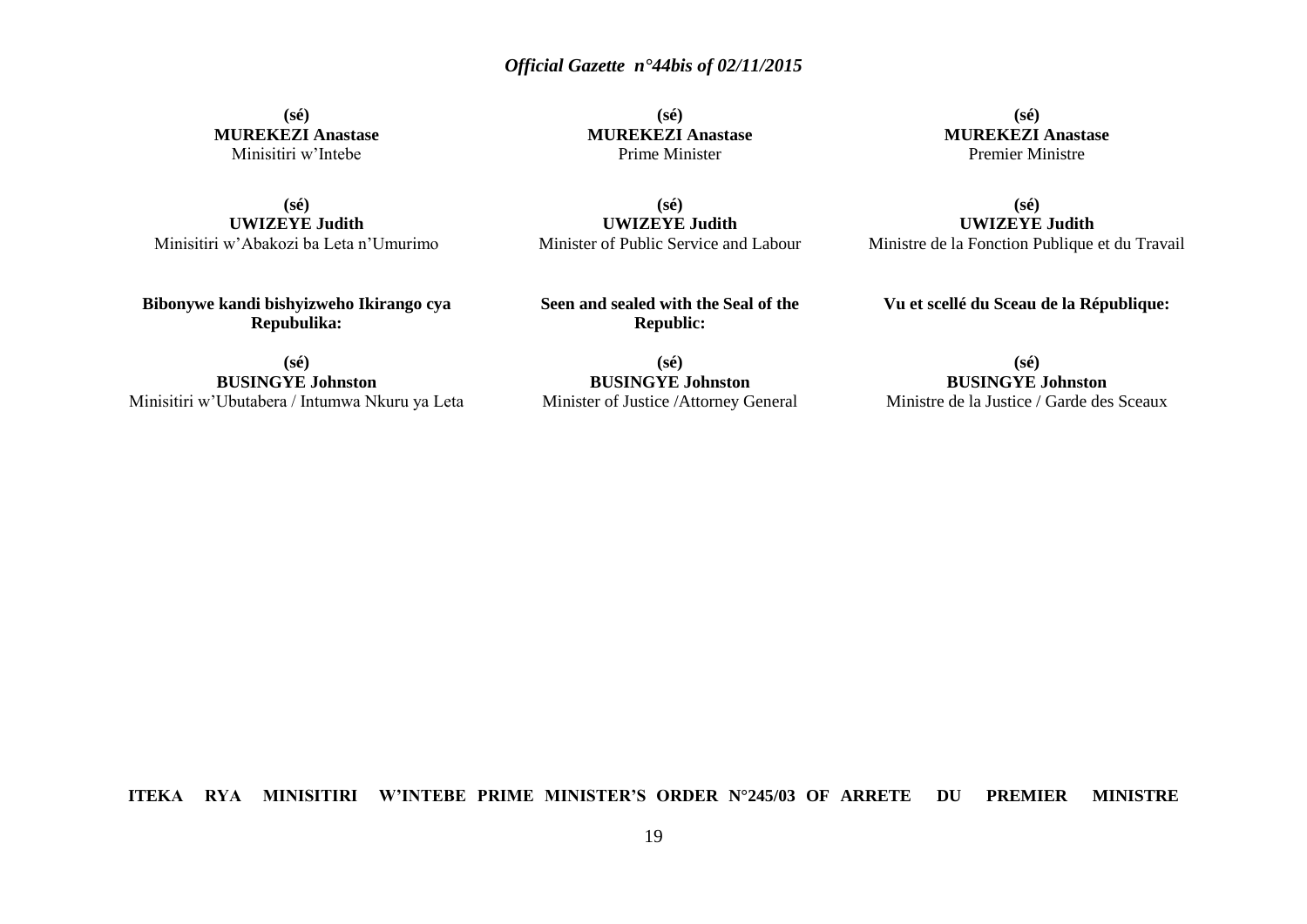**N°245/03 RYO KU WA 27/10/2015 27/10/2015 APPOINTING A DIRECTOR RISHYIRAHO UMUYOBOZI N°245/03 DU 27/10/2015 PORTANT NOMINATION D'UN DIRECTEUR**

| <b>ISHAKIRO</b>                                      | <b>TABLE OF CONTENTS</b>                                                                                                                                             | <b>TABLE DES MATIERES</b>                  |
|------------------------------------------------------|----------------------------------------------------------------------------------------------------------------------------------------------------------------------|--------------------------------------------|
| Ingingo ya mbere: Ishyirwaho                         | <b>Article One: Appointment</b>                                                                                                                                      | <b>Article premier : Nomination</b>        |
|                                                      | Ingingo ya 2: Abashinzwe kubahiriza iri teka Article 2: Authorities responsible for the Article 2: Autorités chargées de l'exécution<br>implementation of this Order | du présent arrêté                          |
| Ingingo ya 3:<br>Ivanwaho<br>zinyuranyije n'iri teka | ry'ingingo Article 3 : Repealing provision                                                                                                                           | <b>Article 3 : Disposition abrogatoire</b> |
| Igihe<br>iteka<br>Ingingo ya $4$ :<br>gukurikizwa    | ritangira Article 4 : Commencement                                                                                                                                   | Article 4 : Entrée en vigueur              |

**ITEKA RYA MINISITIRI W'INTEBE N°245/03 PRIME MINISTER'S ORDER N°245/03 OF ARRETE DU PREMIER MINISTRE RYO KU WA 27/10/2015 RISHYIRAHO 27/10/2015 APPOINTING A DIRECTOR UMUYOBOZI N°245/03 DU 27/10/2015 PORTANT NOMINATION D'UN DIRECTEUR**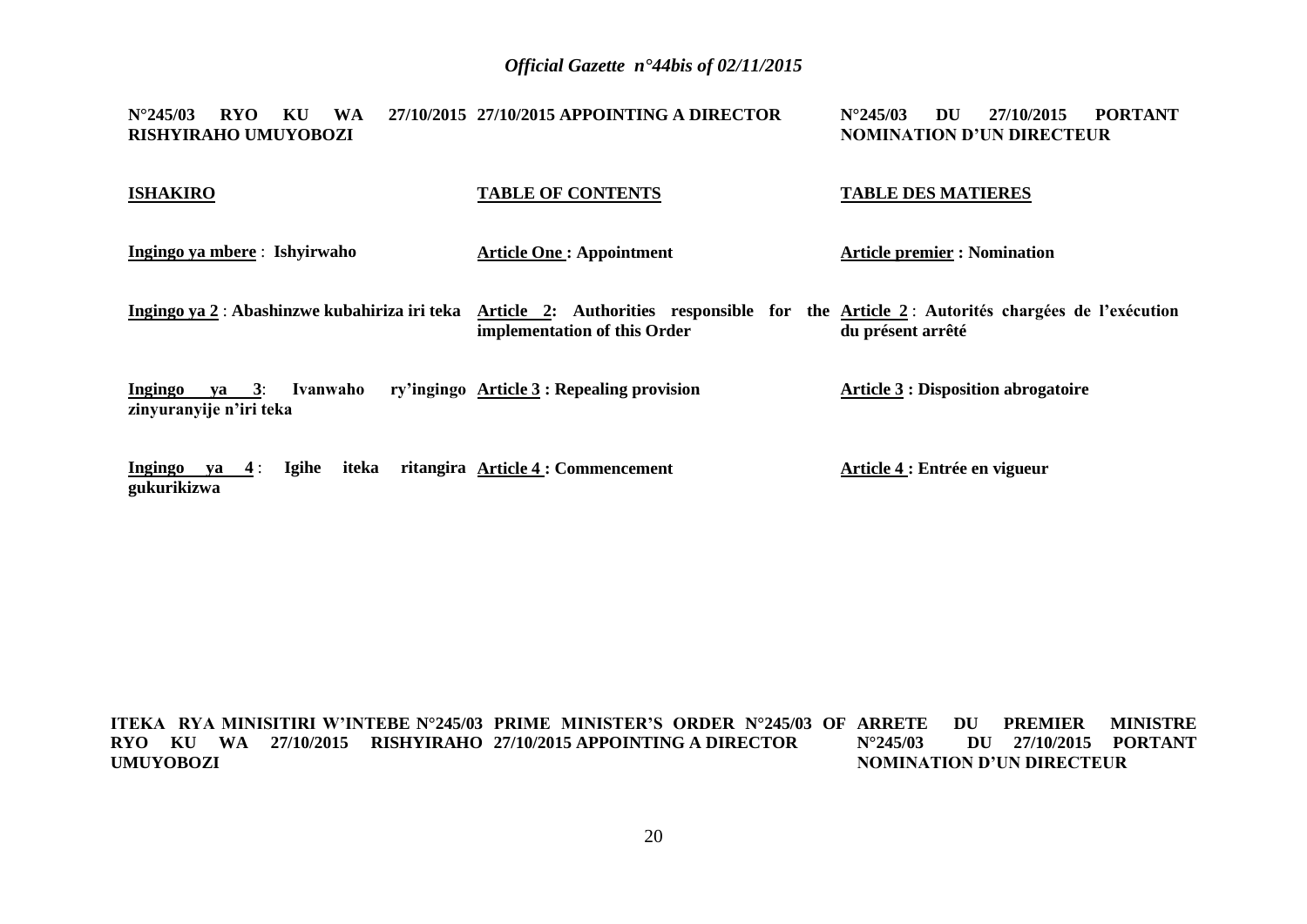| Minisitiri w'Intebe,                                                                                                                                                                                                                                                                                                                                                                                                         | The Prime Minister,                                                                                                             | Le Premier Ministre,                                                                                                                                             |
|------------------------------------------------------------------------------------------------------------------------------------------------------------------------------------------------------------------------------------------------------------------------------------------------------------------------------------------------------------------------------------------------------------------------------|---------------------------------------------------------------------------------------------------------------------------------|------------------------------------------------------------------------------------------------------------------------------------------------------------------|
| Ashingiye ku Itegeko Nshinga rya Repubulika y'u Pursuant to the Constitution of the Republic of Vu la Constitution de la République du Rwanda<br>Rwanda ryo ku wa 04 Kamena 2003 nk'uko Rwanda of 04 June 2003 as amended to date, du 04 Juin 2003 telle que révisée à ce jour,<br>ryavuguruwe kugeza ubu, cyane cyane mu ngingo especially in Articles 118, 119, 121 and 201;<br>zaryo iya 118, iya 119, iya 121 n'iya 201; |                                                                                                                                 | spécialement en ses articles 118, 119, 121 et 201;                                                                                                               |
| Ashingiye ku Itegeko n° 86/2013 ryo ku wa Pursuant to Law n° 86/2013 of 11/09/2013 Vu la Loi n° 86/2013 du 11/09/2013 portant<br>11/09/2013 rishyiraho Sitati Rusange igenga Abakozi establishing the General Statutes for Public Statut Général de la Fonction Publique,<br>ba Leta, cyane cyane mu ngingo zaryo iya 4, iya 6 Service, especially in Articles 4, 6 and 8;<br>$n'$ iya 8;                                    |                                                                                                                                 | spécialement en ses articles 4, 6 et 8;                                                                                                                          |
| <b>Bisabwe</b><br>w'Abakozi<br>Minisitiri<br>na<br>n'Umurimo;                                                                                                                                                                                                                                                                                                                                                                | ba Leta Upon proposal by the Minister of Public Service Sur proposition du Ministre de la Fonction<br>and Labour;               | Publique et du Travail;                                                                                                                                          |
| Inama y'Abaminisitiri yateranye ku wa 25/06/2015, After consideration and approval by the Cabinet, in Après examen et adoption par le Conseil des<br>imaze kubisuzuma no kubyemeza;                                                                                                                                                                                                                                          | its session of $25/06/2015$ ;                                                                                                   | Ministres en sa séance du 25/06/2015;                                                                                                                            |
| <b>ATEGETSE:</b>                                                                                                                                                                                                                                                                                                                                                                                                             | <b>HEREBY ORDERS:</b>                                                                                                           | <b>ARRETE:</b>                                                                                                                                                   |
|                                                                                                                                                                                                                                                                                                                                                                                                                              |                                                                                                                                 |                                                                                                                                                                  |
| Ingingo ya mbere: Ishyirwaho                                                                                                                                                                                                                                                                                                                                                                                                 | <b>Article One: Appointment</b>                                                                                                 | <b>Article premier: Nomination</b>                                                                                                                               |
| Bwana NTAMBARA Paul agizwe Umuyobozi<br>Ibitangazamakuru<br>w'Ishami<br>rishinzwe<br>n'Amashyirahamwe mu Kigo cy'Igihugu gishinzwe<br>Imiyoborere Myiza (RGB).                                                                                                                                                                                                                                                               | Mr NTAMBARA Paul is hereby appointed<br>Director of Media Houses and Associations Unit<br>in the Rwanda Government Board (RGB). | Monsieur NTAMBARA Paul est nommé<br>Directeur de l'Unité chargée des Maisons de la<br>Presse et des Associations à l'Office Rwandais<br>de la Gouvernance (RGB). |
| Ingingo ya 2: Abashinzwe kubahiriza iri teka                                                                                                                                                                                                                                                                                                                                                                                 | Article 2: Authorities responsible for the<br>implementation of this Order<br>The Minister of Public Service and Labour and the | Article 2: Autorités chargées de l'exécution<br>du présent arrêté                                                                                                |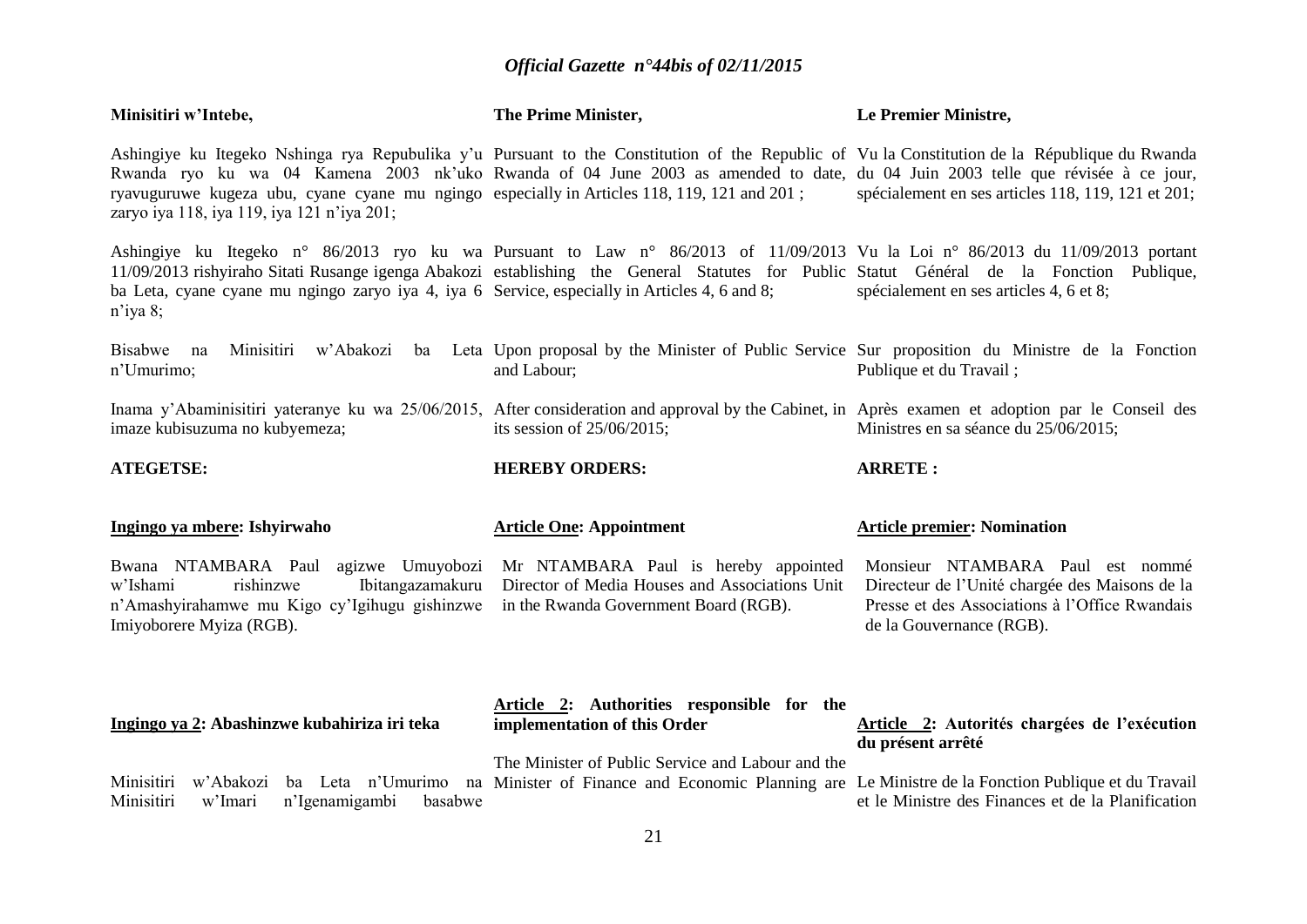| kubahiriza iri teka.                                                                                                                                                                                                                                                                                                                                       | entrusted with the implementation of this Order. | Economique sont chargés de l'exécution du<br>présent arrêté. |
|------------------------------------------------------------------------------------------------------------------------------------------------------------------------------------------------------------------------------------------------------------------------------------------------------------------------------------------------------------|--------------------------------------------------|--------------------------------------------------------------|
| Ingingo ya 3: Ivanwaho ry'ingingo zinyuranyije Article 3: Repealing provision<br>n'iri teka                                                                                                                                                                                                                                                                |                                                  | <b>Article 3: Disposition abrogatoire</b>                    |
| Ingingo zose z'amateka abanziriza iri kandi All prior provisions contrary to this Order are Toutes les dispositions antérieures contraires au<br>zinyuranyije naryo zivanyweho.                                                                                                                                                                            | hereby repealed.                                 | présent arrêté sont abrogées.                                |
|                                                                                                                                                                                                                                                                                                                                                            |                                                  |                                                              |
| Ingingo ya 4: Igihe iteka ritangira gukurikizwa                                                                                                                                                                                                                                                                                                            | <b>Article 4: Commencement</b>                   | Article 4 : Entrée en vigueur                                |
| Iri teka ritangira gukurikizwa ku munsi ritangarijweho This Order shall come into force on the date of its Le présent arrêté entre en vigueur le jour de sa<br>mu Igazeti ya Leta ya Repubulika y'u Rwanda. publication in the Official Gazette of the Republic publication au Journal Officiel de la République<br>Agaciro karyo gahera ku wa 25/06/2015. | of Rwanda. It takes effect as of 25/06/2015.     | du Rwanda. Il sort ses effets à partir du<br>25/06/2015.     |

**(sé) MUREKEZI Anastase** Minisitiri w'Intebe

**(sé) MUREKEZI Anastase** Prime Minister

**(sé) MUREKEZI Anastase** Premier Ministre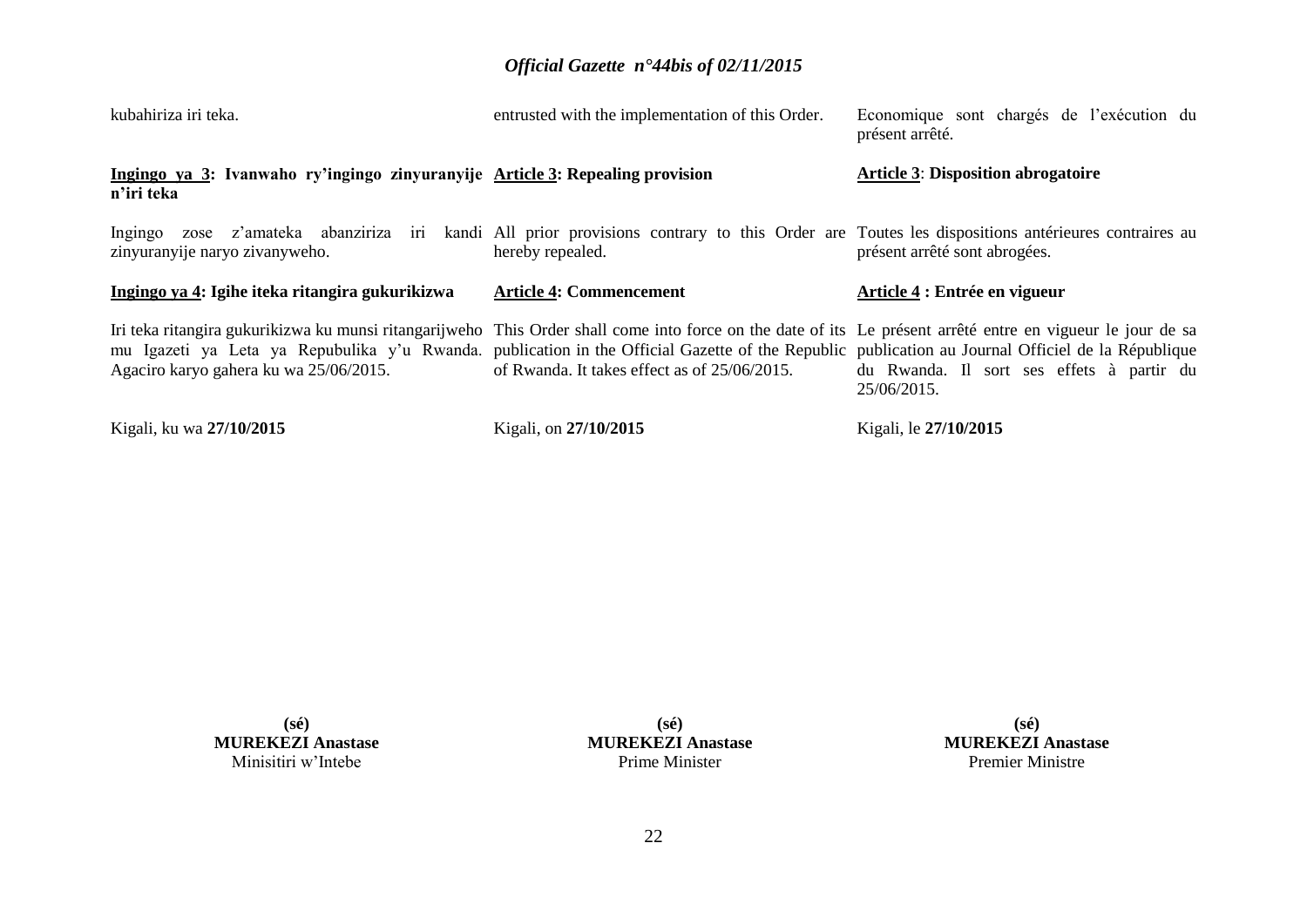**(sé) UWIZEYE Judith** Minisitiri w'Abakozi ba Leta n'Umurimo

**Bibonywe kandi bishyizweho Ikirango cya Repubulika:**

**(sé) BUSINGYE Johnston** Minisitiri w'Ubutabera / Intumwa Nkuru ya Leta

**(sé) UWIZEYE Judith** Minister of Public Service and Labour

**Seen and sealed with the Seal of the Republic:**

**(sé) UWIZEYE Judith** Ministre de la Fonction Publique et du Travail

**Vu et scellé du Sceau de la République:**

**(sé) BUSINGYE Johnston** Minister of Justice /Attorney General

**(sé) BUSINGYE Johnston** Ministre de la Justice / Garde des Sceaux

**ITEKA RYA MINISITIRI W'INTEBE PRIME MINISTER'S ORDER N°246/03 OF N°246/03 RYO KU WA 27/10/2015 27/10/2015 APPOINTING AN ADVISOR RISHYIRAHO UMUJYANAMA ARRETTE DU PREMIER MINISTRE N°246/03 DU 27/10/2015 PORTANT NOMINATION D'UN CONSEILLER**

23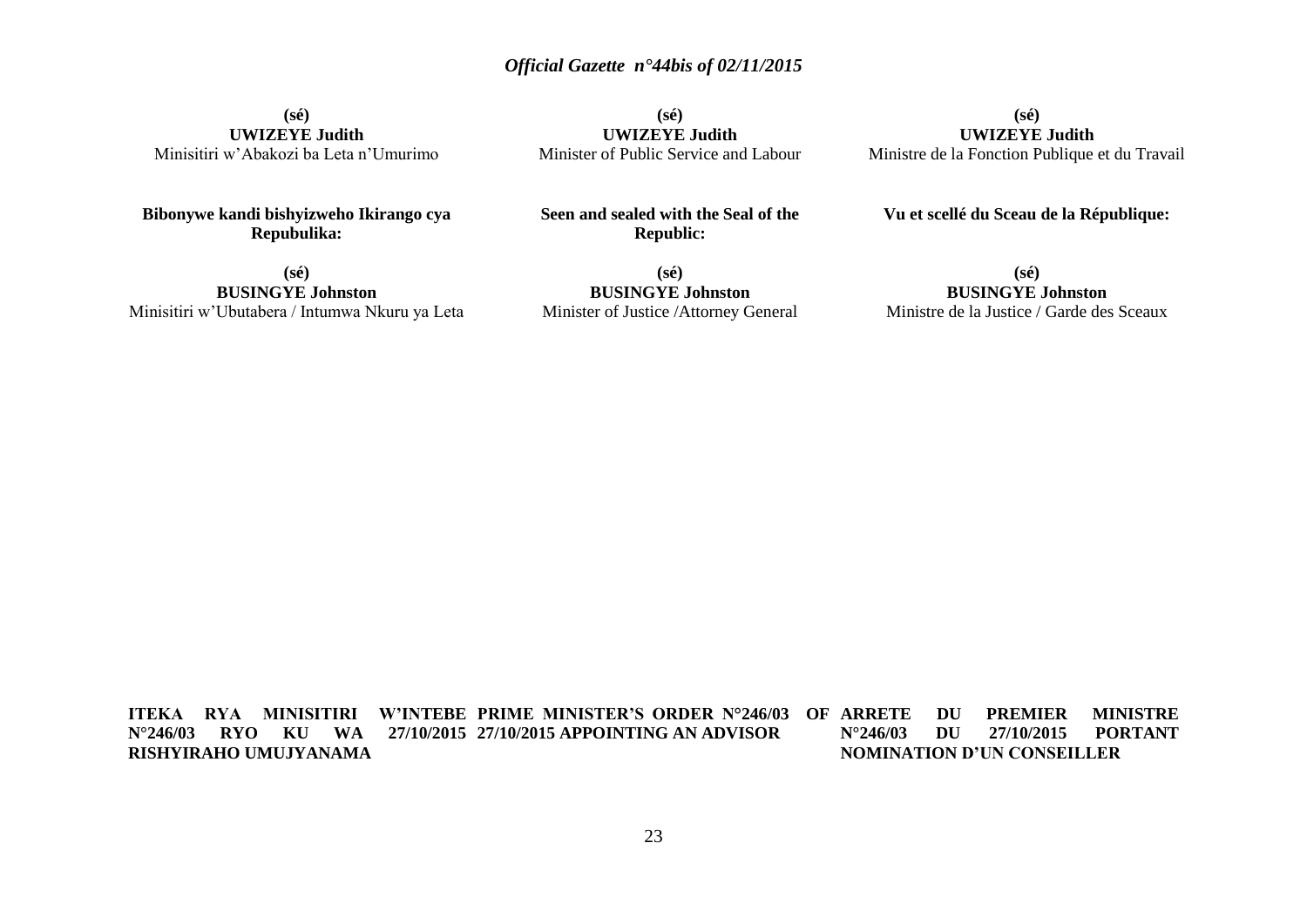| <b>ISHAKIRO</b>                                                 | <b>TABLE OF CONTENTS</b>                                                                                                | <b>TABLE DES MATIERES</b>                  |
|-----------------------------------------------------------------|-------------------------------------------------------------------------------------------------------------------------|--------------------------------------------|
| Ingingo ya mbere: Ishyirwaho                                    | <b>Article One: Appointment</b>                                                                                         | <b>Article premier : Nomination</b>        |
| Ingingo ya 2 : Abashinzwe kubahiriza iri teka                   | Article 2: Authorities responsible for the Article 2: Autorités chargées de l'exécution<br>implementation of this Order | du présent arrêté                          |
| Ingingo<br>Ivanwaho<br>$ya \quad 3:$<br>zinyuranyije n'iri teka | ry'ingingo Article 3 : Repealing provision                                                                              | <b>Article 3 : Disposition abrogatoire</b> |
| Igihe<br>iteka<br>Ingingo ya $4$ :<br>gukurikizwa               | ritangira Article 4 : Commencement                                                                                      | Article 4 : Entrée en vigueur              |

#### **ITEKA RYA MINISITIRI W'INTEBE N°246/03 PRIME MINISTER'S ORDER N°246/03 OF RYO KU WA 27/10/2015 RISHYIRAHO 27/10/2015 APPOINTING AN ADVISOR UMUJYANAMA** *ARREFER MINISTRE* **N°246/03 DU 27/10/2015 PORTANT NOMINATION D'UN CONSEILLER**

**Minisitiri w'Intebe,**

**The Prime Minister,**

**Le Premier Ministre,**

Ashingiye ku Itegeko Nshinga rya Repubulika y'u Pursuant to the Constitution of the Republic of Vu la Constitution de la République du Rwanda Rwanda ryo ku wa 04 Kamena 2003 nk'uko Rwanda of 04 June 2003 as amended to date, du 04 Juin 2003 telle que révisée à ce jour, ryavuguruwe kugeza ubu, cyane cyane mu ngingo especially in Articles 118, 119, 121 and 201 ; spécialement en ses articles 118, 119, 121 et 201;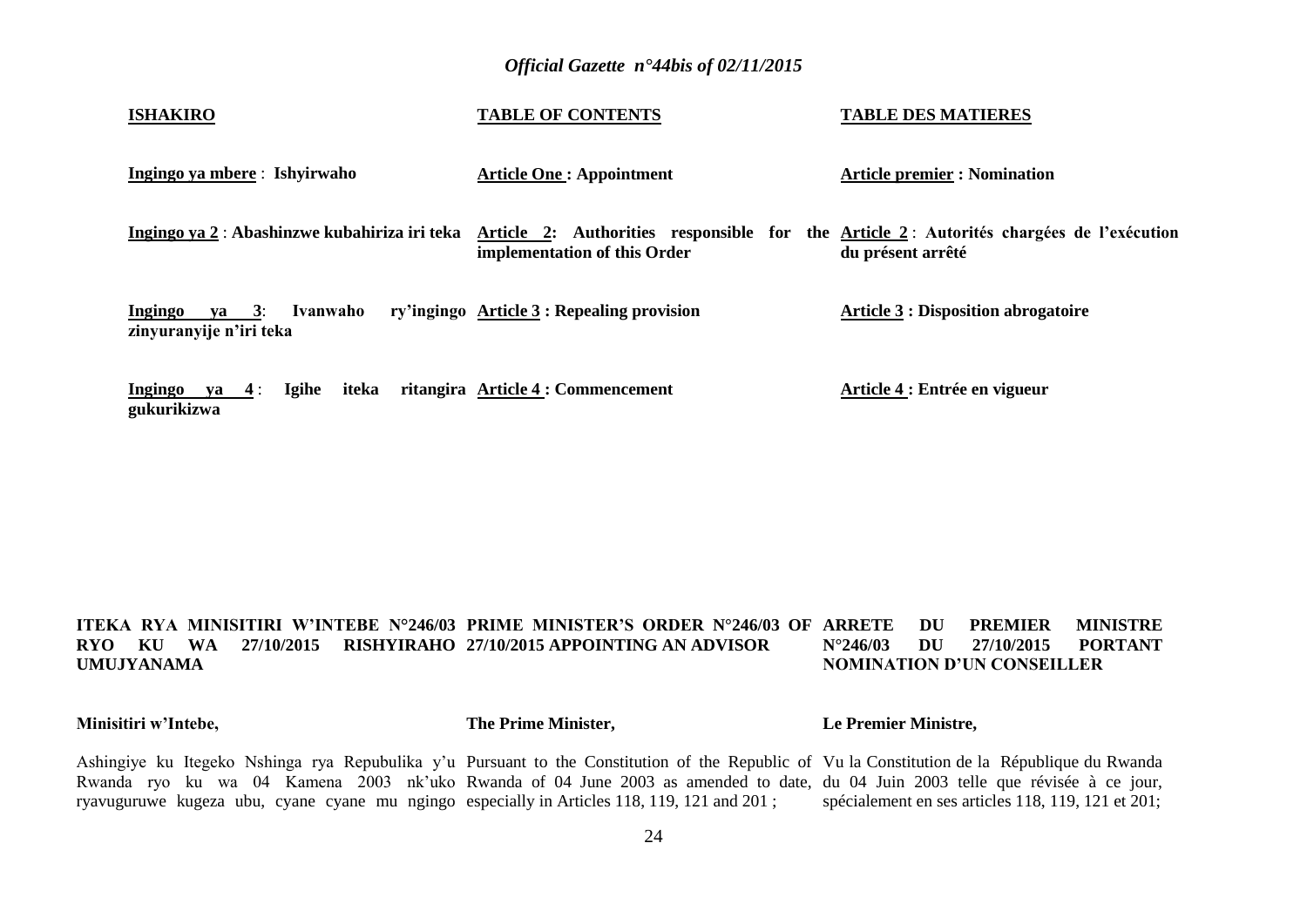zaryo iya 118, iya 119, iya 121 n'iya 201;

**ATEGETSE:**

Ashingiye ku Itegeko n° 86/2013 ryo ku wa Pursuant to Law n° 86/2013 of 11/09/2013 Vu la Loi n° 86/2013 du 11/09/2013 portant 11/09/2013 rishyiraho Sitati Rusange igenga Abakozi establishing the General Statutes for Public Statut Général de la Fonction Publique, ba Leta, cyane cyane mu ngingo zaryo iya 4, iya 6 Service, especially in Articles 4, 6 and 8; n'iya 8; spécialement en ses articles 4, 6 et 8;

Bisabwe na Minisitiri w'Abakozi ba Leta n'Umurimo; Upon proposal by the Minister of Public Service Sur proposition du Ministre de la Fonction and Labour; Publique et du Travail ;

Inama y'Abaminisitiri yateranye ku wa 25/06/2015, After consideration and approval by the Cabinet, Après examen et adoption par le Conseil des imaze kubisuzuma no kubyemeza; in its session of 25/06/2015; Ministres en sa séance du 25/06/2015;

**ARRETE :**

| AILGEISE: |                              |      |        |        | HEREBY ORDERS:                      |  |  | AKKEIE: |                                    |                 |  |
|-----------|------------------------------|------|--------|--------|-------------------------------------|--|--|---------|------------------------------------|-----------------|--|
|           | Ingingo ya mbere: Ishyirwaho |      |        |        | <b>Article One: Appointment</b>     |  |  |         | <b>Article premier: Nomination</b> |                 |  |
| Bwana     | <b>NKURUNZIZA</b>            | Jean | Pierre | agizwe | Mr NKURUNZIZA Jean Pierre is hereby |  |  |         | Monsieur NKURUNZIZA                | Jean Pierre est |  |

**HEREBY ORDERS:**

Bwana NKURUNZIZA Jean Pierre Umujyanama mu Biro by'Umuvunyi Mukuru. agizwe Mr NKURUNZIZA Jean Pierre is hereby appointed Advisor to the Ombudsman in the Office of Ombudsman. nommé Conseiller de l'Ombudsman à l'Office de l' Ombudsman.

| Ingingo ya 2: Abashinzwe kubahiriza iri teka                                                                                                                                                                | Article 2: Authorities responsible for the<br>implementation of this Order                                                                                  | Article 2: Autorités chargées de l'exécution<br>du présent arrêté |
|-------------------------------------------------------------------------------------------------------------------------------------------------------------------------------------------------------------|-------------------------------------------------------------------------------------------------------------------------------------------------------------|-------------------------------------------------------------------|
| Minisitiri w'Abakozi ba Leta n'Umurimo na Minisitiri the Minister of Finance and Economic Planning Le Ministre de la Fonction Publique et du Travail<br>w'Imari n'Igenamigambi basabwe kubahiriza iri teka. | The Minister of Public Service and Labour and<br>are entrusted with the implementation of this et le Ministre des Finances et de la Planification<br>Order. | Economique sont chargés de l'exécution du<br>présent arrêté.      |
| Ingingo ya 3: Ivanwaho ry'ingingo zinyuranyije<br>n'iri teka                                                                                                                                                | <b>Article 3: Repealing provision</b>                                                                                                                       | <b>Article 3 : Disposition abrogatoire</b>                        |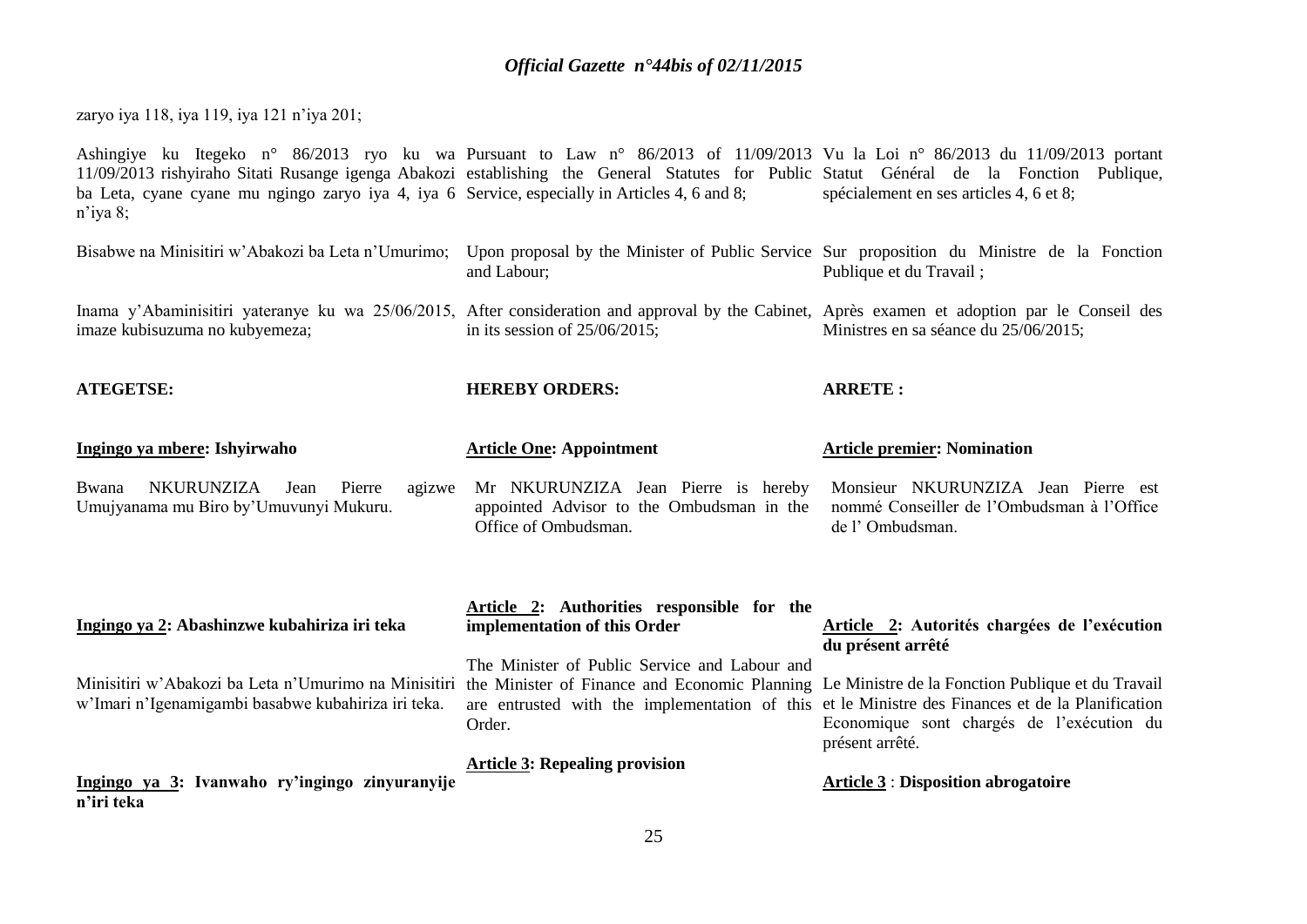Ingingo zose z'amateka abanziriza iri kandi All prior provisions contrary to this Order are Toutes les dispositions antérieures contraires au zinyuranyije naryo zivanyweho. **Ingingo ya 4: Igihe iteka ritangira gukurikizwa** Iri teka ritangira gukurikizwa ku munsi ritangarijweho This Order shall come into force on the date of its Le présent arrêté entre en vigueur le jour de sa mu Igazeti ya Leta ya Repubulika y'u Rwanda. publication in the Official Gazette of the Republic publication au Journal Officiel de la République Agaciro karyo gahera ku wa 25/06/2015. Kigali, ku wa **27/10/2015**  hereby repealed. **Article 4: Commencement** of Rwanda. It takes effect as of 25/06/2015. Kigali, on **27/10/2015**  présent arrêté sont abrogées. **Article 4 : Entrée en vigueur** du Rwanda. Il sort ses effets à partir du 25/06/2015. Kigali, le **27/10/2015** 

> **(sé) MUREKEZI Anastase** Minisitiri w'Intebe

**(sé) MUREKEZI Anastase** Prime Minister

**(sé) MUREKEZI Anastase** Premier Ministre

**(sé)**

**(sé)**

**UWIZEYE Judith** Minisitiri w'Abakozi ba Leta n'Umurimo **(sé)**

**UWIZEYE Judith** Minister of Public Service and Labour

**UWIZEYE Judith** Ministre de la Fonction Publique et du Travail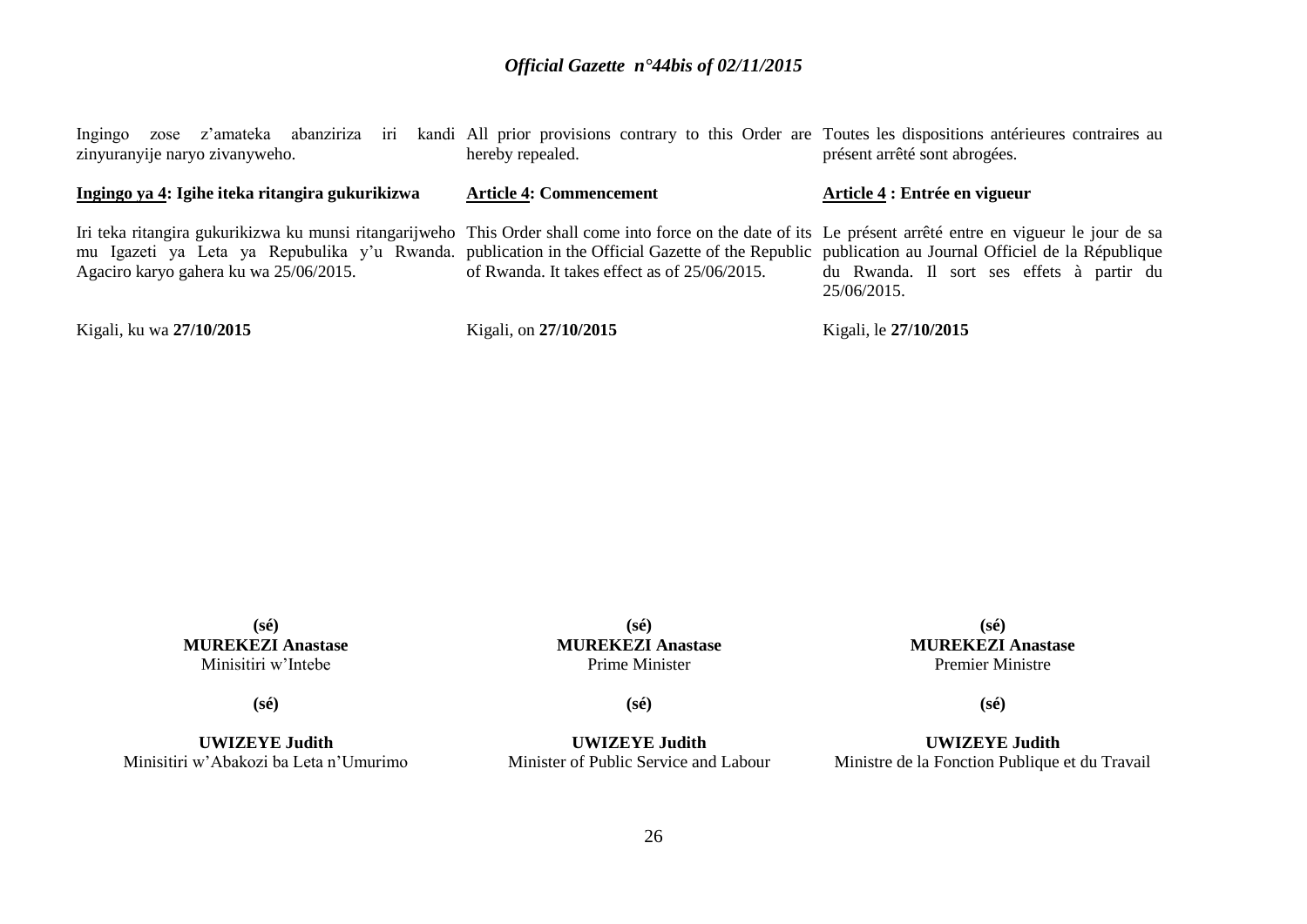**Bibonywe kandi bishyizweho Ikirango cya Repubulika:**

**(sé) BUSINGYE Johnston** Minisitiri w'Ubutabera / Intumwa Nkuru ya Leta **Seen and sealed with the Seal of the Republic:**

Minister of Justice /Attorney General

**(sé) BUSINGYE Johnston**

**(sé) BUSINGYE Johnston**

**Vu et scellé du Sceau de la République:**

Ministre de la Justice / Garde des Sceaux

**ITEKA RYA MINISITIRI W'INTEBE PRIME MINISTER'S ORDER N°247/03 OF N°247/03 RYO KU WA RISHYIRAHO UMUYOBOZI 27/10/2015 APPOINTING A DIRECTOR ARRETE DU PREMIER MINISTRE<br>N°247/03 DU 27/10/2015 PORTANT N°247/03 DU 27/10/2015 PORTANT NOMINATION D'UN DIRECTEUR**

#### **ISHAKIRO**

#### **TABLE OF CONTENTS**

### **TABLE DES MATIERES**

**Ingingo ya mbere** : **Ishyirwaho**

**Article One : Appointment**

**Article premier : Nomination**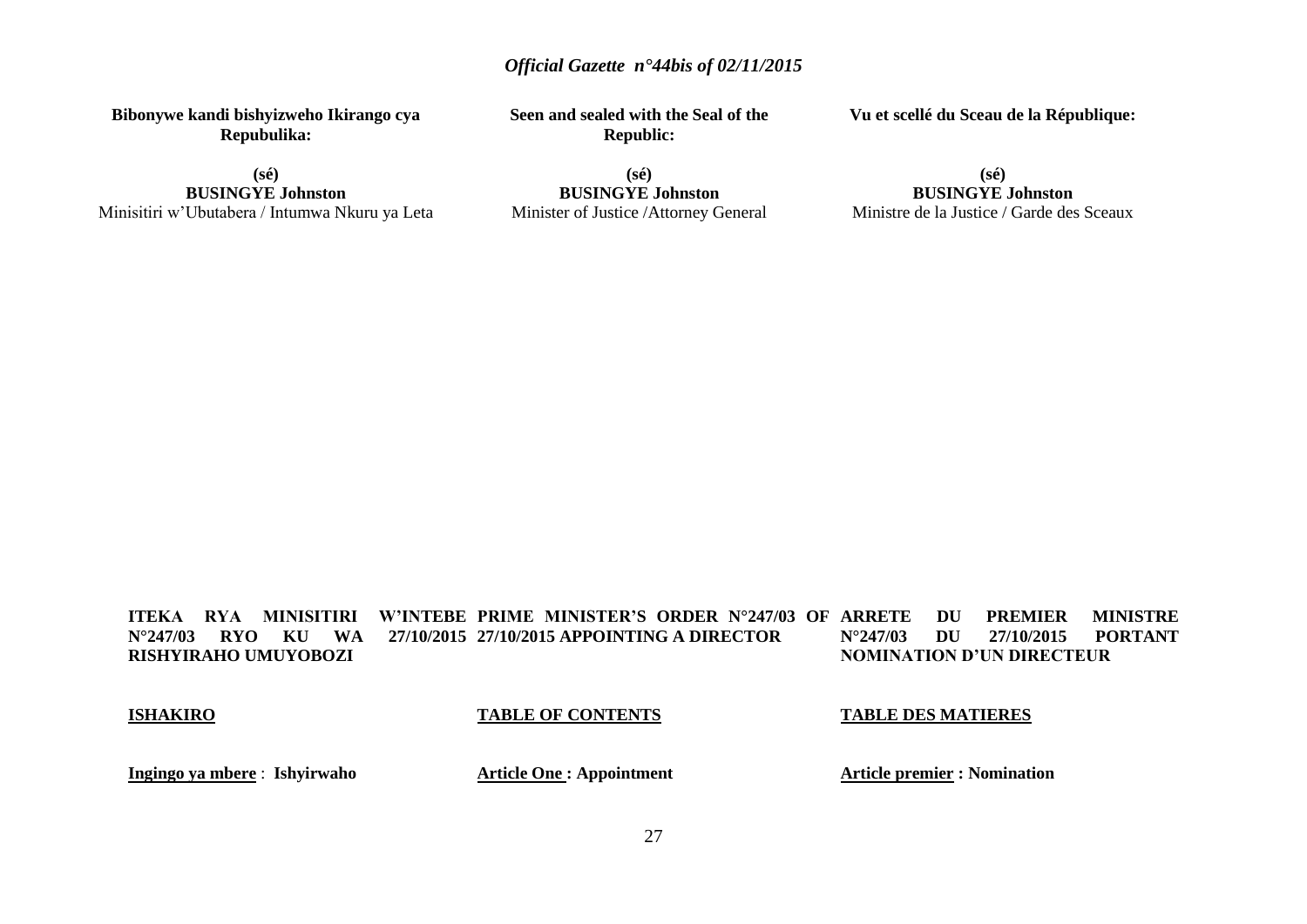| Ingingo ya 2 : Abashinzwe kubahiriza iri teka                            | Article 2: Authorities responsible for the Article 2: Autorités chargées de l'exécution<br>implementation of this Order | du présent arrêté                          |
|--------------------------------------------------------------------------|-------------------------------------------------------------------------------------------------------------------------|--------------------------------------------|
| Ivanwaho<br>Ingingo<br>$\mathbf{v}\mathbf{a}$<br>zinyuranyije n'iri teka | ry'ingingo Article 3 : Repealing provision                                                                              | <b>Article 3 : Disposition abrogatoire</b> |
| iteka<br><b>Igihe</b><br>$va = 4$ :<br>Ingingo<br>gukurikizwa            | ritangira Article 4 : Commencement                                                                                      | Article 4 : Entrée en vigueur              |

#### **ITEKA RYA MINISITIRI N°247/03 RYO KU WA RISHYIRAHO UMUYOBOZI PRIME MINISTER'S ORDER N°247/03 ARRETE DU PREMIER MINISTRE N°247/03 247/03 OF 27/10/2015 APPOINTING A DU 27/10/2015 PORTANT NOMINATION DIRECTOR D'UN DIRECTEUR**

|  | Minisitiri w'Intebe, | The Prime Minister, | Le Premier Ministre, |
|--|----------------------|---------------------|----------------------|
|--|----------------------|---------------------|----------------------|

Ashingiye ku Itegeko Nshinga rya Repubulika y'u Pursuant to the Constitution of the Republic of Vu la Constitution de la République du Rwanda du Rwanda ryo ku wa 04 Kamena 2003 nk'uko Rwanda of 04 June 2003 as amended to date, 04 Juin 2003 telle que révisée à ce jour, spécialement ryavuguruwe kugeza ubu, cyane cyane mu ngingo especially in Articles 118, 119, 121 and 201 ; zaryo iya 118, iya 119, iya 121 n'iya 201; en ses articles 118, 119, 121 et 201;

Ashingiye ku Itegeko n° 86/2013 ryo ku wa Pursuant to Law n° 86/2013 of 11/09/2013 Vu la Loi n° 86/2013 du 11/09/2013 portant Statut 11/09/2013 rishyiraho Sitati Rusange igenga establishing the General Statutes for Public Général de la Fonction Publique, spécialement en ses Abakozi ba Leta, cyane cyane mu ngingo zaryo iya Service, especially in Articles 4, 6 and 8; articles 4, 6 et 8;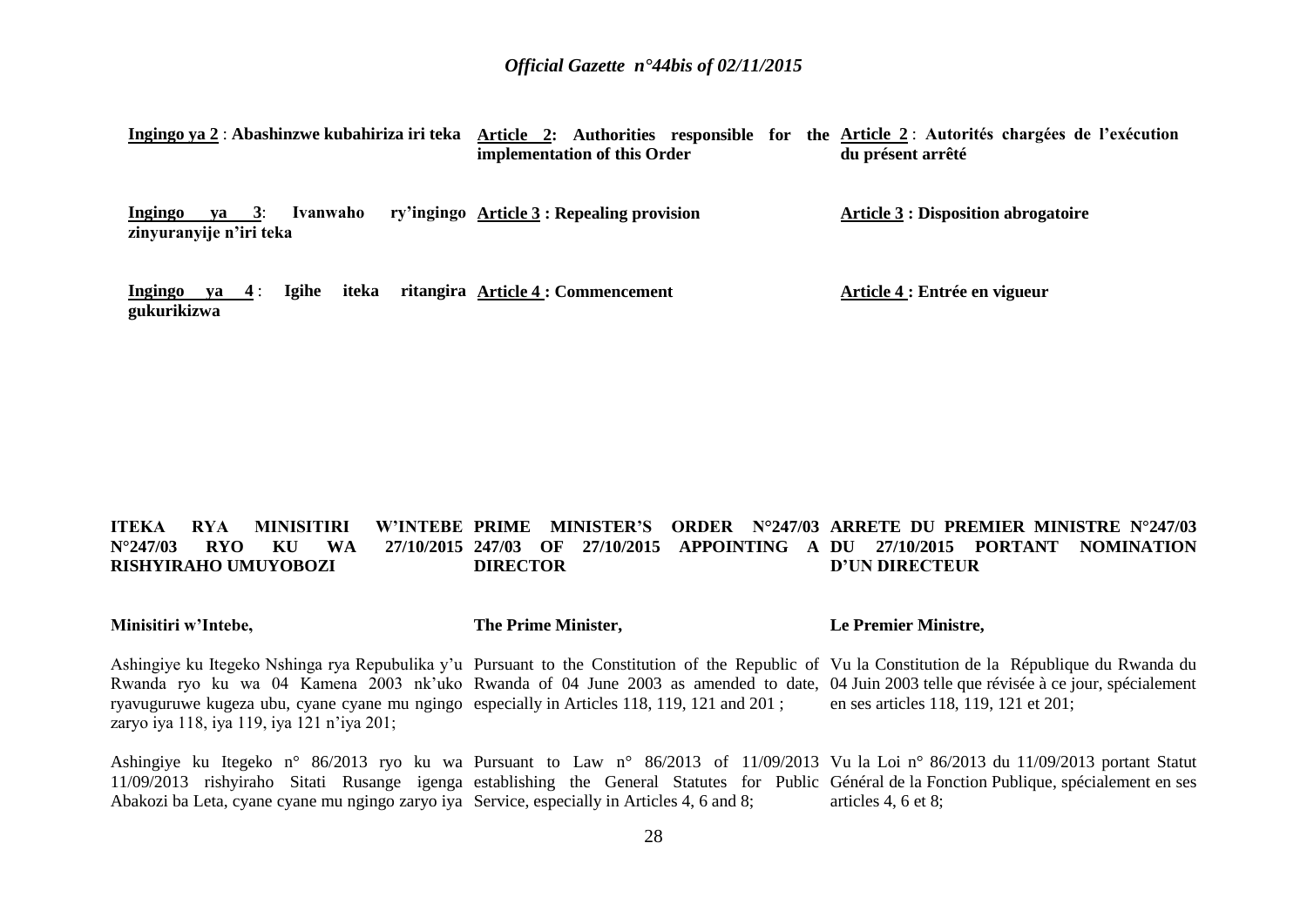4, iya 6 n'iya 8;

| Bisabwe na<br>n'Umurimo;                                                                                                                                                    | and Labour;                                                                                                                  | Minisitiri w'Abakozi ba Leta Upon proposal by the Minister of Public Service Sur proposition du Ministre de la Fonction Publique<br>et du Travail;                                                                                                                                                                                   |
|-----------------------------------------------------------------------------------------------------------------------------------------------------------------------------|------------------------------------------------------------------------------------------------------------------------------|--------------------------------------------------------------------------------------------------------------------------------------------------------------------------------------------------------------------------------------------------------------------------------------------------------------------------------------|
| y'Abaminisitiri<br>yateranye<br>ku<br>Inama<br>25/06/2015, imaze kubisuzuma no kubyemeza;                                                                                   | in its session of $25/06/2015$ ;                                                                                             | wa After consideration and approval by the Cabinet, Après examen et adoption par le Conseil des<br>Ministres en sa séance du 25/06/2015;                                                                                                                                                                                             |
| <b>ATEGETSE:</b>                                                                                                                                                            | <b>HEREBY ORDERS:</b>                                                                                                        | <b>ARRETE:</b>                                                                                                                                                                                                                                                                                                                       |
| Ingingo ya mbere: Ishyirwaho                                                                                                                                                | <b>Article One: Appointment</b>                                                                                              | <b>Article premier: Nomination</b>                                                                                                                                                                                                                                                                                                   |
| NSENGUMUREMYI Donat<br>Bwana<br>agizwe<br>Umuyobozi w'Ishami rishinzwe<br>Ubucukuzi<br>bw'Amabuye y'agaciro n'ibikomoka kuri Peteroli<br>muri Minisiteri y'Umutungo Kamere. | Mr NSENGUMUREMYI Donat is hereby<br>appointed Director of Mining and Petroleum<br>Unit in the Ministry of Natural Resources. | Monsieur NSENGUMUREMYI Donat est nommé<br>Directeur de l'Unité chargée de l'Exploitation<br>Minière et du Pétrole au Ministère des Ressources<br>Naturelles.                                                                                                                                                                         |
|                                                                                                                                                                             |                                                                                                                              |                                                                                                                                                                                                                                                                                                                                      |
| Ingingo ya 2: Abashinzwe kubahiriza iri teka                                                                                                                                | Article 2: Authorities responsible for the<br>implementation of this Order                                                   | Article 2: Autorités chargées de l'exécution du<br>présent arrêté                                                                                                                                                                                                                                                                    |
| Minisitiri w'Imari<br>kubahiriza iri teka.                                                                                                                                  | The Minister of Public Service and Labour and<br>Order.                                                                      | Minisitiri w'Abakozi ba Leta n'Umurimo na the Minister of Finance and Economic Planning Le Ministre de la Fonction Publique et du Travail et<br>n'Igenamigambi basabwe are entrusted with the implementation of this le Ministre des Finances et de la Planification<br>Economique sont chargés de l'exécution du présent<br>arrêté. |
| Ingingo ya 3: Ivanwaho ry'ingingo zinyuranyije<br>n'iri teka                                                                                                                | <b>Article 3: Repealing provision</b>                                                                                        | <b>Article 3: Disposition abrogatoire</b>                                                                                                                                                                                                                                                                                            |
| Ingingo zose z'amateka abanziriza iri kandi hereby repealed.<br>zinyuranyije na ryo zivanyweho.                                                                             | All prior provisions contrary to this Order are                                                                              | Toutes les dispositions antérieures contraires au<br>présent arrêté sont abrogées.                                                                                                                                                                                                                                                   |
| Ingingo ya 4: Igihe iteka ritangira gukurikizwa                                                                                                                             | <b>Article 4: Commencement</b>                                                                                               | Article 4 : Entrée en vigueur                                                                                                                                                                                                                                                                                                        |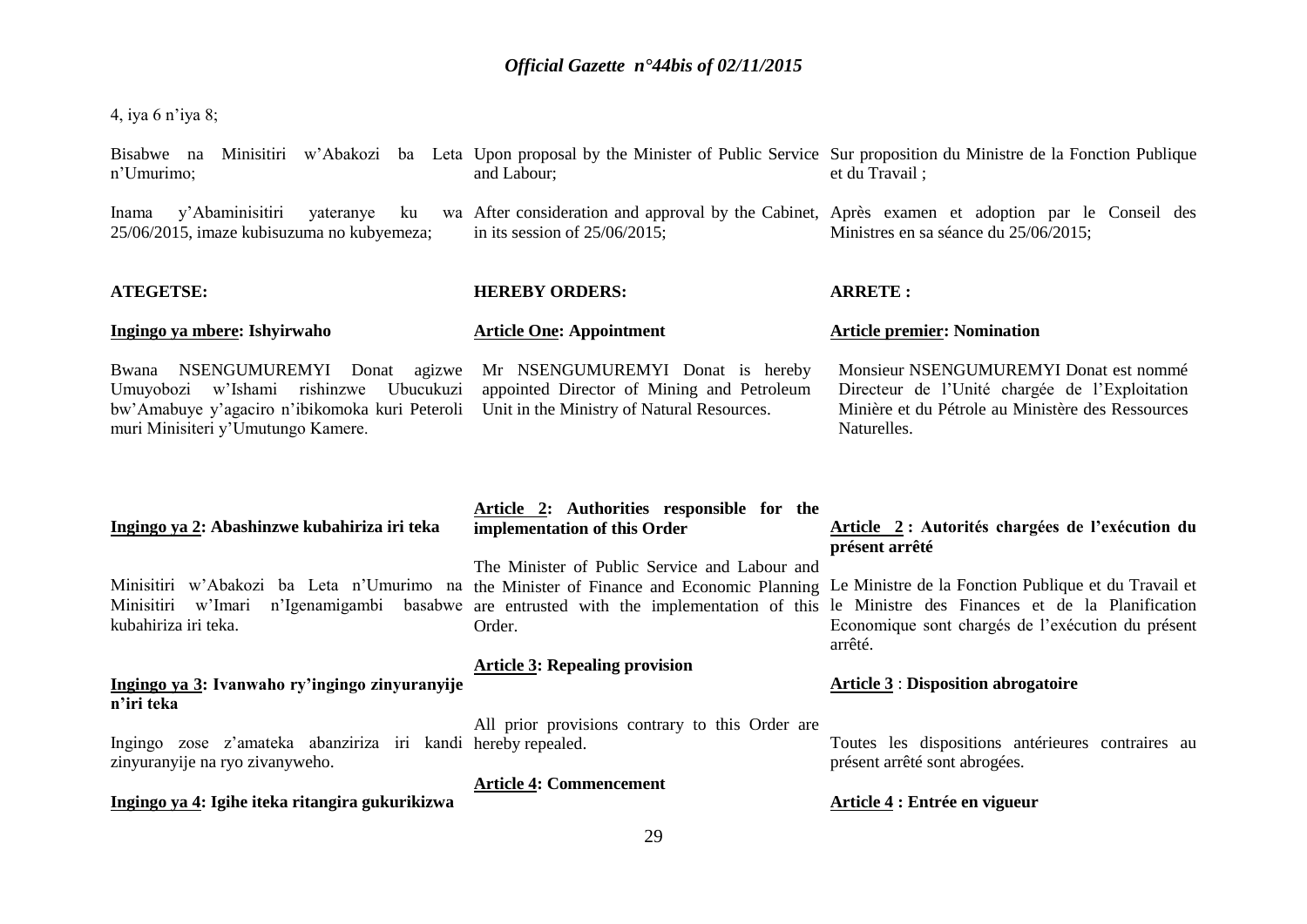Iri teka ritangira gukurikizwa ku munsi This Order shall come into force on the date of its Le présent arrêté entre en vigueur le jour de sa ritangarijweho mu Igazeti ya Leta ya Repubulika publication in the Official Gazette of the Republic publication au Journal Officiel de la République du y'u Rwanda. Agaciro karyo gahera ku wa of Rwanda. It takes effect as of 25/06/2015.  $25/06/2015$ . Rwanda. Il sort ses effets à partir du 25/06/2015.

Kigali, ku wa **27/10/2015** 

Kigali, on **27/10/2015** 

Kigali, le **27/10/2015** 

**(sé) MUREKEZI Anastase** Minisitiri w'Intebe

**(sé)**

**UWIZEYE Judith** Minisitiri w'Abakozi ba Leta n'Umurimo

**(sé) MUREKEZI Anastase** Prime Minister

**(sé)**

**UWIZEYE Judith** Minister of Public Service and Labour

**(sé) MUREKEZI Anastase** Premier Ministre

**(sé)**

**UWIZEYE Judith** Ministre de la Fonction Publique et du Travail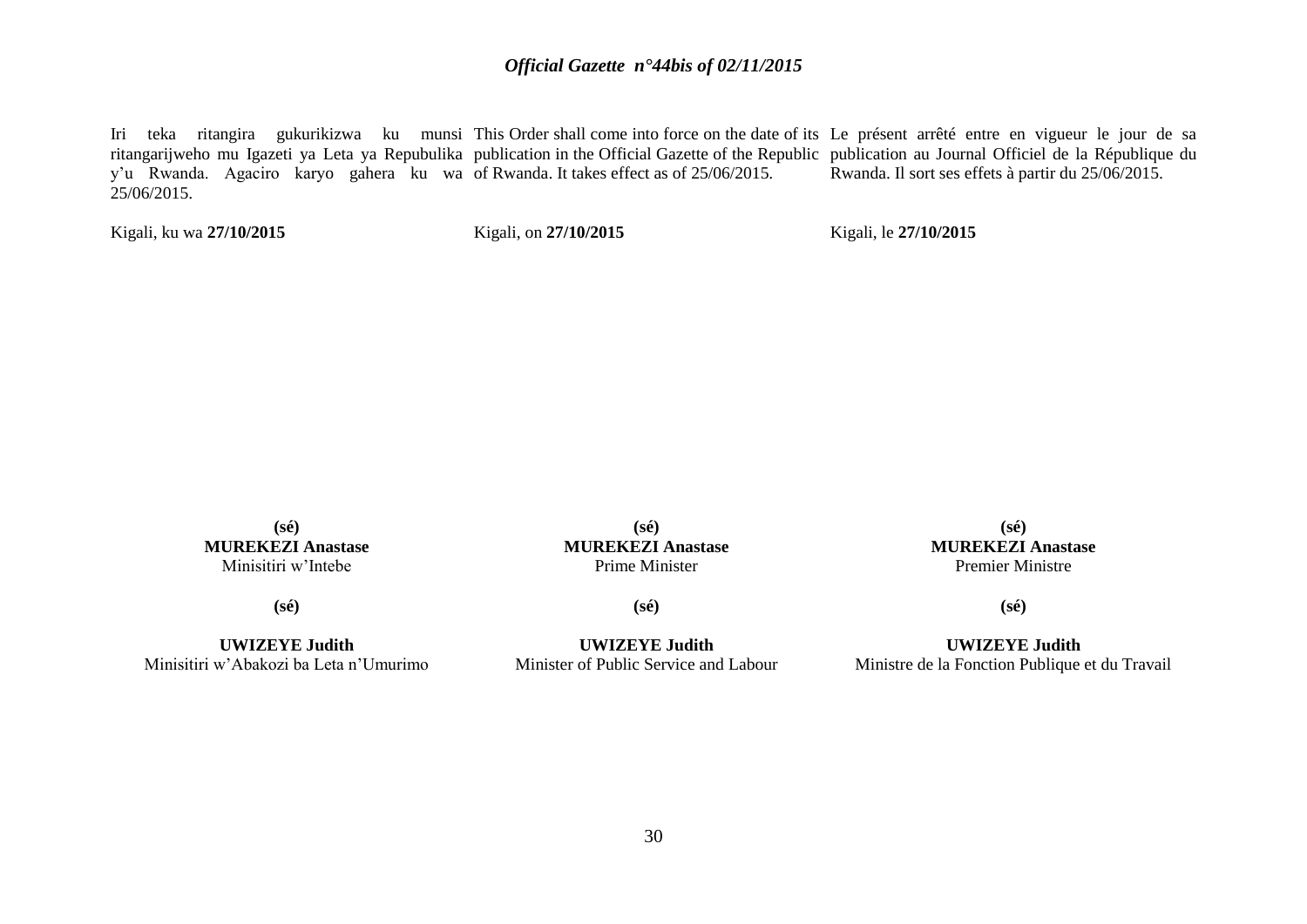**Bibonywe kandi bishyizweho Ikirango cya Repubulika:**

**(sé) BUSINGYE Johnston** Minisitiri w'Ubutabera / Intumwa Nkuru ya Leta **Seen and sealed with the Seal of the Republic:**

**(sé) BUSINGYE Johnston** Minister of Justice /Attorney General **Vu et scellé du Sceau de la République:**

**(sé) BUSINGYE Johnston** Ministre de la Justice / Garde des Sceaux

**ITEKA RYA MINISITIRI W'INTEBE PRIME MINISTER'S ORDER N°248/03 OF N°248/03 RYO KU WA RISHYIRAHO UMUYOBOZI 27/10/2015 APPOINTING A DIRECTOR** *ARRETER MINISTRE* **N°248/03 DU 27/10/2015 PORTANT NOMINATION D'UN DIRECTEUR**

#### **ISHAKIRO**

#### **TABLE OF CONTENTS**

## **TABLE DES MATIERES**

**Ingingo ya mbere**: **Ishyirwaho**

**Article One: Appointment**

**Article premier: Nomination**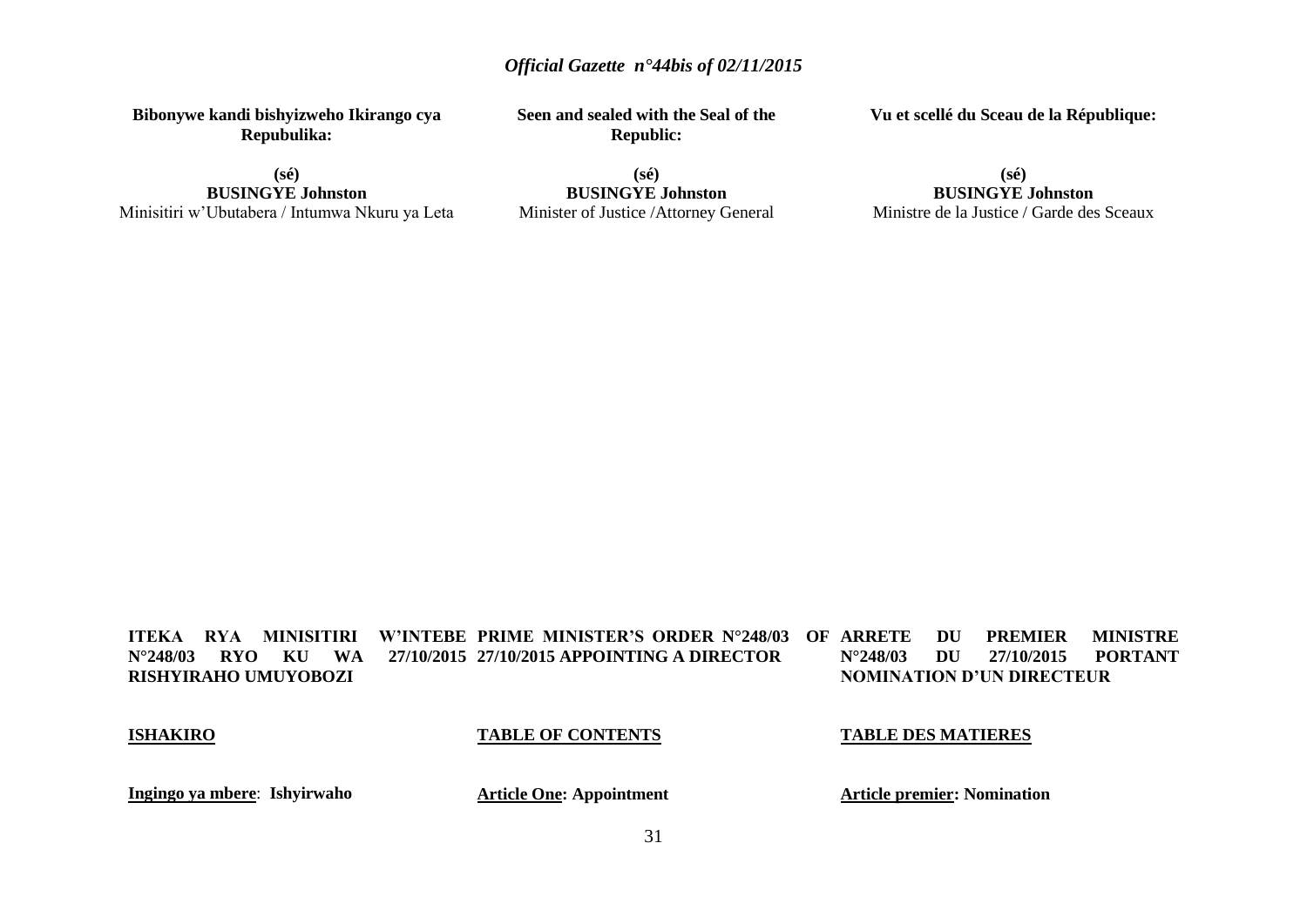| Ingingo ya 2: Abashinzwe kubahiriza iri teka                    | Article 2: Authorities responsible for the Article 2: Autorités chargées de l'exécution du<br>implementation of this Order | présent arrêté                            |
|-----------------------------------------------------------------|----------------------------------------------------------------------------------------------------------------------------|-------------------------------------------|
| Ingingo<br>Ivanwaho<br>va $3:$<br>zinyuranyije n'iri teka       | ry'ingingo Article 3: Repealing provision                                                                                  | <b>Article 3: Disposition abrogatoire</b> |
| <b>Igihe</b><br>iteka<br>Ingingo<br><u>ya 4:</u><br>gukurikizwa | ritangira Article 4: Commencement                                                                                          | Article 4: Entrée en vigueur              |

#### **ITEKA RYA MINISITIRI W'INTEBE N°248/03 PRIME MINISTER'S ORDER N°248/03 OF RYO KU WA 27/10/2015 RISHYIRAHO 27/10/2015 APPOINTING A DIRECTOR UMUYOBOZI DU PREMIER MINISTRE N°248/03 DU 27/10/2015 PORTANT NOMINATION D'UN DIRECTEUR**

**Minisitiri w'Intebe,**

**The Prime Minister,**

#### **Le Premier Ministre,**

Ashingiye ku Itegeko Nshinga rya Repubulika y'u Pursuant to the Constitution of the Republic of Vu la Constitution de la République du Rwanda Rwanda ryo ku wa 04 Kamena 2003 nk'uko Rwanda of 04 June 2003 as amended to date, du 04 Juin 2003 telle que révisée à ce jour, ryavuguruwe kugeza ubu, cyane cyane mu ngingo especially in Articles 118, 119, 121 and 201 ; zaryo iya 118, iya 119, iya 121 n'iya 201; spécialement en ses articles 118, 119, 121 et 201;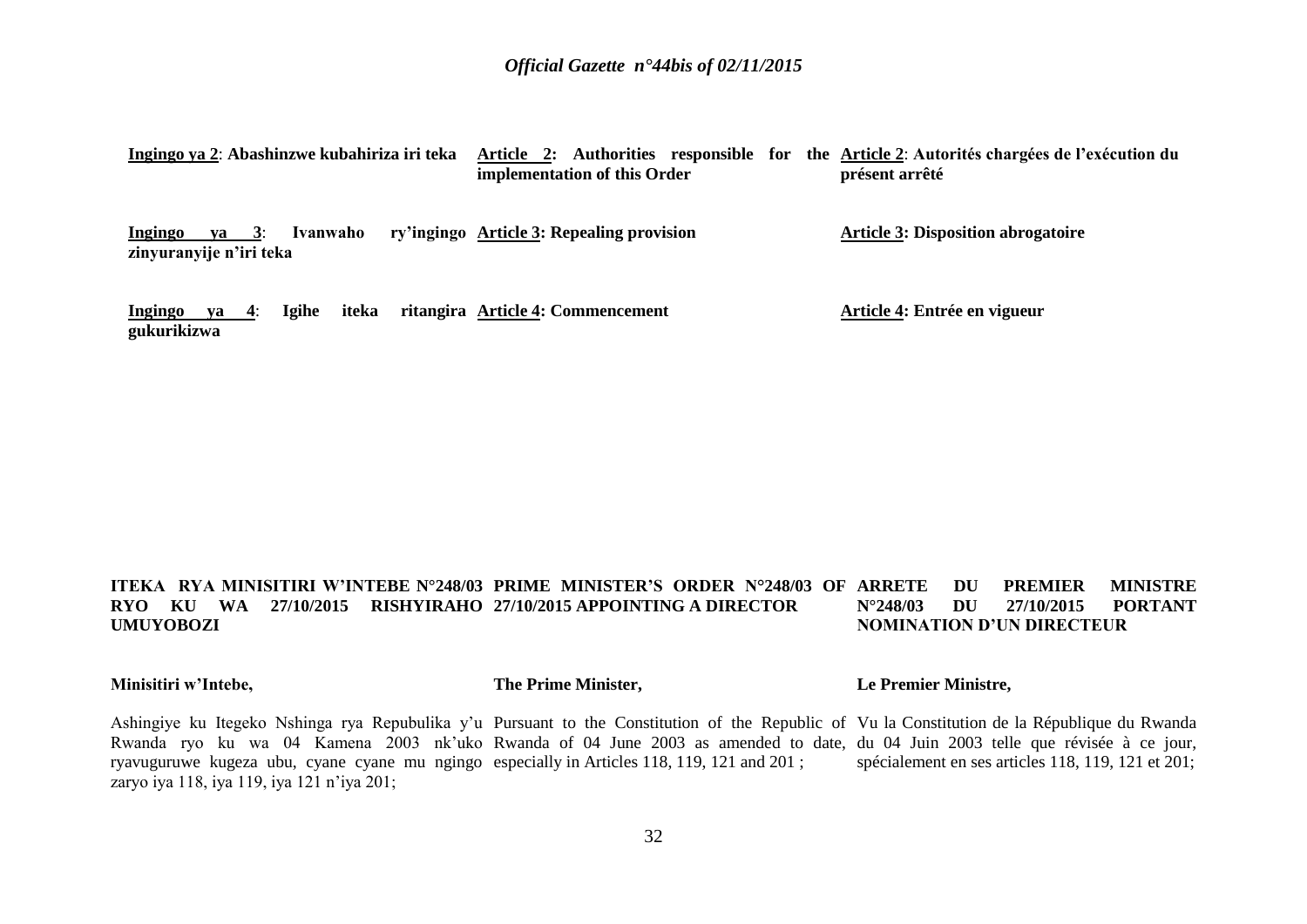Ashingiye ku Itegeko n° 86/2013 ryo ku wa Pursuant to Law n° 86/2013 of 11/09/2013 Vu la Loi n° 86/2013 du 11/09/2013 portant 11/09/2013 rishyiraho Sitati Rusange igenga Abakozi establishing the General Statutes for Public Statut Général de la Fonction Publique, ba Leta, cyane cyane mu ngingo zaryo iya 4, iya 6 Service, especially in Articles 4, 6 and 8; n'iya 8; spécialement en ses articles 4, 6 et 8;

| Bisabwe na<br>Minisitiri<br>w'Abakozi<br>ba<br>n'Umurimo;                                                                                                                              | Leta Upon proposal by the Minister of Public Service Sur proposition du Ministre de la Fonction<br>and Labour;                                                                                                                                                         | Publique et du Travail;                                                                                                                                                                                         |  |
|----------------------------------------------------------------------------------------------------------------------------------------------------------------------------------------|------------------------------------------------------------------------------------------------------------------------------------------------------------------------------------------------------------------------------------------------------------------------|-----------------------------------------------------------------------------------------------------------------------------------------------------------------------------------------------------------------|--|
| Inama y'Abaminisitiri yateranye ku wa 25/06/2015, After consideration and approval by the Cabinet, in Après examen et adoption par le Conseil des<br>imaze kubisuzuma no kubyemeza;    | its session of $25/06/2015$ ;                                                                                                                                                                                                                                          | Ministres en sa séance du 25/06/2015;                                                                                                                                                                           |  |
| <b>ATEGETSE:</b>                                                                                                                                                                       | <b>HEREBY ORDERS:</b>                                                                                                                                                                                                                                                  | <b>ARRETE:</b>                                                                                                                                                                                                  |  |
| Ingingo ya mbere: Ishyirwaho                                                                                                                                                           | <b>Article One: Appointment</b>                                                                                                                                                                                                                                        | <b>Article premier: Nomination</b>                                                                                                                                                                              |  |
| Bwana NGABONZIZA Benoît agizwe Umuyobozi<br>w'Ishami rishinzwe Guteza Imbere Urubyiruko no<br>Guhuza ibikorwa bya za Gahunda muri Minisiteri<br>y'Urubyiruko n'Ikoranabuhanga (MYICT). | Mr NGABONZIZA Benoît is hereby appointed<br>Director of Youth Empowerment and Programs<br>Coordination Unit in the Ministry of Youth and<br>Communication<br>Technology<br>Information<br>(MYICT).                                                                     | Monsieur NGABONZIZA Benoît est nommé<br>l'Unité<br>Directeur<br>de<br>chargée<br>de<br>l'Autonomisation<br>des Jeunes et de<br>la<br>Coordination des Programmes au Ministère de<br>la Jeunesse et ICT (MYICT). |  |
| Ingingo ya 2: Abashinzwe kubahiriza iri teka                                                                                                                                           | Article 2: Authorities responsible for the Article 2: Autorités chargées de l'exécution<br>implementation of this Order                                                                                                                                                | du présent arrêté                                                                                                                                                                                               |  |
| Minisitiri<br>w'Abakozi<br>ba Leta n'Umurimo<br>n'Igenamigambi<br>Minisitiri<br>w'Imari<br>kubahiriza iri teka.                                                                        | na The Minister of Public Service and Labour and the Le Ministre de la Fonction Publique et du Travail<br>basabwe Minister of Finance and Economic Planning are et le Ministre des Finances et de la Planification<br>entrusted with the implementation of this Order. | Economique sont chargés de l'exécution du<br>présent arrêté.                                                                                                                                                    |  |
| Ingingo ya 3: Ivanwaho ry'ingingo zinyuranyije Article 3: Repealing provision<br>n'iri teka                                                                                            |                                                                                                                                                                                                                                                                        | <b>Article 3: Disposition abrogatoire</b>                                                                                                                                                                       |  |
| z'amateka<br>Ingingo<br>zose                                                                                                                                                           | abanziriza iri kandi All prior provisions contrary to this Order are Toutes les dispositions antérieures contraires au                                                                                                                                                 |                                                                                                                                                                                                                 |  |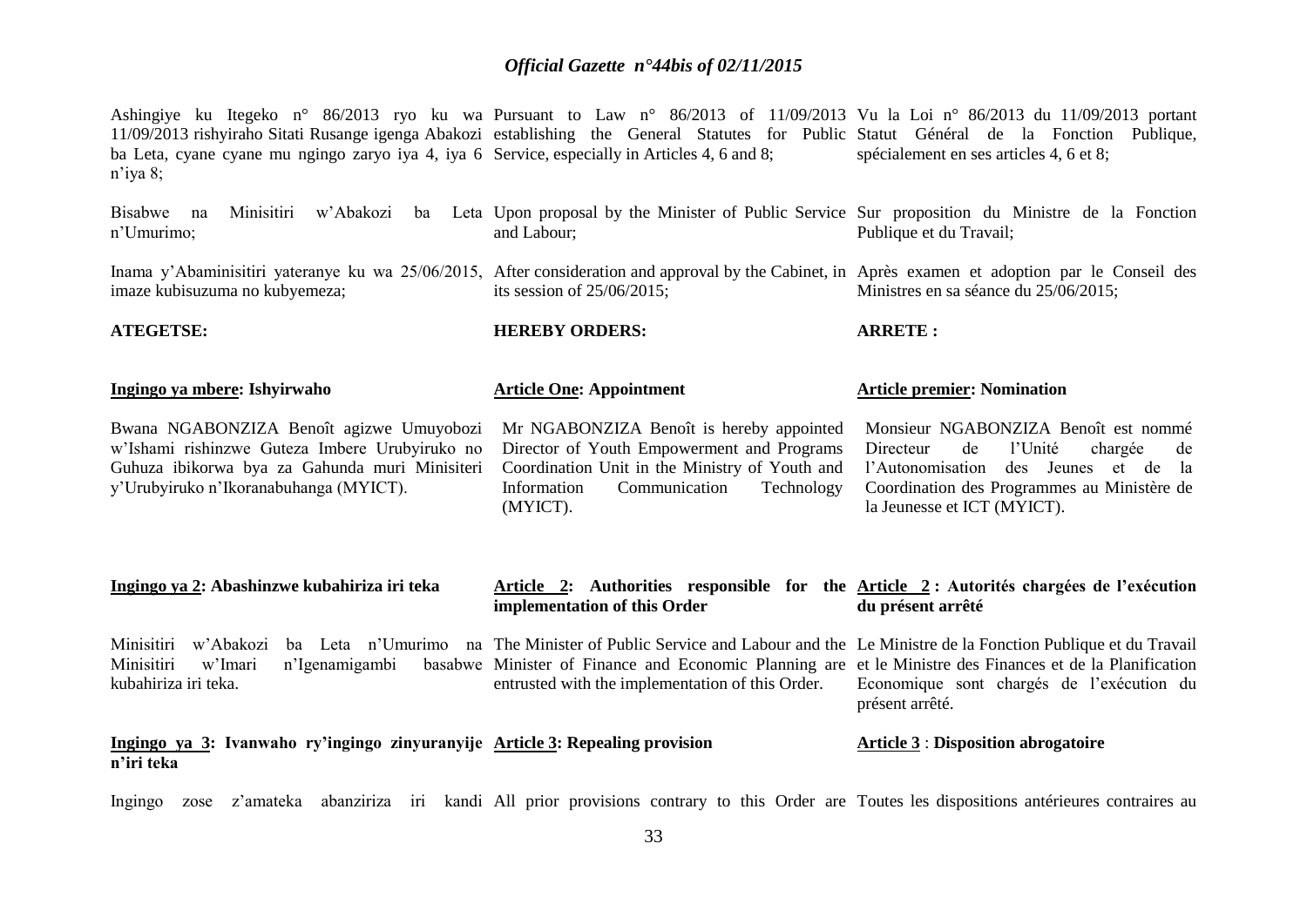| Kigali, ku wa 27/10/2015.                                                                                                                                                                                                                                                                                                                                  | Kigali, on 27/10/2015                        | Kigali, le 27/10/2015                                    |
|------------------------------------------------------------------------------------------------------------------------------------------------------------------------------------------------------------------------------------------------------------------------------------------------------------------------------------------------------------|----------------------------------------------|----------------------------------------------------------|
| Iri teka ritangira gukurikizwa ku munsi ritangarijweho This Order shall come into force on the date of its Le présent arrêté entre en vigueur le jour de sa<br>mu Igazeti ya Leta ya Repubulika y'u Rwanda. publication in the Official Gazette of the Republic publication au Journal Officiel de la République<br>Agaciro karyo gahera ku wa 25/06/2015. | of Rwanda. It takes effect as of 25/06/2015. | du Rwanda. Il sort ses effets à partir du<br>25/06/2015. |
| Ingingo ya 4: Igihe iteka ritangira gukurikizwa                                                                                                                                                                                                                                                                                                            | <b>Article 4: Commencement</b>               | Article 4: Entrée en vigueur                             |
| zinyuranyije naryo zivanyweho.                                                                                                                                                                                                                                                                                                                             | hereby repealed.                             | présent arrêté sont abrogées.                            |

**(sé) MUREKEZI Anastase** Minisitiri w'Intebe

**(sé) MUREKEZI Anastase** Prime Minister

**(sé) MUREKEZI Anastase** Premier Ministre

**(sé) UWIZEYE Judith** Minisitiri w'Abakozi ba Leta n'Umurimo

**(sé) UWIZEYE Judith** Minister of Public Service and Labour

**(sé) UWIZEYE Judith** Ministre de la Fonction Publique et du Travail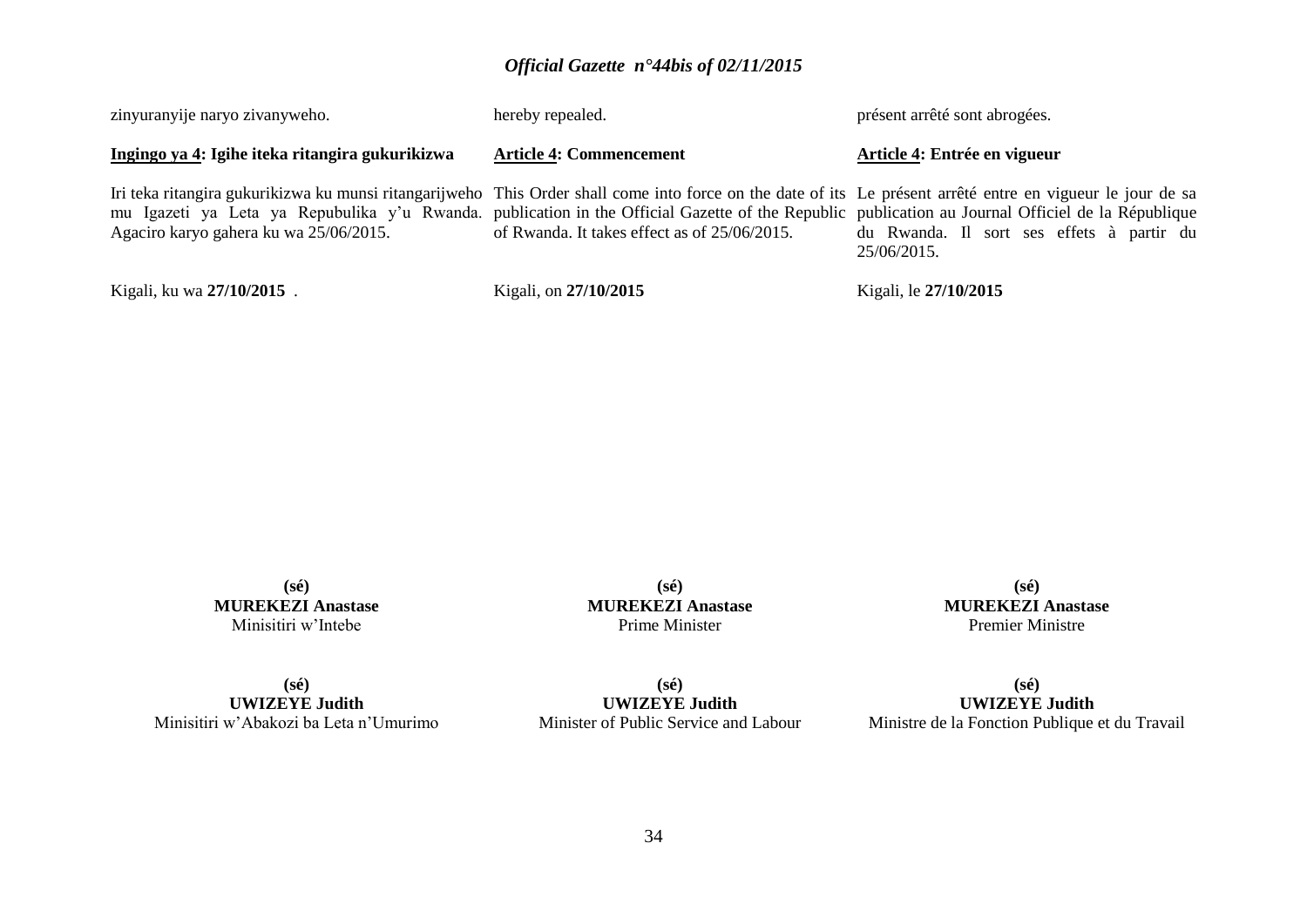**Bibonywe kandi bishyizweho Ikirango cya Repubulika:**

**(sé) BUSINGYE Johnston** Minisitiri w'Ubutabera / Intumwa Nkuru ya Leta **Seen and sealed with the Seal of the Republic:**

**Vu et scellé du Sceau de la République:**

**(sé) BUSINGYE Johnston** Minister of Justice /Attorney General

#### **(sé) BUSINGYE Johnston** Ministre de la Justice / Garde des Sceaux

**ITEKA RYA MINISITIRI W'INTEBE PRIME MINISTER'S ORDER N°249/03 OF N°249/03 RYO KU WA RISHYIRAHO UMUYOBOZI 27/10/2015 APPOINTING A DIRECTOR DU PREMIER MINISTRE N°249/03 DU 27/10/2015 PORTANT NOMINATION D'UN DIRECTEUR**

#### **ISHAKIRO**

#### **TABLE OF CONTENTS**

#### **TABLE DES MATIERES**

**Ingingo ya mbere**: **Ishyirwaho**

**Article One : Appointment**

**Article premier : Nomination**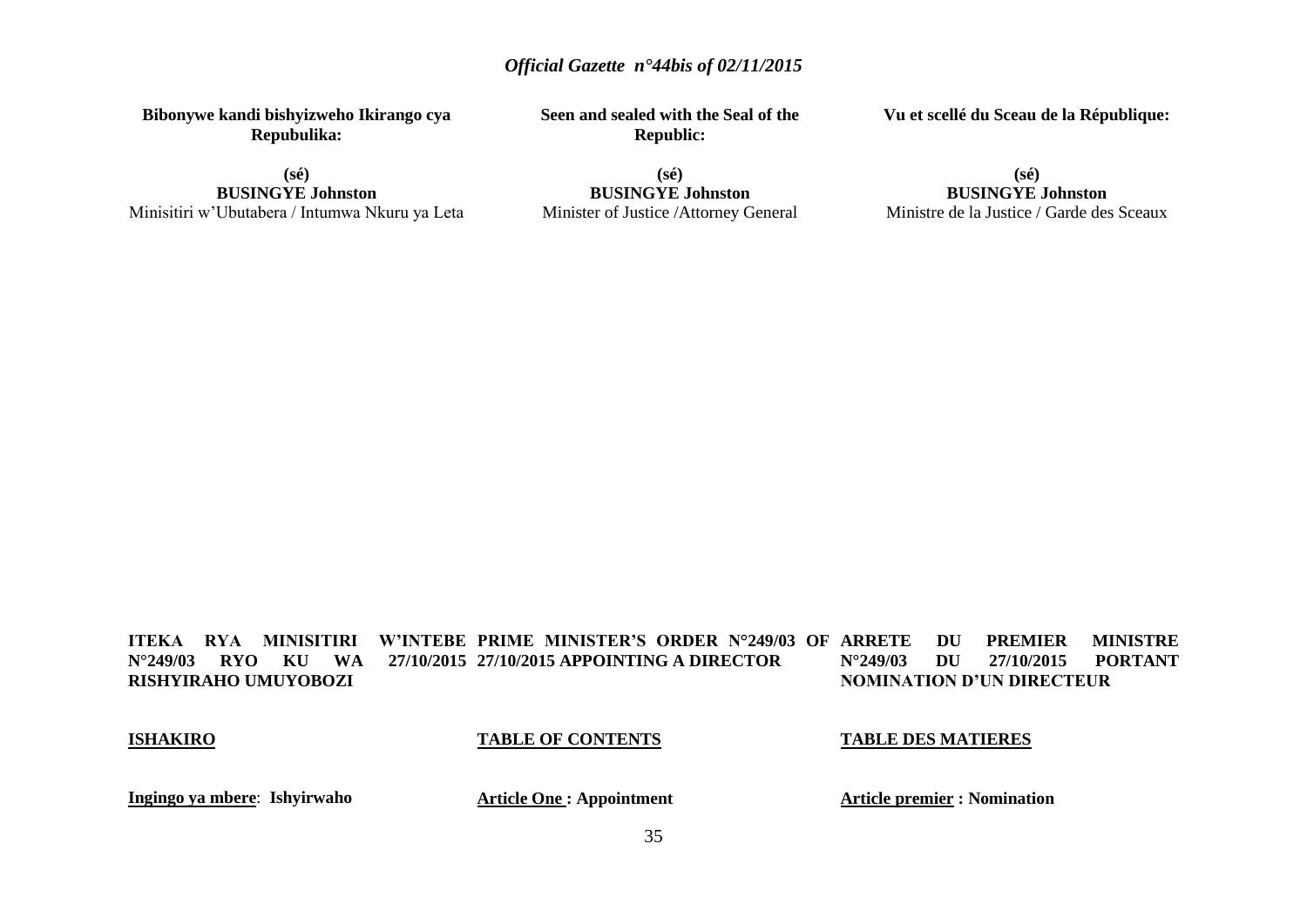| Ingingo ya 2: Abashinzwe kubahiriza iri teka        |                | Article 2: Authorities responsible for<br>implementation of this Order | the Article 2: Autorités chargées de l'exécution du<br>présent arrêté |
|-----------------------------------------------------|----------------|------------------------------------------------------------------------|-----------------------------------------------------------------------|
| $ya \quad 3:$<br>Ingingo<br>zinyuranyije n'iri teka | Ivanwaho       | ry'ingingo Article 3: Repealing provision                              | <b>Article 3: Disposition abrogatoire</b>                             |
| $ya = 4$ :<br>Ingingo<br>gukurikizwa                | Igihe<br>iteka | ritangira Article 4: Commencement                                      | Article 4: Entrée en vigueur                                          |

#### **ITEKA RYA MINISITIRI N°249/03 RYO KU WA RISHYIRAHO UMUYOBOZI PRIME MINISTER'S ORDER N°249/03 OF ARRETE DU PREMIER MINISTRE N°249/03 27/10/2015 APPOINTING A DIRECTOR DU 27/10/2015 PORTANT NOMINATION D'UN DIRECTEUR**

**Minisitiri w'Intebe, The Prime Minister, Le Premier Ministre,**

Ashingiye ku Itegeko Nshinga rya Repubulika y'u Pursuant to the Constitution of the Republic of Vu la Constitution de la République du Rwanda du Rwanda ryo ku wa 04 Kamena 2003 nk'uko Rwanda of 04 June 2003 as amended to date, 04 Juin 2003 telle que révisée à ce jour, spécialement ryavuguruwe kugeza ubu, cyane cyane mu ngingo especially in Articles 118, 119, 121 and 201 ; zaryo iya 118, iya 119, iya 121 n'iya 201; en ses articles 118, 119, 121 et 201;

Ashingiye ku Itegeko n° 86/2013 ryo ku wa Pursuant to Law n° 86/2013 of 11/09/2013 Vu la Loi n° 86/2013 du 11/09/2013 portant Statut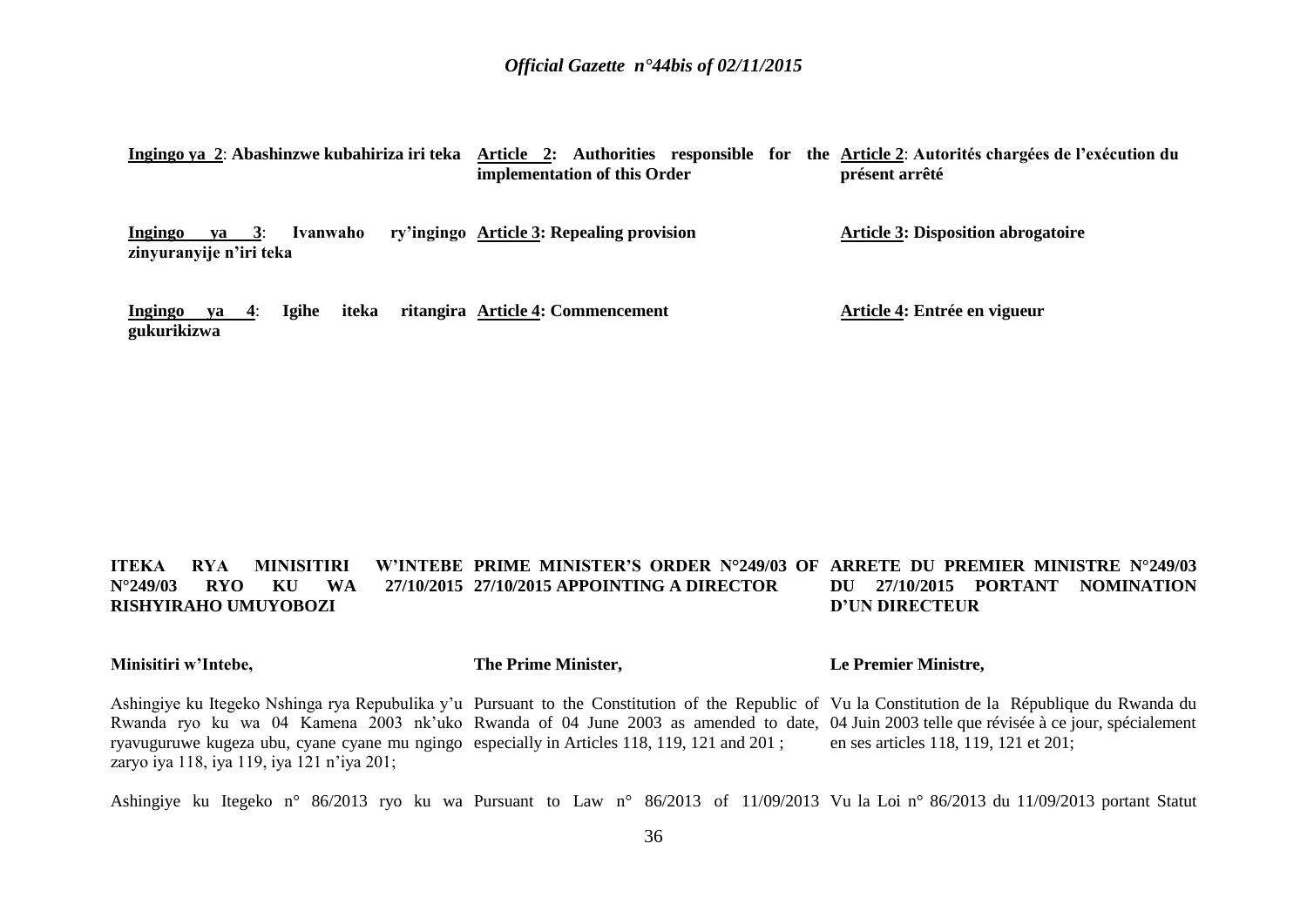11/09/2013 rishyiraho Sitati Rusange igenga establishing the General Statutes for Public Général de la Fonction Publique, spécialement en ses Abakozi ba Leta, cyane cyane mu ngingo zaryo iya Service, especially in Articles 4, 6 and 8; 4, iya 6 n'iya 8; articles 4, 6 et 8;

Bisabwe na Minisitiri w'Abakozi ba Leta Upon proposal by the Minister of Public Service Sur proposition du Ministre de la Fonction Publique n'Umurimo; and Labour; et du Travail ;

in its session of 25/06/2015;

**Article One: Appointment**

**HEREBY ORDERS:**

After consideration and approval by the Cabinet, Après examen et adoption par le Conseil des

**ARRETE :**

**présent arrêté**

Inama y'Abaminisitiri vateranye ku 25/06/2015, imaze kubisuzuma no kubyemeza;

**ATEGETSE:**

**Ingingo ya mbere: Ishyirwaho**

Bwana KAMUHANGIRE Edward agizwe Umuyobozi w'Ishami rishinzwe kwita ku Ireme rya Serivisi z'Ubuzima muri Minisiteri y'Ubuzima.

Mr KAMUHANGIRE Edward is hereby appointed Director of Health Services Quality and Assurance Unit in the Ministry of Health.

Monsieur KAMUHANGIRE Edward est nommé Directeur de l'Unité chargée de l'Assurance Qualité des Services de Santé au Ministère de la Santé.

**Article 2 : Autorités chargées de l'exécution du** 

Ministres en sa séance du 25/06/2015;

**Article premier: Nomination** 

### **Ingingo ya 2: Abashinzwe kubahiriza iri teka**

Minisitiri w'Abakozi ba Leta n'Umurimo na the Minister of Finance and Economic Planning Le Ministre de la Fonction Publique et du Travail et Minisitiri w'Imari n'Igenamigambi kubahiriza iri teka.

### **Ingingo ya 3: Ivanwaho ry'ingingo zinyuranyije n'iri teka**

Ingingo zose z'amateka abanziriza iri kandi hereby repealed. zinyuranyije na ryo zivanyweho.

### **Article 2: Authorities responsible for the implementation of this Order**

The Minister of Public Service and Labour and are entrusted with the implementation of this le Ministre des Finances et de la Planification Order.

### **Article 3: Repealing provision**

Economique sont chargés de l'exécution du présent arrêté.

### **Article 3** : **Disposition abrogatoire**

All prior provisions contrary to this Order are

Toutes les dispositions antérieures contraires au présent arrêté sont abrogées.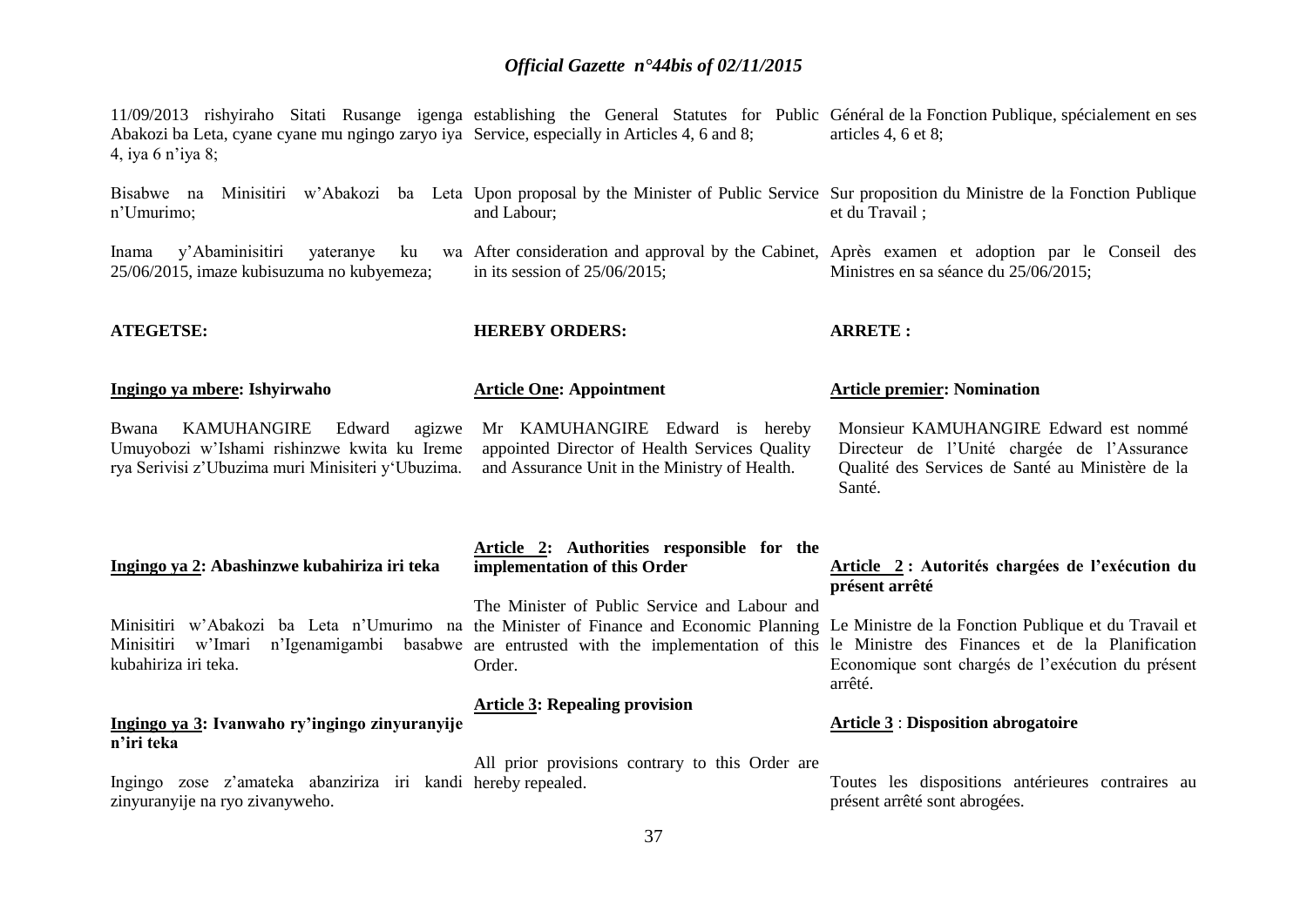**Ingingo ya 4: Igihe iteka ritangira gukurikizwa Article 4: Commencement**

**Article 4 : Entrée en vigueur**

Iri teka ritangira gukurikizwa ku munsi This Order shall come into force on the date of its Le présent arrêté entre en vigueur le jour de sa ritangarijweho mu Igazeti ya Leta ya Repubulika publication in the Official Gazette of the Republic publication au Journal Officiel de la République du y'u Rwanda. Agaciro karyo gahera ku wa of Rwanda. It takes effect as of 25/06/2015. 25/06/2015. Rwanda. Il sort ses effets à partir du 25/06/2015.

Kigali, ku wa **27/10/2015** 

Kigali, on **27/10/2015** 

Kigali, le **27/10/2015** 

**(sé) MUREKEZI Anastase** Minisitiri w'Intebe

**(sé) MUREKEZI Anastase** Prime Minister

**(sé) MUREKEZI Anastase** Premier Ministre

**(sé) UWIZEYE Judith** Minisitiri w'Abakozi ba Leta n'Umurimo

**(sé) UWIZEYE Judith** Minister of Public Service and Labour

**(sé) UWIZEYE Judith** Ministre de la Fonction Publique et du Travail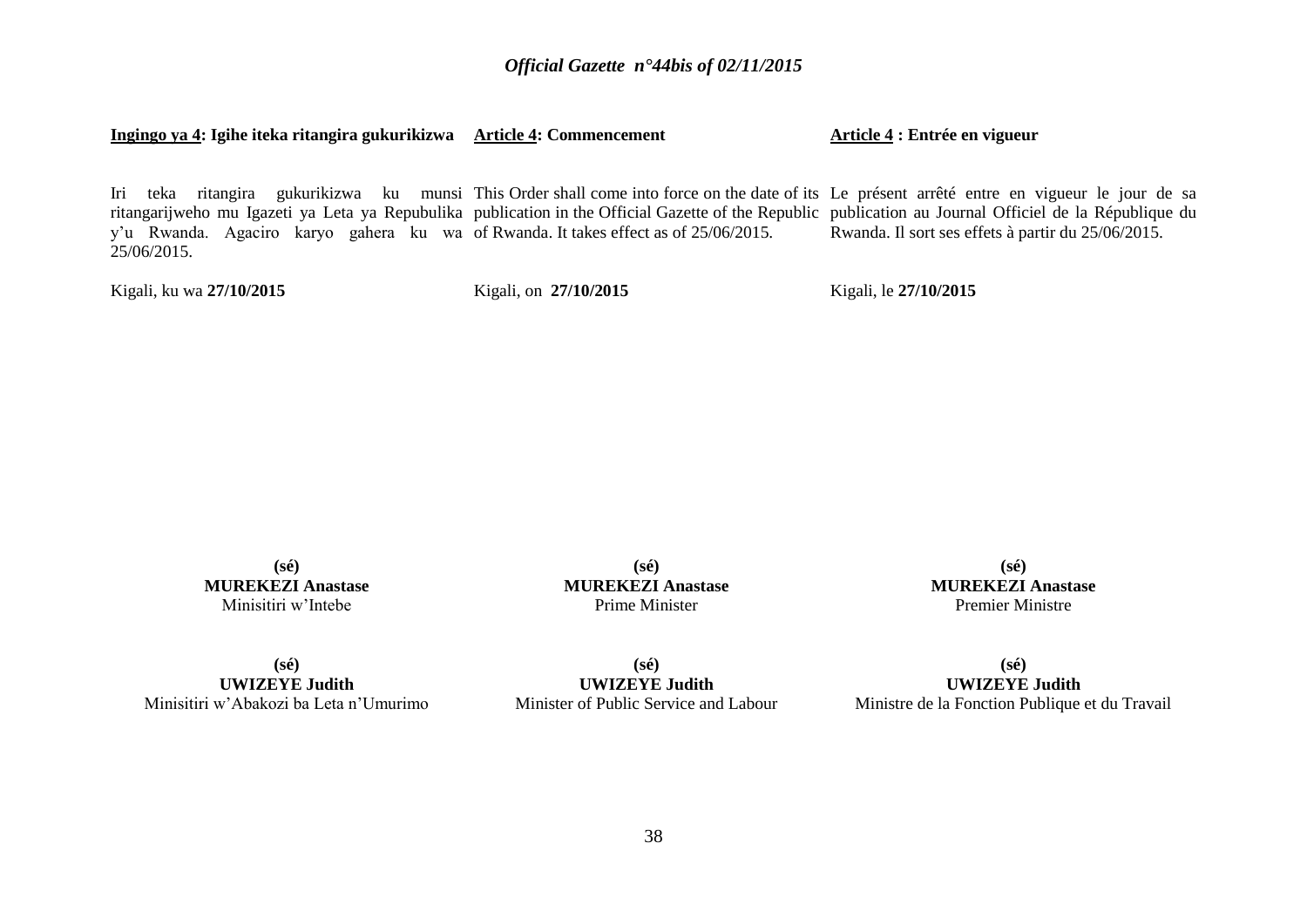**Bibonywe kandi bishyizweho Ikirango cya Repubulika:**

**(sé) BUSINGYE Johnston** Minisitiri w'Ubutabera / Intumwa Nkuru ya Leta **Seen and sealed with the Seal of the Republic:**

**Vu et scellé du Sceau de la République:**

**(sé) BUSINGYE Johnston** Minister of Justice /Attorney General

### **(sé) BUSINGYE Johnston** Ministre de la Justice / Garde des Sceaux

**ITEKA RYA MINISITIRI W'INTEBE PRIME MINISTER'S ORDER N°250/03 OF N°250/03 RYO KU WA 27/10/2015 27/10/2015 APPOINTING A DIRECTOR RISHYIRAHO UMUYOBOZI** *ARREMIER MINISTRE* **N°250/03 DU 27/10/2015 PORTANT NOMINATION D'UNE DIRECTRICE**

### **ISHAKIRO**

### **TABLE OF CONTENTS**

### **TABLE DES MATIERES**

**Ingingo ya mbere** : **Ishyirwaho**

**Article One : Appointment**

**Article premier : Nomination**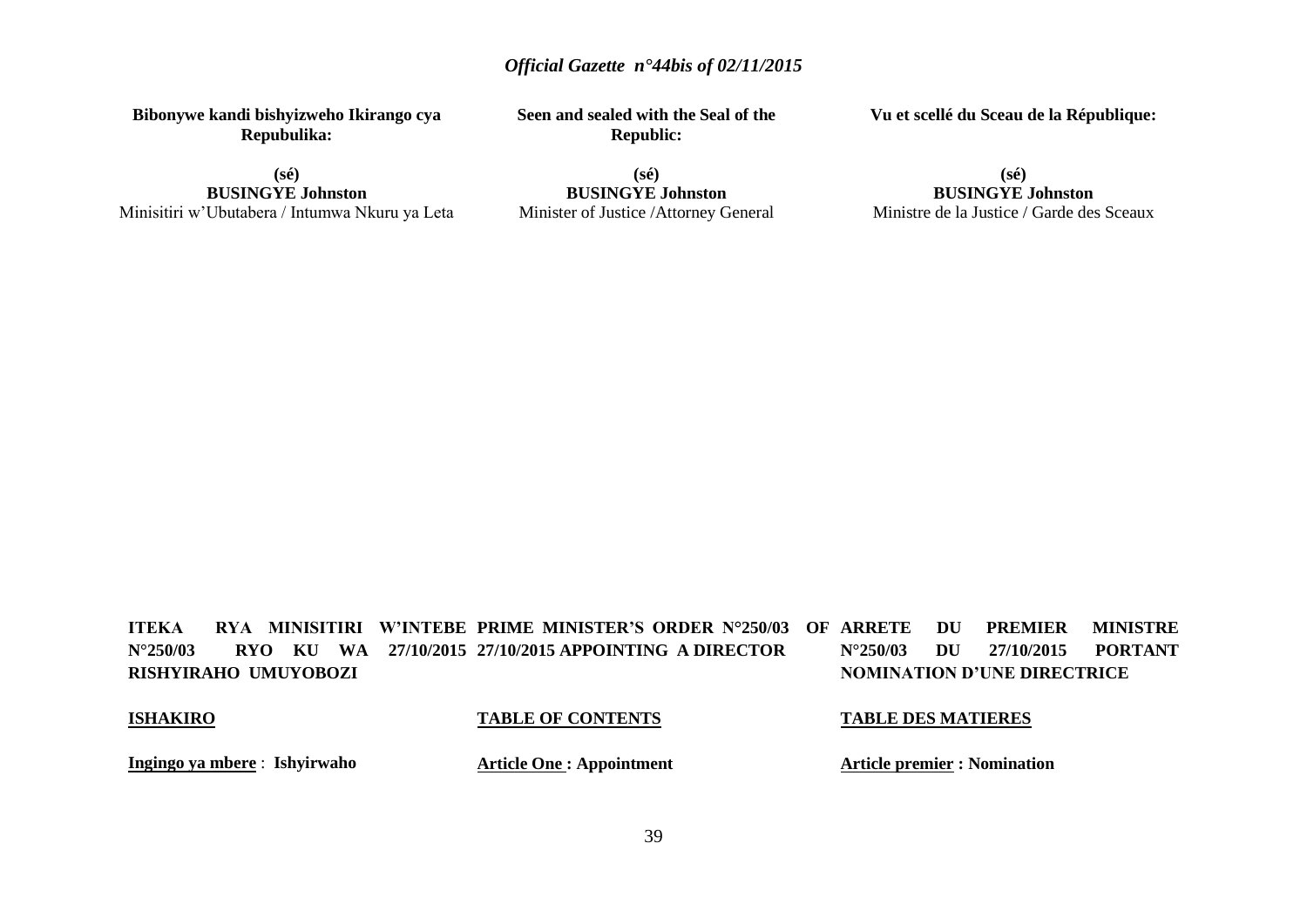Ingingo ya 2 : Abashinzwe kubahiriza iri teka Article 2: Authorities responsible for the <u>Article 2</u> : Autorités chargées de l'exécution **implementation of this Order du présent arrêté**

**Ingingo ya 3**: **Ivanwaho zinyuranyije n'iri teka Article 3 : Repealing provision Article 3 : Disposition abrogatoire**

**Ingingo ya 4** : **Igihe iteka ritangira Article 4 : Commencement gukurikizwa Article 4 : Entrée en vigueur**

#### **ITEKA RYA MINISITIRI W'INTEBE N°250/03 PRIME MINISTER'S ORDER N°250/03 OF ARRETE DU PREMIER MINISTRE N°250/03 RYO KU WA 27/10/2015 RISHYIRAHO 27/10/2015 APPOINTING A DIRECTOR UMUYOBOZI DU 27/10/2015 PORTANT NOMINATION D'UNE DIRECTRICE**

### **Minisitiri w'Intebe,**

### **The Prime Minister,**

### **Le Premier Ministre,**

Ashingiye ku Itegeko Nshinga rya Repubulika y'u Pursuant to the Constitution of the Republic of Vu la Constitution de la République du Rwanda du 04 Rwanda ryo ku wa 04 Kamena 2003 nk'uko Rwanda of 04 June 2003 as amended to date, Juin 2003 telle que révisée à ce jour, spécialement en ryavuguruwe kugeza ubu, cyane cyane mu ngingo especially in Articles 118, 119, 121 and 201 ; zaryo iya 118, iya 119, iya 121 n'iya 201; ses articles 118, 119, 121 et 201;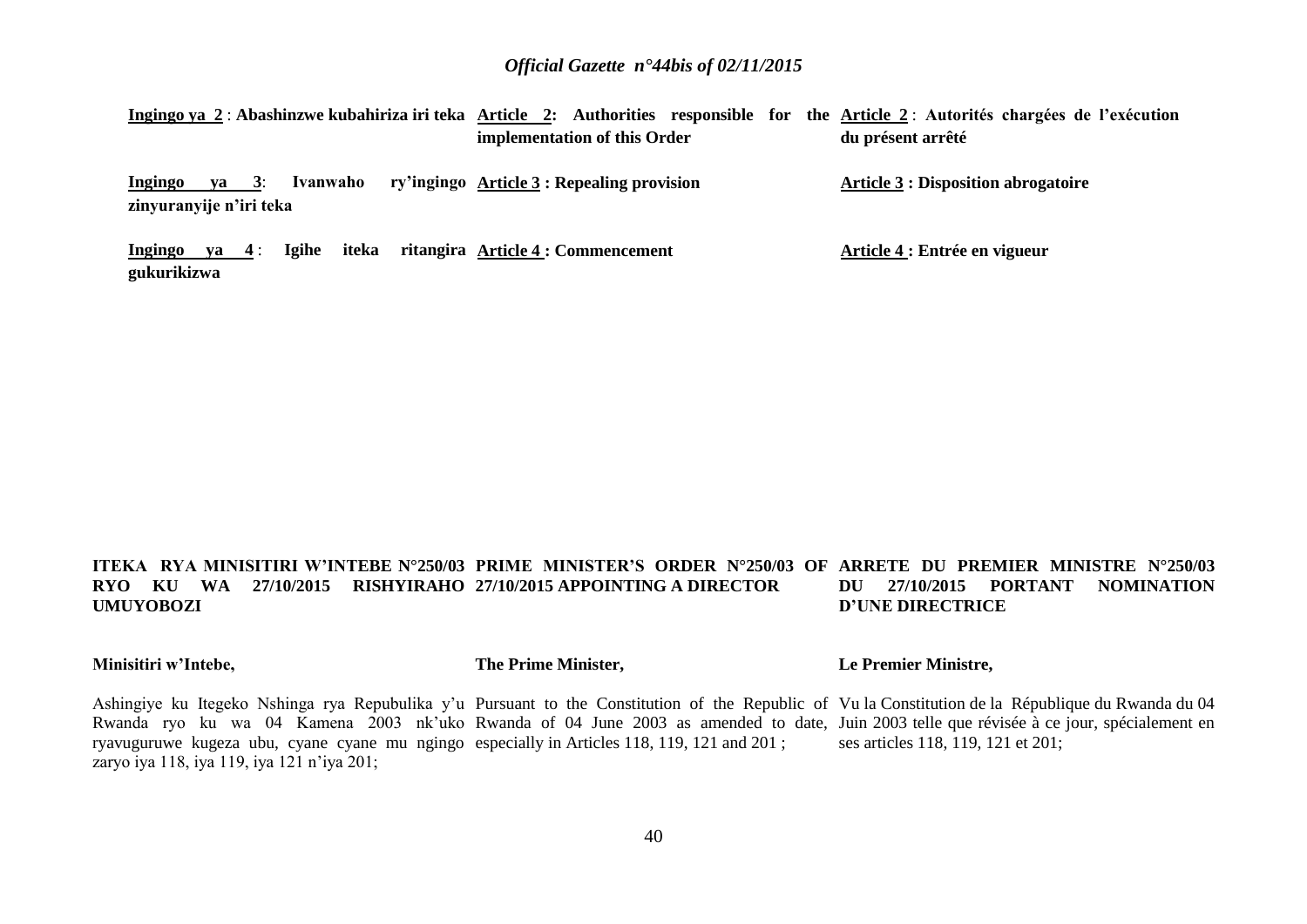Ashingiye ku Itegeko n° 86/2013 ryo ku wa Pursuant to Law n° 86/2013 of 11/09/2013 Vu la Loi n° 86/2013 du 11/09/2013 portant Statut 11/09/2013 rishyiraho Sitati Rusange igenga Abakozi establishing the General Statutes for Public Général de la Fonction Publique, spécialement en ses ba Leta, cyane cyane mu ngingo zaryo iya 4, iya 6 Service, especially in Articles 4, 6 and 8; n'iya 8; articles 4, 6 et 8;

| w'Abakozi<br>Bisabwe na<br>Minisitiri<br>n'Umurimo;                                                                                                    | and Labour;                                                                                                                                                  | ba Leta Upon proposal by the Minister of Public Service Sur proposition du Ministre de la Fonction Publique et<br>du Travail ;                                                                                                                                                     |  |  |  |  |  |
|--------------------------------------------------------------------------------------------------------------------------------------------------------|--------------------------------------------------------------------------------------------------------------------------------------------------------------|------------------------------------------------------------------------------------------------------------------------------------------------------------------------------------------------------------------------------------------------------------------------------------|--|--|--|--|--|
| imaze kubisuzuma no kubyemeza;                                                                                                                         | its session of $25/06/2015$ ;                                                                                                                                | Inama y'Abaminisitiri yateranye ku wa 25/06/2015, After consideration and approval by the Cabinet, in Après examen et adoption par le Conseil des Ministres<br>en sa séance du 25/06/2015;                                                                                         |  |  |  |  |  |
| <b>ATEGETSE:</b>                                                                                                                                       | <b>HEREBY ORDERS:</b>                                                                                                                                        | <b>ARRETE:</b>                                                                                                                                                                                                                                                                     |  |  |  |  |  |
| Ingingo ya mbere: Ishyirwaho                                                                                                                           | <b>Article One: Appointment</b>                                                                                                                              | <b>Article premier: Nomination</b>                                                                                                                                                                                                                                                 |  |  |  |  |  |
| Madamu MUNYARUGERERO KANEZA agizwe<br>w'Ishami<br>rishinzwe<br>Abakozi<br>Umuyobozi<br>n'Ubutegetsi mu Bitaro Bikuru bya Kaminuza bya<br>Kigali(CHUK). | Mrs MUNYARUGERERO KANEZA is hereby<br>appointed Director of Human Resources and<br>Administration Unit in the Kigali University<br>Teaching Hospital (CHUK). | MUNYARUGERERO KANEZA<br>Madame<br>est<br>Directrice de l'Unité chargée<br>nommée<br>des<br>Ressources Humaines et de l'Administration au<br>Centre Hospitalier Universitaire de Kigali (CHUK).                                                                                     |  |  |  |  |  |
| Ingingo ya 2: Abashinzwe kubahiriza iri teka                                                                                                           | implementation of this Order                                                                                                                                 | Article 2: Authorities responsible for the Article 2: Autorités chargées de l'exécution du<br>présent arrêté                                                                                                                                                                       |  |  |  |  |  |
| Minisitiri<br>ba Leta n'Umurimo<br>w'Abakozi<br>Minisitiri<br>w'Imari<br>n'Igenamigambi<br>kubahiriza iri teka.                                        | entrusted with the implementation of this Order.                                                                                                             | na The Minister of Public Service and Labour and the Le Ministre de la Fonction Publique et du Travail et le<br>basabwe Minister of Finance and Economic Planning are Ministre des Finances et de la Planification<br>Economique sont chargés de l'exécution du présent<br>arrêté. |  |  |  |  |  |
| Ingingo ya 3: Ivanwahory'ingingo zinyuranyije Article 3: Repealing provision<br>n'iri teka                                                             |                                                                                                                                                              | <b>Article 3 : Disposition abrogatoire</b>                                                                                                                                                                                                                                         |  |  |  |  |  |
| Ingingo<br>zose<br>zinyuranyije naryo zivanyweho.                                                                                                      | hereby repealed.                                                                                                                                             | z'amateka abanziriza iri kandi All prior provisions contrary to this Order are Toutes les dispositions antérieures contraires au<br>présent arrêté sont abrogées.                                                                                                                  |  |  |  |  |  |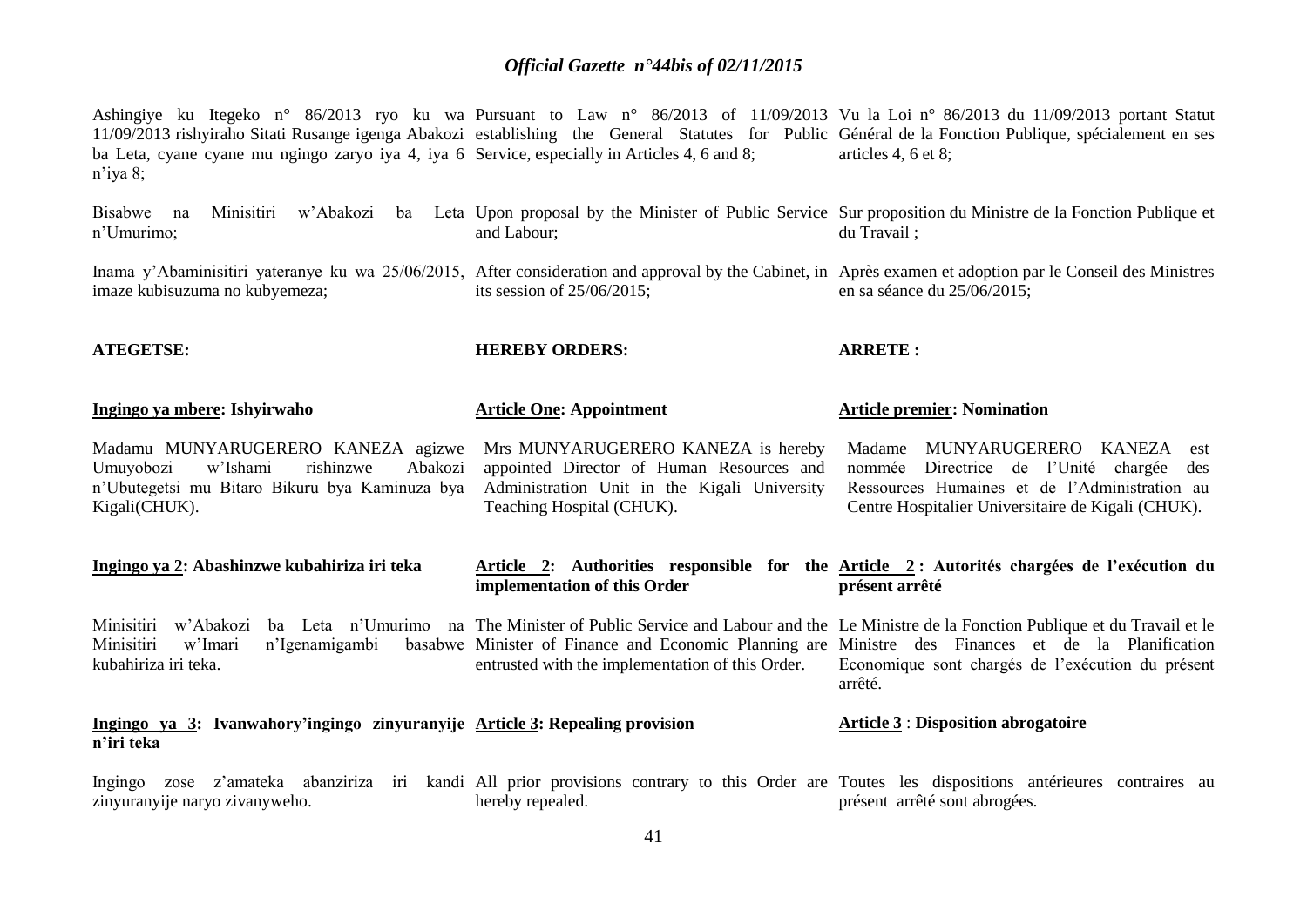| Ingingo ya 4: Igihe iteka ritangira gukurikizwa | <b>Article 4: Commencement</b>               | Article 4 : Entrée en vigueur                                                                                                                                                                                                                                                                                                                                             |  |  |  |  |  |  |
|-------------------------------------------------|----------------------------------------------|---------------------------------------------------------------------------------------------------------------------------------------------------------------------------------------------------------------------------------------------------------------------------------------------------------------------------------------------------------------------------|--|--|--|--|--|--|
| Agaciro karyo gahera ku wa 25/06/2015.          | of Rwanda. It takes effect as of 25/06/2015. | Iri teka ritangira gukurikizwa ku munsi ritangarijweho This Order shall come into force on the date of its Le présent arrêté entre en vigueur le jour de sa<br>mu Igazeti ya Leta ya Repubulika y'u Rwanda. publication in the Official Gazette of the Republic publication au Journal Officiel de la République du<br>Rwanda. Il sort ses effets à partir du 25/06/2015. |  |  |  |  |  |  |
| Kigali, ku wa 27/10/2015                        | Kigali, on 27/10/2015                        | Kigali, le 27/10/2015                                                                                                                                                                                                                                                                                                                                                     |  |  |  |  |  |  |

**(sé) MUREKEZI Anastase** Minisitiri w'Intebe

**(sé) MUREKEZI Anastase** Prime Minister

**(sé) MUREKEZI Anastase** Premier Ministre

**(sé) UWIZEYE Judith** Minisitiri w'Abakozi ba Leta n'Umurimo

**(sé) UWIZEYE Judith** Minister of Public Service and Labour

**(sé) UWIZEYE Judith** Ministre de la Fonction Publique et du Travail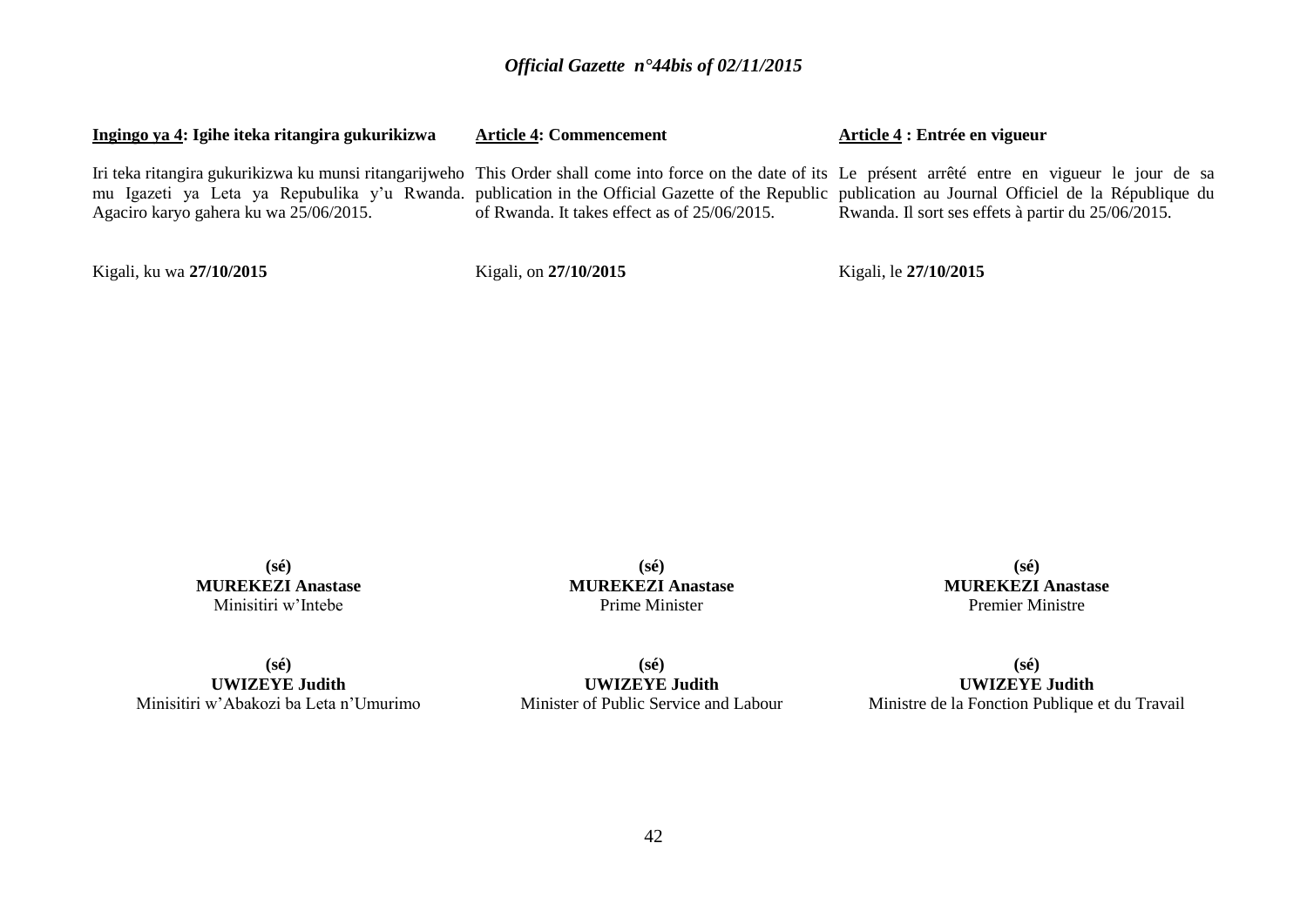**Bibonywe kandi bishyizweho Ikirango cya Repubulika:**

**(sé) BUSINGYE Johnston** Minisitiri w'Ubutabera / Intumwa Nkuru ya Leta **Seen and sealed with the Seal of the Republic:**

**(sé) BUSINGYE Johnston** Minister of Justice /Attorney General **Vu et scellé du Sceau de la République:**

**(sé) BUSINGYE Johnston** Ministre de la Justice / Garde des Sceaux

**ITEKA RYA MINISITIRI W'INTEBE PRIME MINISTER'S ORDER N°251/03 OF**  N°251/03 RYO KU WA **RISHYIRAHO UMUYOBOZI 27/10/2015 APPOINTING A DIRECTOR DU PREMIER MINISTRE<br>DU 27/10/2015 PORTANT N°251/03 DU 27/10/2015 PORTANT NOMINATION D'UN DIRECTEUR**

**ISHAKIRO**

**TABLE OF CONTENTS**

**TABLE DES MATIERES**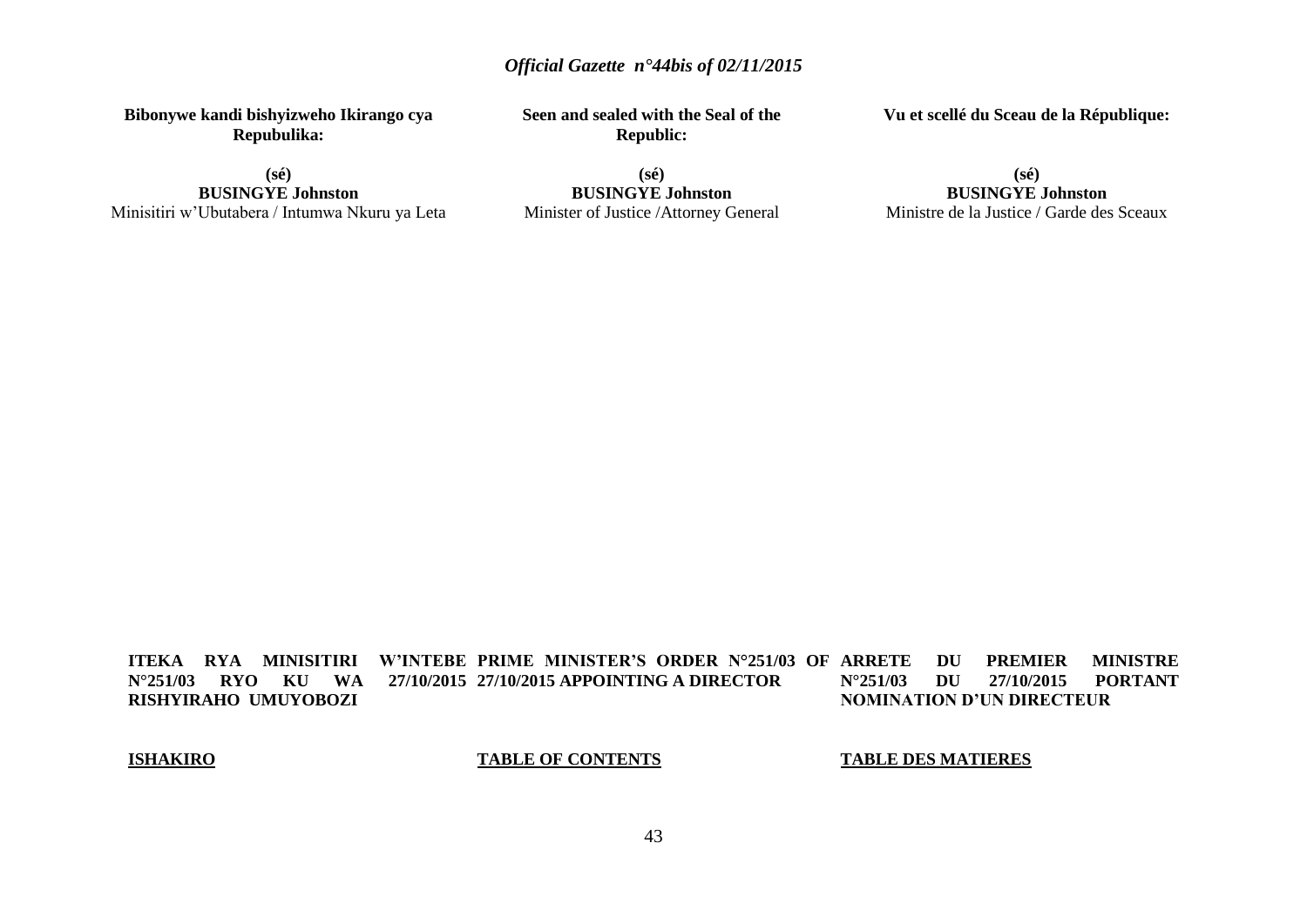| Ingingo ya mbere: Ishyirwaho                            | <b>Article One: Appointment</b>                                                                                                                                    | <b>Article premier : Nomination</b>        |  |  |  |  |
|---------------------------------------------------------|--------------------------------------------------------------------------------------------------------------------------------------------------------------------|--------------------------------------------|--|--|--|--|
| teka                                                    | Ingingo ya ya 2: Abashinzwe kubahiriza iri Article 2: Authorities responsible for the Article 2: Autorités chargées de l'exécution<br>implementation of this Order | du présent arrêté                          |  |  |  |  |
| ya 3:<br>Ivanwaho<br>Ingingo<br>zinyuranyije n'iri teka | ry'ingingo Article 3 : Repealing provision                                                                                                                         | <b>Article 3 : Disposition abrogatoire</b> |  |  |  |  |
| iteka<br>Igihe<br>Ingingo ya $4$ :<br>gukurikizwa       | ritangira Article 4 : Commencement                                                                                                                                 | Article 4 : Entrée en vigueur              |  |  |  |  |

#### **ITEKA RYA MINISITIRI W'INTEBE N°251/03 PRIME MINISTER'S ORDER N°251/03 OF RYO KU WA 27/10/2015 RISHYIRAHO 27/10/2015 APPOINTING A DIRECTOR UMUYOBOZI** *ARREMIER MINISTRE* **N°251/03 DU 27/10/2015 PORTANT NOMINATION D'UN DIRECTEUR**

### **Minisitiri w'Intebe,**

### **The Prime Minister,**

### **Le Premier Ministre,**

Ashingiye ku Itegeko Nshinga rya Repubulika y'u Pursuant to the Constitution of the Republic of Vu la Constitution de la République du Rwanda Rwanda ryo ku wa 04 Kamena 2003 nk'uko Rwanda of 04 June 2003 as amended to date, du 04 Juin 2003 telle que révisée à ce jour, ryavuguruwe kugeza ubu, cyane cyane mu ngingo especially in Articles 118, 119, 121 and 201 ; zaryo iya 118, iya 119, iya 121 n'iya 201; spécialement en ses articles 118, 119, 121 et 201;

Ashingiye ku Itegeko n° 86/2013 ryo ku wa Pursuant to Law n° 86/2013 of 11/09/2013 Vu la Loi n° 86/2013 du 11/09/2013 portant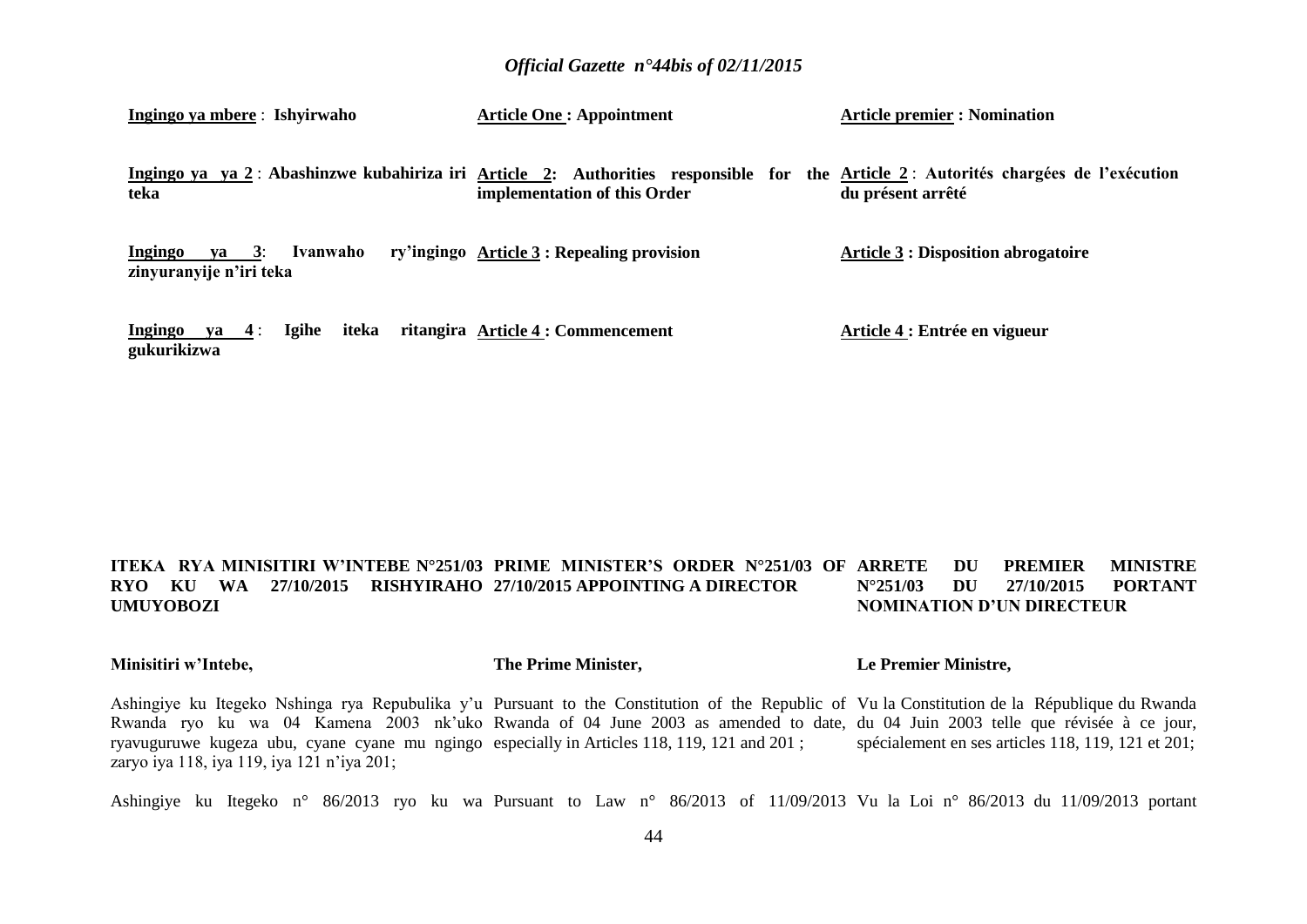11/09/2013 rishyiraho Sitati Rusange igenga Abakozi establishing the General Statutes for Public Statut Général de la Fonction Publique, ba Leta, cyane cyane mu ngingo zaryo iya 4, iya 6 Service, especially in Articles 4, 6 and 8; n'iya 8; spécialement en ses articles 4, 6 et 8;

Bisabwe na Minisitiri w'Abakozi ba Leta Upon-proposal-by-the-Minister of Public Service Sur-proposition du Ministre de la Fonction n'Umurimo; and Labour; Publique et du Travail ;

Inama y'Abaminisitiri yateranye ku wa 25/06/2015, After consideration and approval by the Cabinet, in Après examen et adoption par le Conseil des imaze kubisuzuma no kubyemeza; its session of 25/06/2015; Ministres en sa séance du 25/06/2015;

**ATEGETSE:**

kubahiriza iri teka.

**Ingingo ya mbere: Ishyirwaho**

**HEREBY ORDERS:**

**Article One: Appointment**

**Article premier: Nomination**

**ARRETE :**

Bwana MUTIJIMA Védaste agizwe Umuyobozi w'Ishami rishinzwe Itangwa ry'Amasoko ya Leta mu Kigo gishinzwe Iterambere ry'Ubuhinzi n'Ubworozi mu Rwanda (RAB).

Mr MUTIJIMA Védaste is hereby appointed Director of Procurement Unit in the Rwanda Agriculture Board (RAB).

Monsieur MUTIJIMA Védaste est nommé Directeur de l'Unité chargée de la Passation des Marchés à l'Office Rwandais de Développement Agricoles (RAB).

| Ingingoya 2: Abashinzwe kubahiriza iri teka | Article 2: Authorities responsible for the<br>implementation of this Order | Article 2: Autorités chargées de l'exécution |
|---------------------------------------------|----------------------------------------------------------------------------|----------------------------------------------|
|                                             |                                                                            | du présent arrêté                            |
|                                             | The Minister of Public Service and Labour and the                          |                                              |

Minisitiri w'Abakozi ba Leta n'Umurimo na Minister of Finance and Economic Planning are Le Ministre de la Fonction Publique et du Travail et le Ministre des Finances et de la Planification Economique sont chargés de l'exécution du présent arrêté.

**Article 3** : **Disposition abrogatoire**

### **Article 3: Repealing provision**

basabwe entrusted with the implementation of this Order.

### **Ingingo ya 3: Ivanwaho ry'ingingo zinyuranyije n'iri teka**

Minisitiri w'Imari n'Igenamigambi

Ingingo zose z'amateka abanziriza iri kandi hereby repealed. zinyuranyije naryo zivanyweho. All prior provisions contrary to this Order are Toutes les dispositions antérieures contraires au présent arrêté sont abrogées.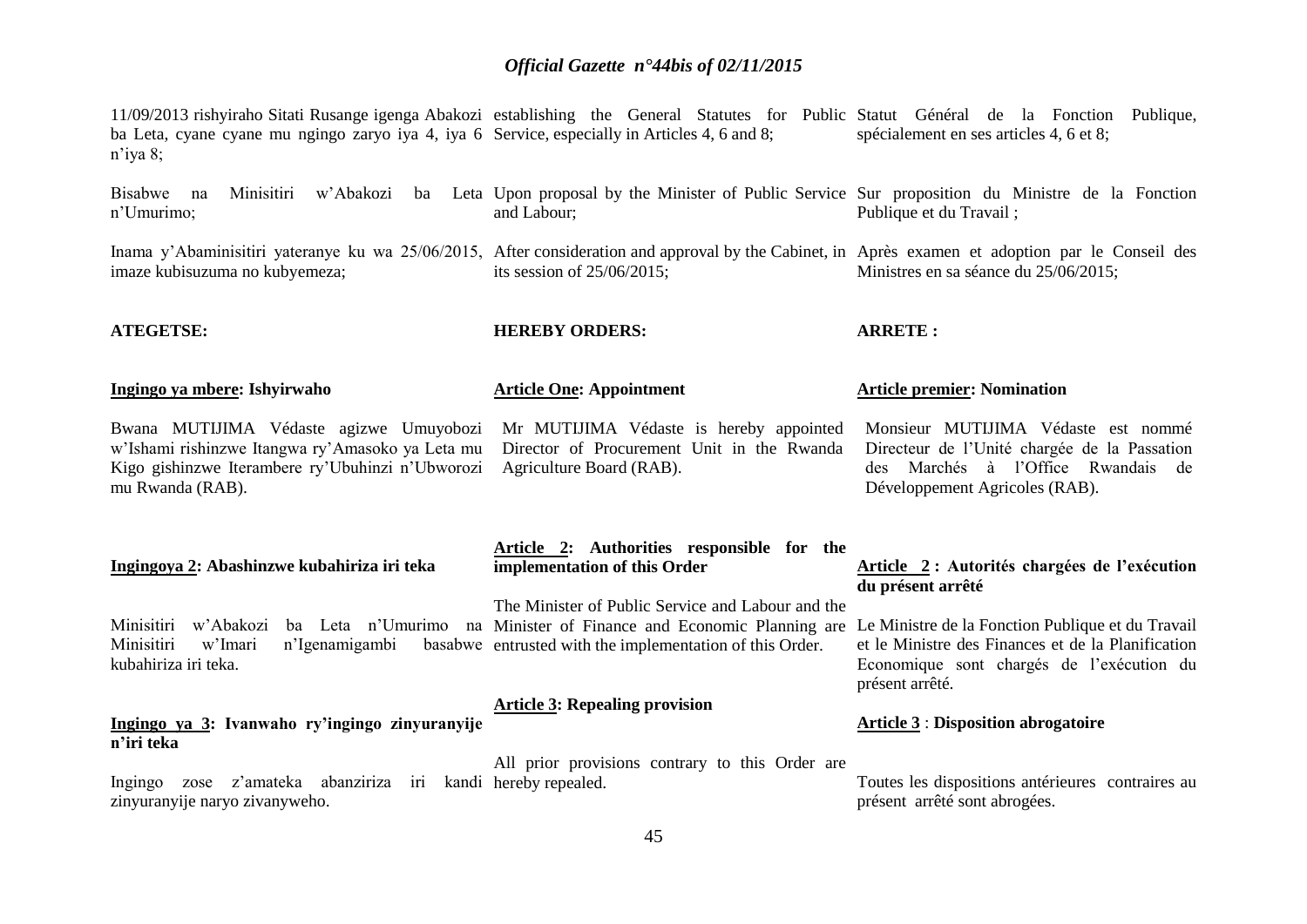| Ingingo ya 4: Igihe iteka ritangira gukurikizwa                                                                                                                                                                                                                                                                                                            | <b>Article 4: Commencement</b>               | Article 4 : Entrée en vigueur                            |
|------------------------------------------------------------------------------------------------------------------------------------------------------------------------------------------------------------------------------------------------------------------------------------------------------------------------------------------------------------|----------------------------------------------|----------------------------------------------------------|
| Iri teka ritangira gukurikizwa ku munsi ritangarijweho This Order shall come into force on the date of its Le présent arrêté entre en vigueur le jour de sa<br>mu Igazeti ya Leta ya Repubulika y'u Rwanda. publication in the Official Gazette of the Republic publication au Journal Officiel de la République<br>Agaciro karyo gahera ku wa 25/06/2015. | of Rwanda. It takes effect as of 25/06/2015. | du Rwanda. Il sort ses effets à partir du<br>25/06/2015. |
| Kigali, ku wa 27/10/2015                                                                                                                                                                                                                                                                                                                                   | Kigali, on 27/10/2015                        | Kigali, le 27/10/2015                                    |

**(sé) MUREKEZI Anastase** Minisitiri w'Intebe **(sé) UWIZEYE Judith** Minisitiri w'Abakozi ba Leta n'Umurimo

**(sé) MUREKEZI Anastase** Prime Minister **(sé) UWIZEYE Judith** Minister of Public Service and Labour

**(sé) MUREKEZI Anastase** Premier Ministre **(sé) UWIZEYE Judith** Ministre de la Fonction Publique et du Travail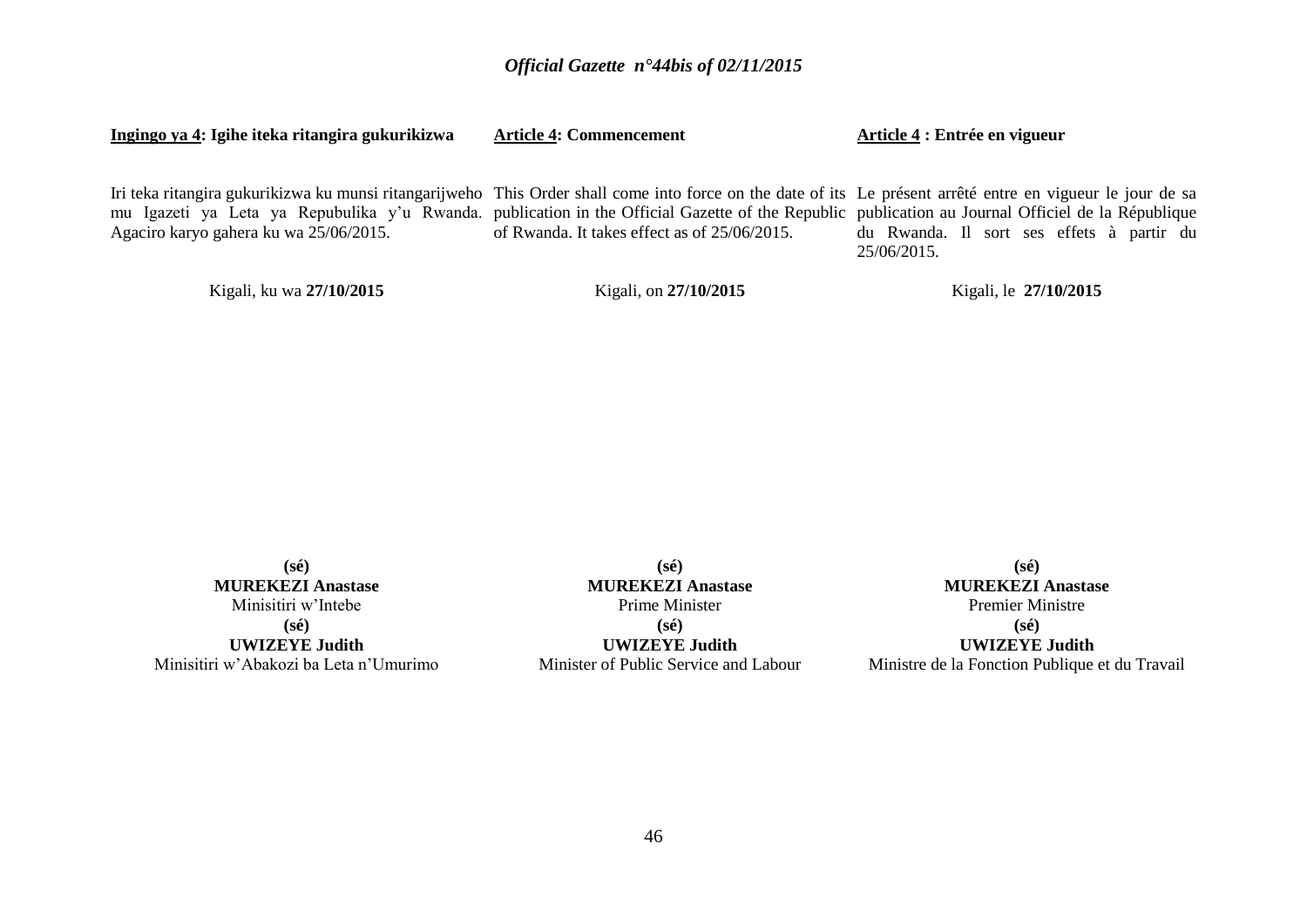**Bibonywe kandi bishyizweho Ikirango cya Repubulika:**

**(sé) BUSINGYE Johnston** Minisitiri w'Ubutabera / Intumwa Nkuru ya Leta **Seen and sealed with the Seal of the Republic:**

**Vu et scellé du Sceau de la République:**

**(sé) BUSINGYE Johnston** Minister of Justice /Attorney General

### **(sé) BUSINGYE Johnston** Ministre de la Justice / Garde des Sceaux

#### **ITEKA RYA MINISITIRI W'INTEBE N°252/03 PRIME MINISTER'S ORDER N°252/03 OF ARRETE DU PREMIER MINISTRE N°252/03 RYO KU WA 27/10/2015 RISHYIRAHO UMUNYAMABANGA WA MBERE** APPOINTING **A SECRETARY** FIRST DU 27/10/2015 PORTANT NOMINATION **D'UN PREMIER SECRETAIRE**

### **ISHAKIRO**

### **TABLE OF CONTENTS**

### **TABLE DES MATIERES**

**Ingingo ya mbere** : **Ishyirwaho**

**Article One : Appointment**

**Article premier : Nomination**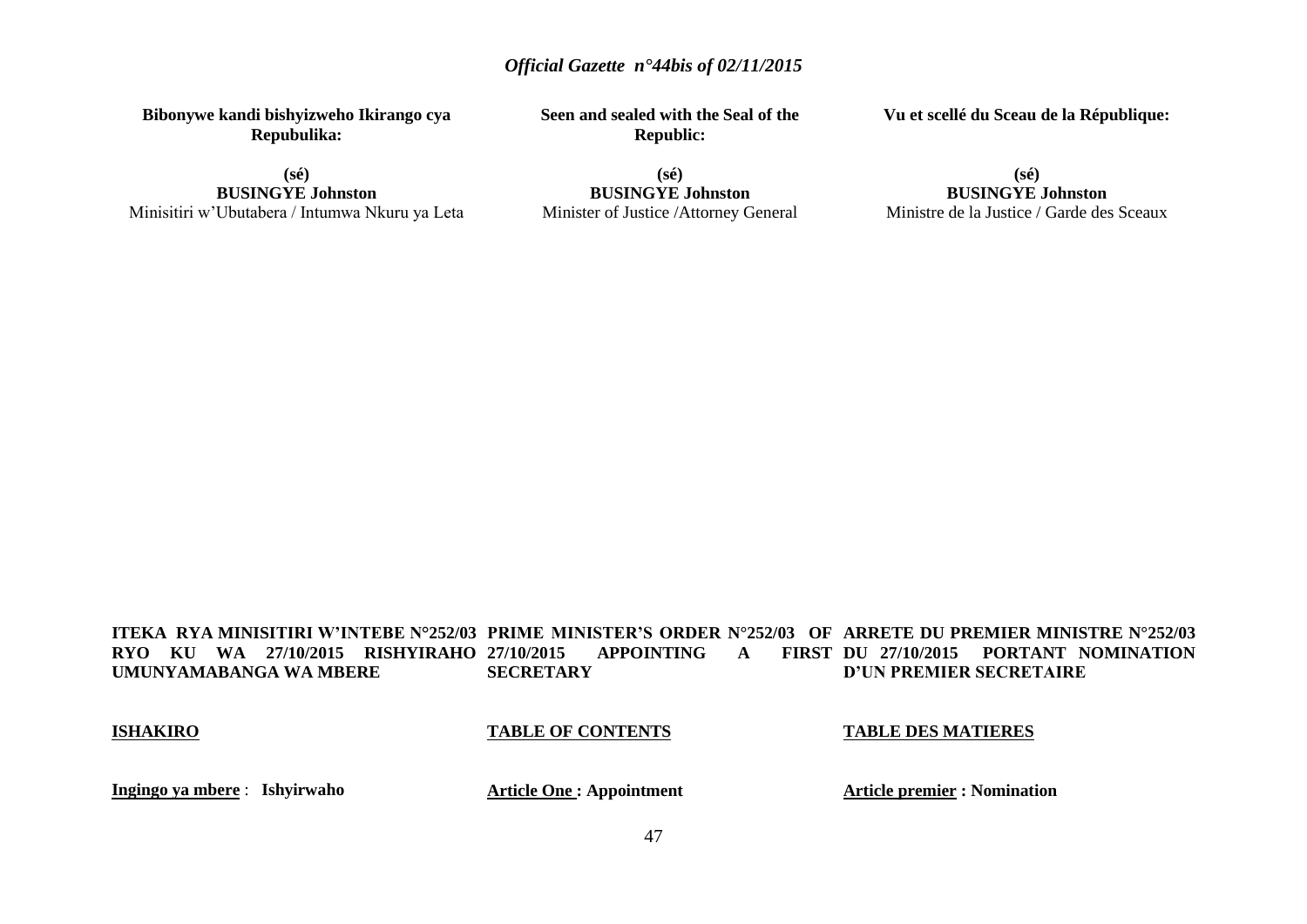| Ingingo ya 2 : Abashinzwe kubahiriza iri teka                                               | implementation of this Order    | Article 2: Authorities responsible for the Article 2 : Autorités chargées de l'exécution du<br>présent arrêté |
|---------------------------------------------------------------------------------------------|---------------------------------|---------------------------------------------------------------------------------------------------------------|
| Ingingo ya 3: Ivanwaho ry'ingingo zinyuranyije Article 3: Repealing provision<br>n'iri teka |                                 | <b>Article 3 : Disposition abrogatoire</b>                                                                    |
| Ingingo ya 4 : Igihe iteka ritangira gukurikizwa                                            | <b>Article 4 : Commencement</b> | Article 4 : Entrée en vigueur                                                                                 |

#### **ITEKA RYA MINISITIRI W'INTEBE N°252/03 PRIME MINISTER'S ORDER N°252/03 OF ARRETE DU PREMIER MINISTRE RYO KU WA 27/10/2015 RISHYIRAHO UMUNYAMABANGA WA MBERE 27/10/2015 APPOINTING A SECRETARY N°252/03 DU 27/10/2015 PORTANT NOMINATION D'UN PREMIER SECRETAIRE**

### **Minisitiri w'Intebe,**

### **The Prime Minister,**

### **Le Premier Ministre,**

Ashingiye ku Itegeko Nshinga rya Repubulika y'u Pursuant to the Constitution of the Republic of Vu la Constitution de la République du Rwanda ryo ku wa 04 Kamena 2003 nk'uko Rwanda of 04 June 2003 as amended to date, Rwanda du 04 Juin 2003 telle que révisée à ce ryavuguruwe kugeza ubu, cyane cyane mu ngingo especially in Articles 118, 119, 121 and 201 ; zaryo iya 118, iya 119, iya 121 n'iya 201; jour, spécialement en ses articles 118, 119, 121 et 201;

Ashingiye ku Itegeko n° 86/2013 ryo ku wa Pursuant to Law n° 86/2013 of 11/09/2013 Vu la Loi n° 86/2013 du 11/09/2013 portant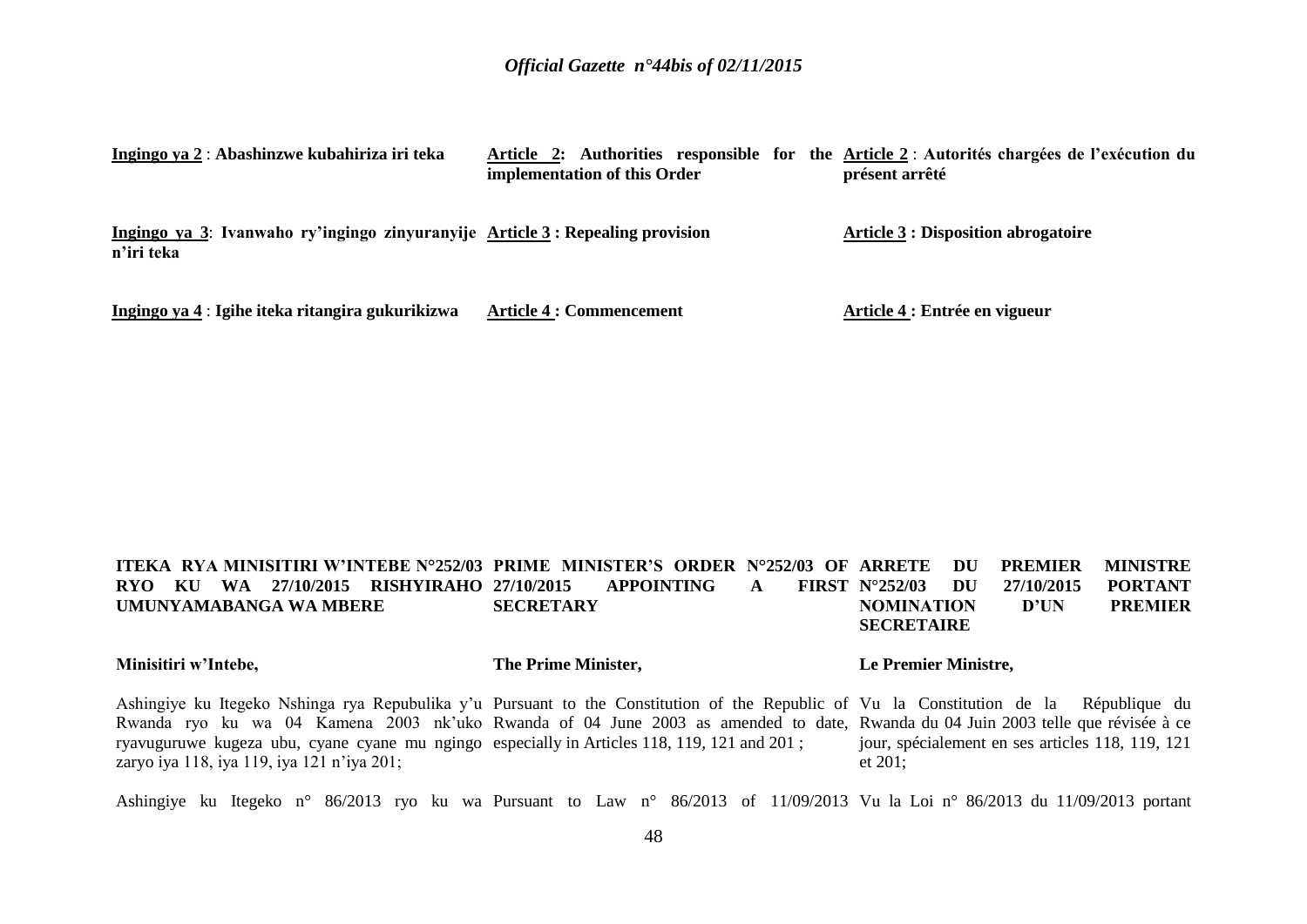11/09/2013 rishyiraho Sitati Rusange igenga establishing the General Statutes for Public Statut Général de la Fonction Publique, Abakozi ba Leta, cyane cyane mu ngingo zaryo iya Service, especially in Articles 4, 6, and 8; 4, iya 6 n'iya 8; spécialement en ses articles 4, 6, et 8;

Bisabwe na Minisitiri w'Ububanyi n'Amahanga On proposal by the Minister of Foreign Affairs and Sur proposition du Ministre des Affaires n'Ubutwererane; Cooperation; Etrangères et de la Coopération;

Inama y'Abaminisitiri yateranye ku wa 14/04/2015, After consideration and approval by the Cabinet, in Après examen et adoption par le Conseil des imaze kubisuzuma no kubyemeza; its session of 14/04/2015; Ministres en sa séance du 14/04/2015;

**ARRETE :**

| Ingingo ya mbere: Ishyirwaho | <b>Article One: Appointment</b> | <b>Article premier: Nomination</b> |
|------------------------------|---------------------------------|------------------------------------|
| AILGLISE.                    | HEREDI URUERS.                  | ANNLIL:                            |

**HEREBY ORDERS:**

**ATEGETSE:**

**n'iri teka**

Bwana KAMASA Kim agizwe Umunyamabanga wa Mr. KAMASA Kim is hereby appointed First Monsieur KAMASA Kim est nommé Premier Mbere i Nairobi Secretary in Nairobi. Secrétaire à Nairobi.

| Ingingo ya 2: Abashinzwe kubahiriza iri teka |  |  | implementation of this Order |  |                                                                                                                                                |  | Article 2: Authorities responsible for the Article 2: Autorités chargées de l'exécution<br>du présent arrêté |  |  |  |  |  |  |
|----------------------------------------------|--|--|------------------------------|--|------------------------------------------------------------------------------------------------------------------------------------------------|--|--------------------------------------------------------------------------------------------------------------|--|--|--|--|--|--|
|                                              |  |  |                              |  | Minisitiri w'Ububanyi n'Amahanga n'Ubutwererane, The Minister of Foreign Affairs and Cooperation, Le Ministre des Affaires Etrangères et de la |  |                                                                                                              |  |  |  |  |  |  |
|                                              |  |  |                              |  | Minisitiri w'Abakozi ba Leta n'Umurimo na the Minister of Public Service and Labour and the Coopération, le Ministre de la Fonction            |  |                                                                                                              |  |  |  |  |  |  |
|                                              |  |  |                              |  | Minisitiri w'Imari n'Igenamigambi basabwe Minister of Finance and Economic Planning are Publique et du Travail et le Ministre des              |  |                                                                                                              |  |  |  |  |  |  |

kubahiriza iri teka. **Ingingo ya 3: Ivanwaho ry'ingingo zinyuranyije Article 3: Repealing provision** entrusted with the implementation of this Order. Finances et de la Planification Economique sont chargés de l'exécution du présent arrêté. **Article 3** : **Disposition abrogatoire**

Ingingo zose z'amateka abanziriza iri kandi All prior provisions contrary to this Order are Toutes les dispositions antérieures contraires au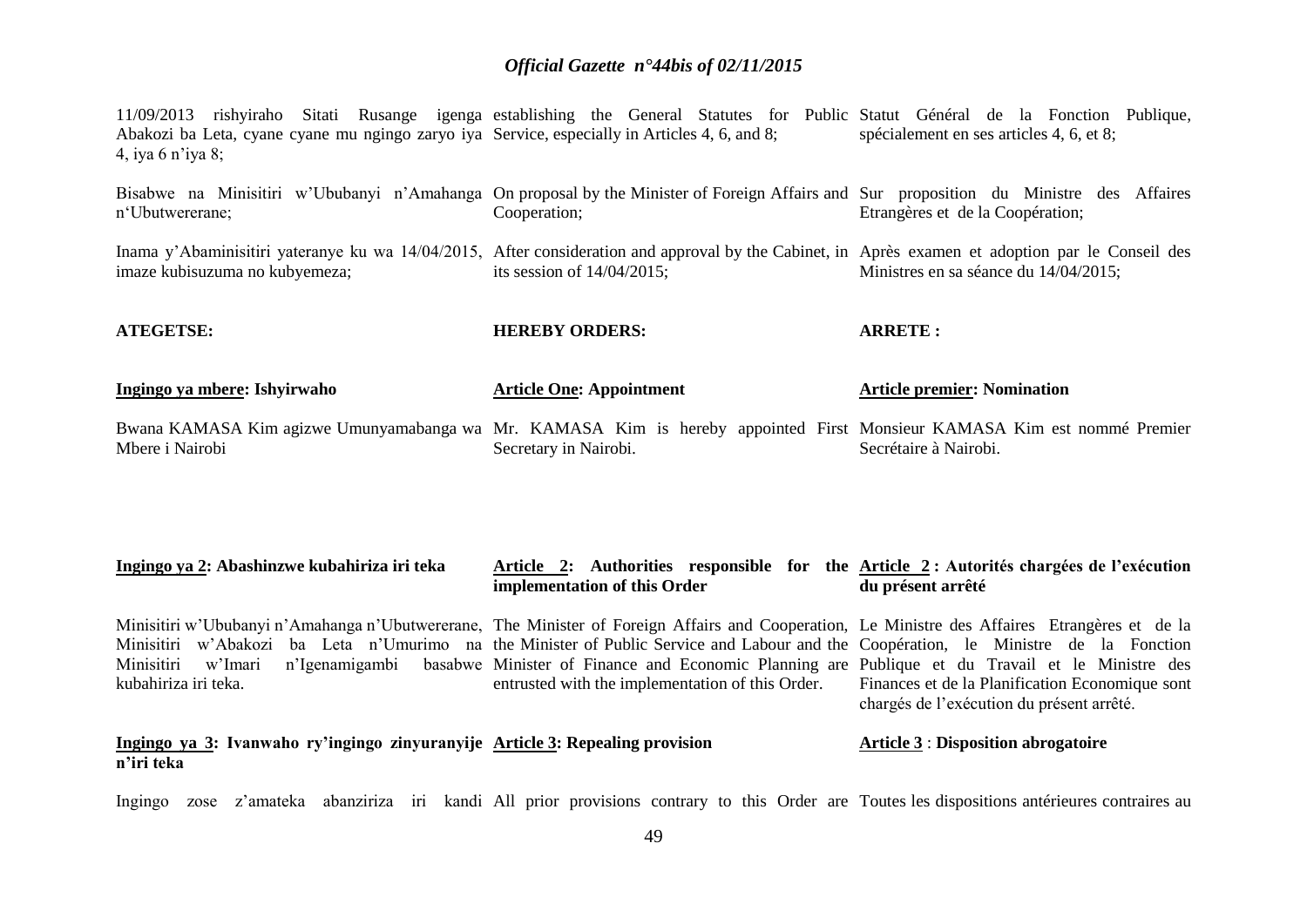| zinyuranyije na ryo zivanyweho.                                                                                                                                                                                                                           | hereby repealed.               | présent arrêté sont abrogées.                               |  |  |  |  |  |  |
|-----------------------------------------------------------------------------------------------------------------------------------------------------------------------------------------------------------------------------------------------------------|--------------------------------|-------------------------------------------------------------|--|--|--|--|--|--|
| Ingingo ya 4: Igihe iteka ritangira gukurikizwa                                                                                                                                                                                                           | <b>Article 4: Commencement</b> | Article 4 : Entrée en vigueur                               |  |  |  |  |  |  |
| Iri teka ritangira gukurikizwa ku munsi rishyiriweho This Order shall come into force on the date of its Le présent arrêté entre en vigueur le jour de sa<br>umukono. Agaciro karyo gahera ku wa 14/04/2015. signature. It takes effect as of 14/04/2015. |                                | signature. Il sort ses effets à partir du<br>$14/04/2015$ . |  |  |  |  |  |  |
| Kigali, ku wa 27/10/2015                                                                                                                                                                                                                                  | Kigali, on 27/10/2015          | Kigali, le 27/10/2015                                       |  |  |  |  |  |  |

**(sé) MUREKEZI Anastase** Minisitiri w'Intebe

**sé) MUREKEZI Anastase** Prime Minister

**(sé) MUREKEZI Anastase** Premier Ministre

**(sé) UWIZEYE Judith** Minisitiri w'Abakozi ba Leta n'Umurimo

**(sé) UWIZEYE Judith** Minister of Public Service and Labour

**(sé) UWIZEYE Judith** Ministre de la Fonction Publique et du Travail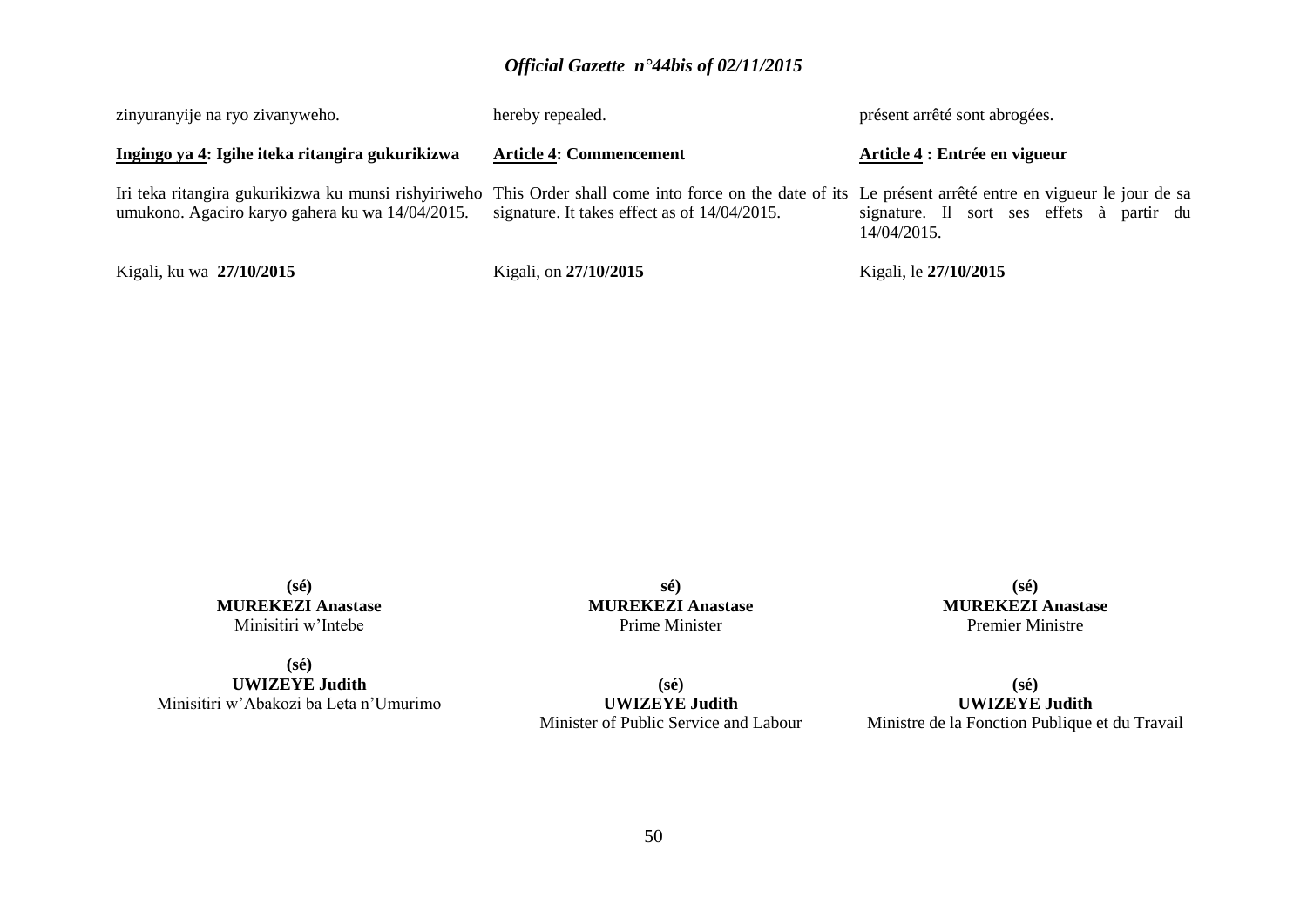**Bibonywe kandi bishyizweho Ikirango cya Repubulika:**

**(sé) BUSINGYE Johnston** Minisitiri w'Ubutabera / Intumwa Nkuru ya Leta **Seen and sealed with the Seal of the Republic:**

**Vu et scellé du Sceau de la République:**

**(sé) BUSINGYE Johnston** Minister of Justice /Attorney General

### **(sé) BUSINGYE Johnston** Ministre de la Justice / Garde des Sceaux

**ITEKA RYA MINISITIRI W'INTEBE PRIME MINISTER'S ORDER N°253/03 OF ARRETE DU PREMIER MINISTRE N°253/03 N°253/03 RYO KU WA 27/10/2015 RISHYIRAHO UMUNYAMABANGA WA SECRETARY MBERE** APPOINTING **A** FIRST DU 27/10/2015 PORTANT NOMINATION **D'UN PREMIER SECRETAIRE**

### **ISHAKIRO**

### **TABLE OF CONTENTS**

### **TABLE DES MATIERES**

**Ingingo ya mbere**: **Ishyirwaho**

**Article One: Appointment**

**Article premier: Nomination**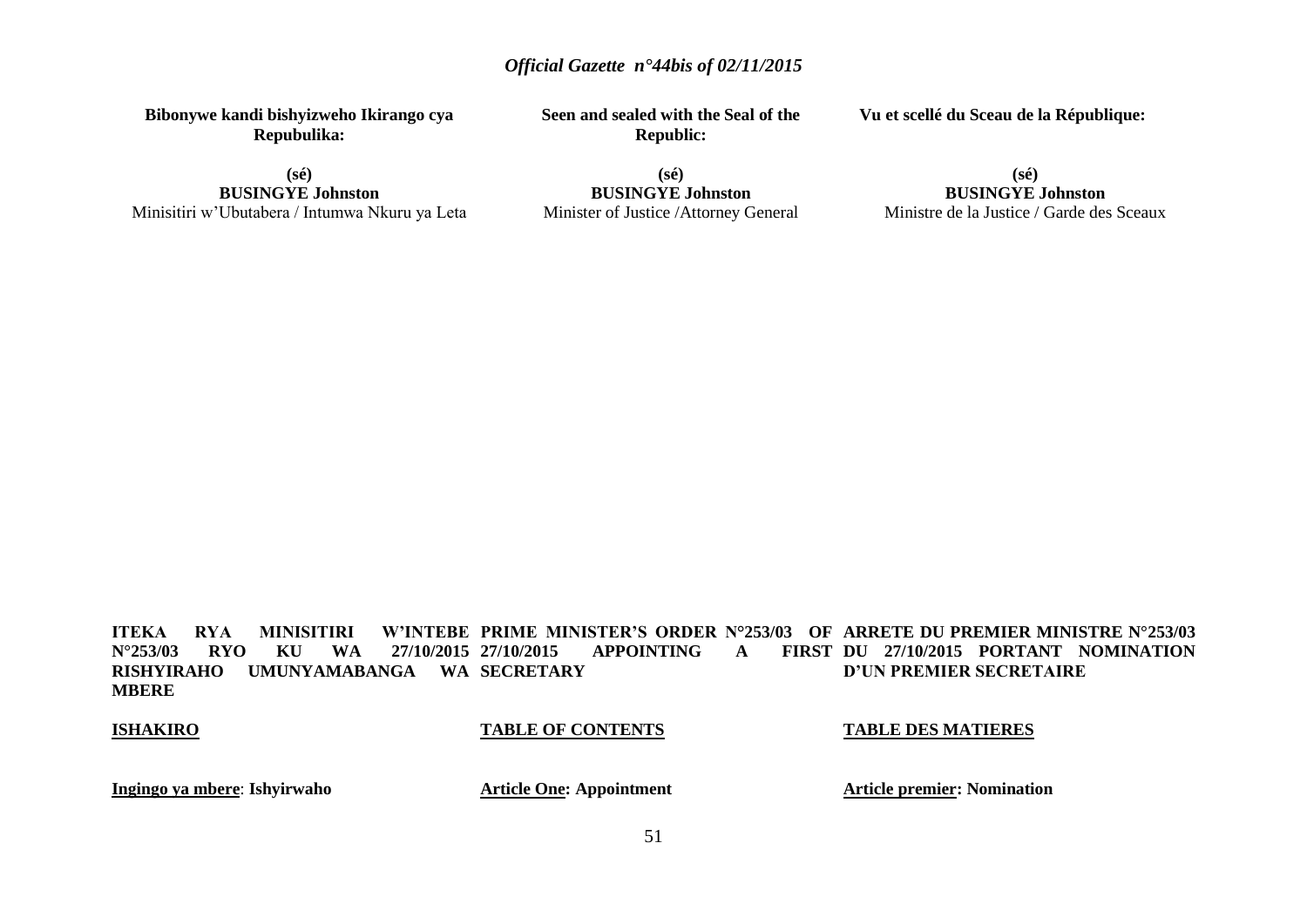| Ingingo ya 2: Abashinzwe kubahiriza iri teka                                                | implementation of this Order   | Article 2: Authorities responsible for the Article 2: Autorités chargées de l'exécution du<br>présent arrêté |
|---------------------------------------------------------------------------------------------|--------------------------------|--------------------------------------------------------------------------------------------------------------|
| Ingingo ya 3: Ivanwaho ry'ingingo zinyuranyije Article 3: Repealing provision<br>n'iri teka |                                | <b>Article 3: Disposition abrogatoire</b>                                                                    |
| Ingingo ya 4: Igihe iteka ritangira gukurikizwa                                             | <b>Article 4: Commencement</b> | Article 4: Entrée en vigueur                                                                                 |

#### **ITEKA RYA MINISITIRI W'INTEBE N°253/03 PRIME MINISTER'S ORDER N°253/03 OF ARRETE DU PREMIER MINISTRE RYO KU WA 27/10/2015 RISHYIRAHO UMUNYAMABANGA WA MBERE** APPOINTING **A SECRETARY N°253/03 DU 27/10/2015 PORTANT NOMINATION D'UN PREMIER SECRETAIRE**

**Minisitiri w'Intebe,**

**The Prime Minister,**

### **Le Premier Ministre,**

Ashingiye ku Itegeko Nshinga rya Repubulika y'u Pursuant to the Constitution of the Republic of Vu la Constitution de la République du Rwanda Rwanda ryo ku wa 04 Kamena 2003 nk'uko Rwanda of 04 June 2003 as amended to date, du 04 Juin 2003 telle que révisée à ce jour, ryavuguruwe kugeza ubu, cyane cyane mu ngingo especially in Articles 118, 119, 121 and 201 ; zaryo iya 118, iya 119, iya 121 n'iya 201; spécialement en ses articles 118, 119, 121 et 201;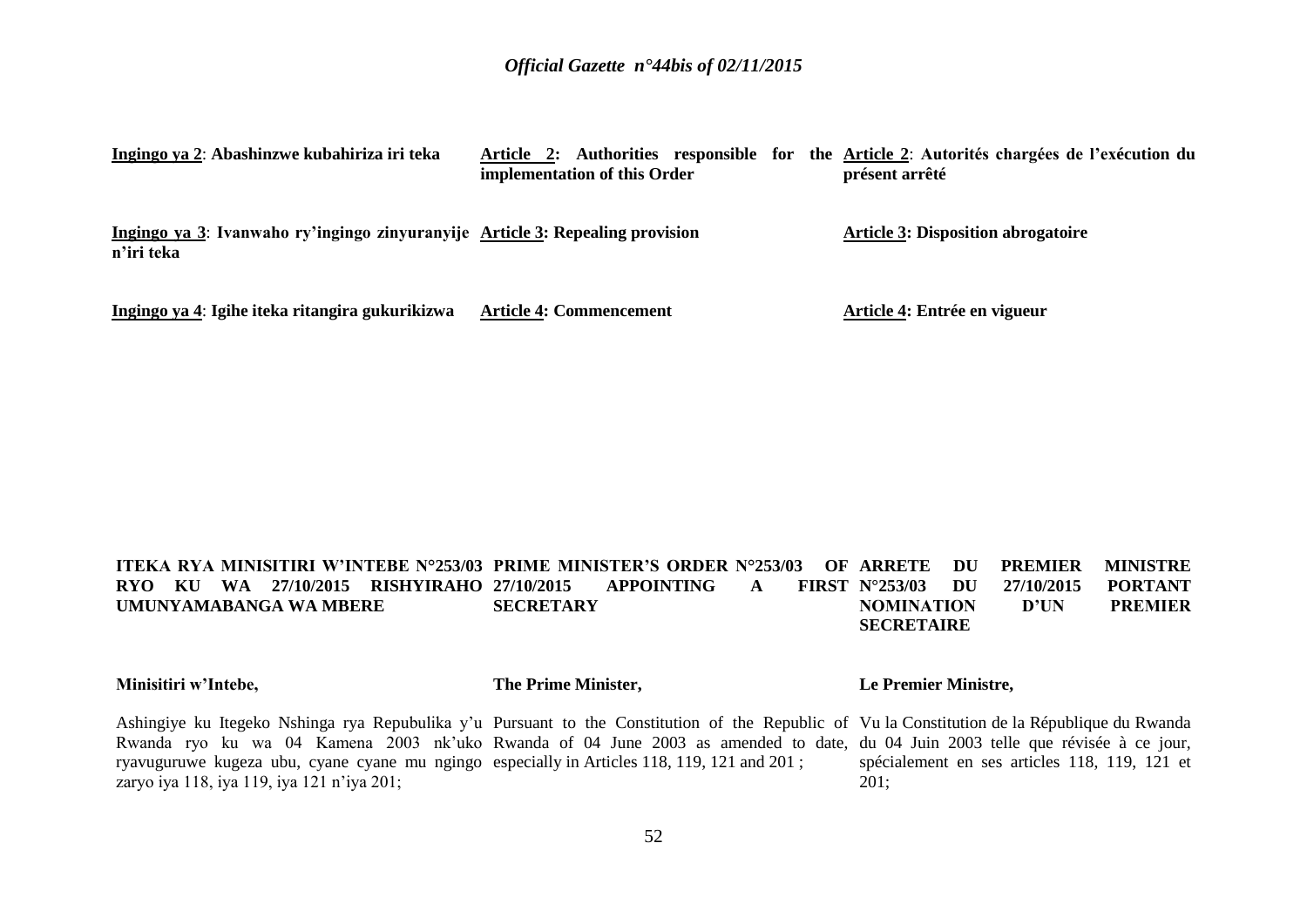Ashingiye ku Itegeko n° 86/2013 ryo ku wa Pursuant to Law n° 86/2013 of 11/09/2013 Vu la Loi n° 86/2013 du 11/09/2013 portant 11/09/2013 rishyiraho Sitati Rusange igenga establishing the General Statutes for Public Statut Général de la Fonction Publique, Abakozi ba Leta, cyane cyane mu ngingo zaryo iya Service, especially in Articles 4, 6, and 8; 4, iya 6 n'iya 8; spécialement en ses articles 4, 6, et 8;

| Bisabwe na Minisitiri w'Ububanyi n'Amahanga On proposal by the Minister of Foreign Affairs and Sur proposition du Ministre des Affaires<br>n'Ubutwererane;                          | Cooperation;                    | Etrangères et de la Coopération;      |
|-------------------------------------------------------------------------------------------------------------------------------------------------------------------------------------|---------------------------------|---------------------------------------|
| Inama y'Abaminisitiri yateranye ku wa 14/04/2015, After consideration and approval by the Cabinet, in Après examen et adoption par le Conseil des<br>imaze kubisuzuma no kubyemeza; | its session of $14/04/2015$ ;   | Ministres en sa séance du 14/04/2015; |
| <b>ATEGETSE:</b>                                                                                                                                                                    | <b>HEREBY ORDERS:</b>           | <b>ARRETE:</b>                        |
|                                                                                                                                                                                     |                                 |                                       |
| Ingingo ya mbere: Ishyirwaho                                                                                                                                                        | <b>Article One: Appointment</b> | <b>Article premier: Nomination</b>    |
| Bwana MUNEZA Yves agizwe Umunyamabanga wa Mr. MUNEZA Yves is hereby appointed First Monsieur MUNEZA Yves est nommé Premier<br>Mbere i Paris.                                        | Secretary in Paris.             | Secrétaire à Paris.                   |
|                                                                                                                                                                                     |                                 |                                       |

| Minisitiri w'Ububanyi n'Amahanga n'Ubutwererane, The Minister of Foreign Affairs and Cooperation, Le Ministre des Affaires Etrangères et de la |  |                                                  |  |                                                 |  |  |  |
|------------------------------------------------------------------------------------------------------------------------------------------------|--|--------------------------------------------------|--|-------------------------------------------------|--|--|--|
| Minisitiri w'Abakozi ba Leta n'Umurimo na the Minister of Public Service and Labour and the Coopération, le Ministre de la Fonction            |  |                                                  |  |                                                 |  |  |  |
| Minisitiri w'Imari n'Igenamigambi basabwe Minister of Finance and Economic Planning are Publique et du Travail et le Ministre des              |  |                                                  |  |                                                 |  |  |  |
| kubahiriza iri teka.                                                                                                                           |  | entrusted with the implementation of this Order. |  | Finances et de la Planification Economique sont |  |  |  |
|                                                                                                                                                |  |                                                  |  | chargés de l'exécution du présent arrêté.       |  |  |  |
|                                                                                                                                                |  |                                                  |  |                                                 |  |  |  |

**du présent arrêté**

**Ingingo ya 3: Ivanwaho ry'ingingo zinyuranyije Article 3: Repealing provision n'iri teka Article 3** : **Disposition abrogatoire**

**implementation of this Order**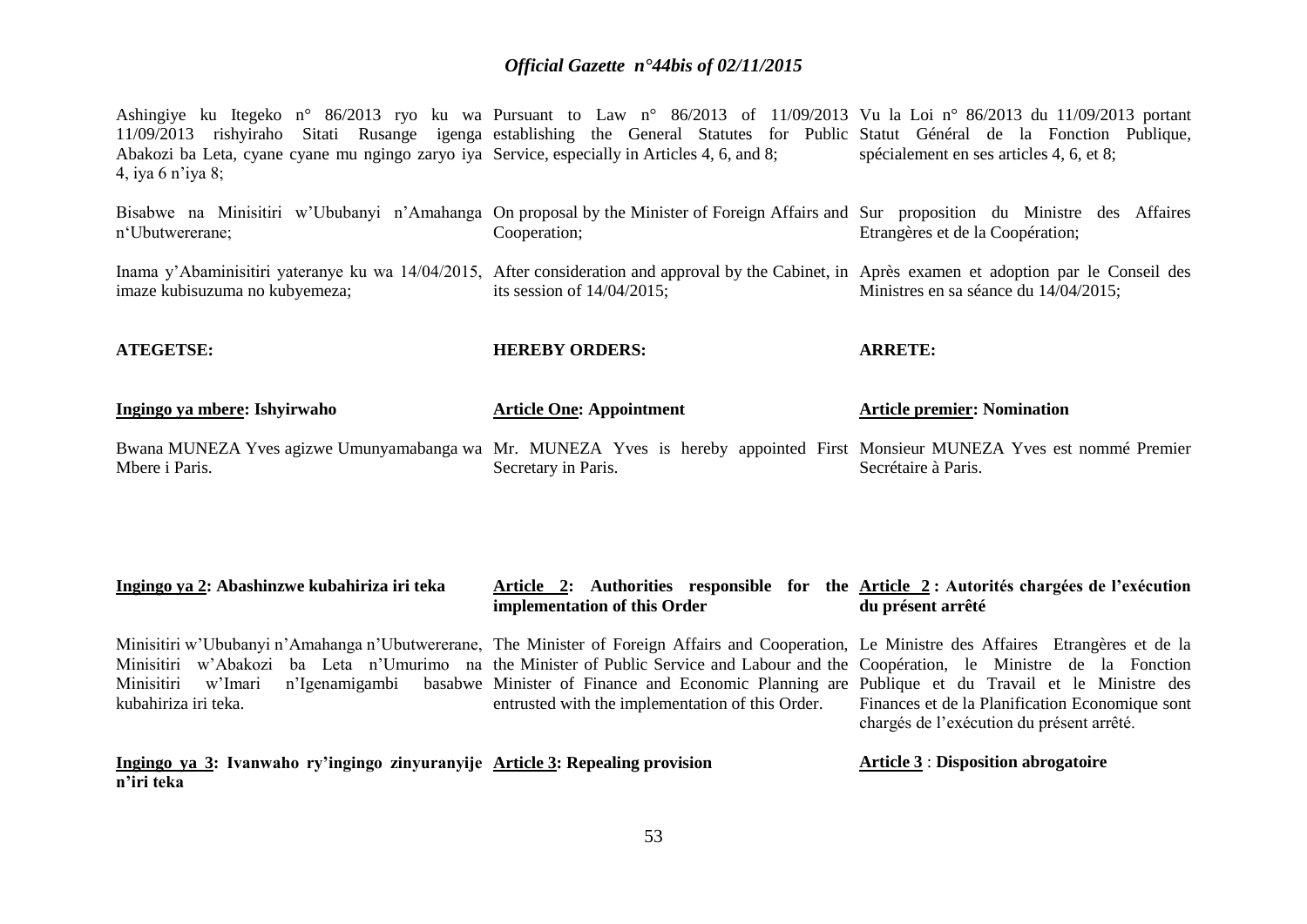| Ingingo zose z'amateka abanziriza iri kandi All prior provisions contrary to this Order are Toutes les dispositions antérieures contraires au<br>zinyuranyije na ryo zivanyweho.                             | hereby repealed.                             | présent arrêté sont abrogées.                            |
|--------------------------------------------------------------------------------------------------------------------------------------------------------------------------------------------------------------|----------------------------------------------|----------------------------------------------------------|
| Ingingo ya 4: Igihe iteka ritangira gukurikizwa                                                                                                                                                              | <b>Article 4: Commencement</b>               | Article 4 : Entrée en vigueur                            |
| Iri teka ritangira gukurikizwa ku munsi rishyiriweho This Order shall come into force on the date of its Le présent arrêté entre en vigueur le jour de sa<br>umukono. Agaciro karyo gahera ku wa 14/04/2015. | signature. It takes effect as of 14/04/2015. | signature. Il sort ses effets à partir du<br>14/04/2015. |
| Kigali, ku wa 27/10/2015                                                                                                                                                                                     | Kigali, on 27/10/2015                        | Kigali, le 27/10/2015                                    |

**(sé) MUREKEZI Anastase** Minisitiri w'Intebe **(sé) UWIZEYE Judith** Minisitiri w'Abakozi ba Leta n'Umurimo

**(sé) MUREKEZI Anastase** Prime Minister **(sé) UWIZEYE Judith** Minister of Public Service and Labour

**(sé) MUREKEZI Anastase** Premier Ministre **(sé) UWIZEYE Judith** Ministre de la Fonction Publique et du Travail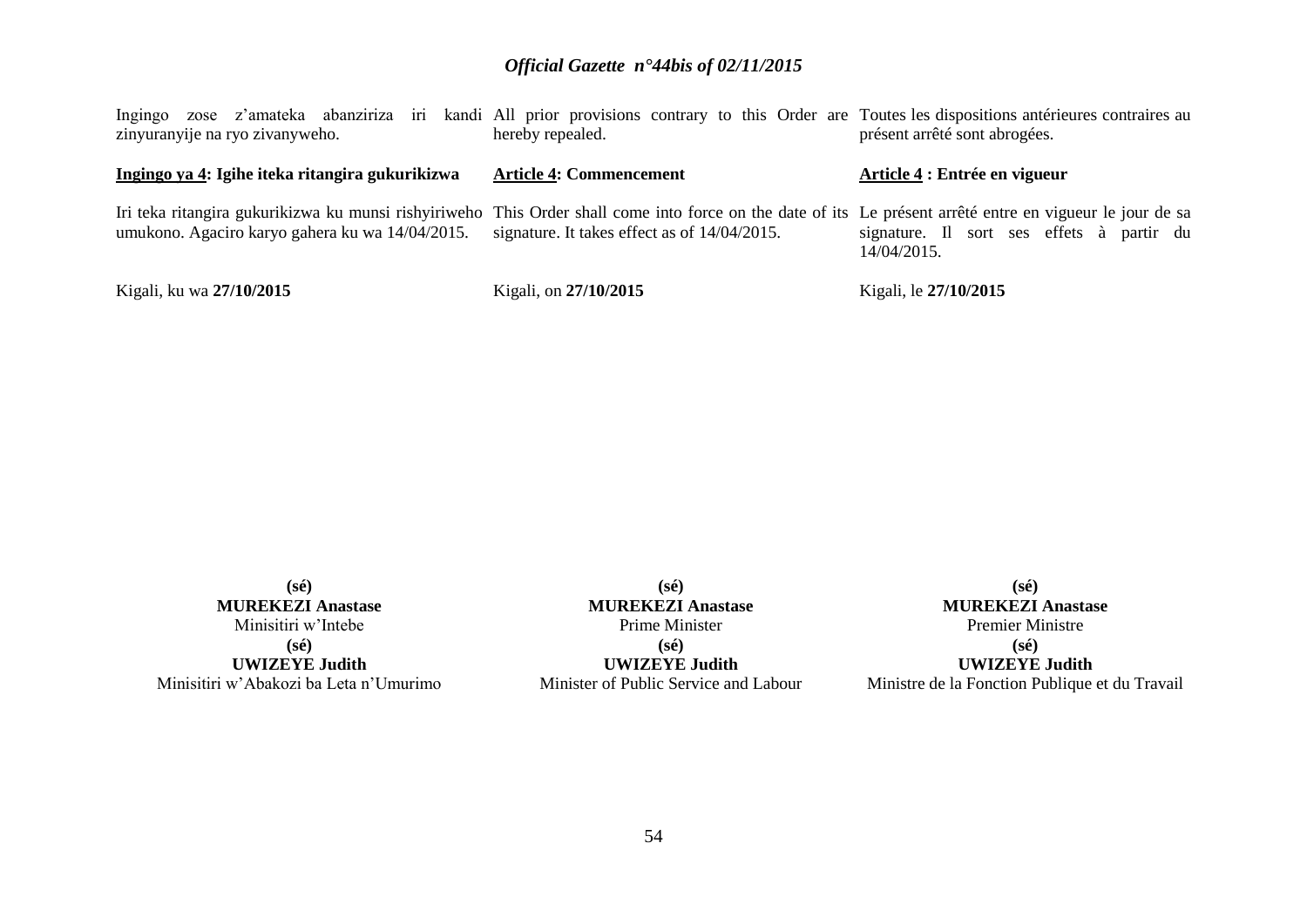**Bibonywe kandi bishyizweho Ikirango cya Repubulika:**

**(sé) BUSINGYE Johnston** Minisitiri w'Ubutabera / Intumwa Nkuru ya Leta **Seen and sealed with the Seal of the Republic:**

**Vu et scellé du Sceau de la République:**

**(sé) BUSINGYE Johnston** Minister of Justice /Attorney General

### **(sé) BUSINGYE Johnston** Ministre de la Justice / Garde des Sceaux

**ITEKA RYA MINISITIRI**<br>N°254/03 RYO KU WA **N°254/03 RYO KU WA 27/10/2015 RISHYIRAHO UMUJYANAMA WA KABIRI COUNSELOR PRIME MINISTER'S ORDER N°254/03 OF ARRETE DU PREMIER MINISTRE N°254/03 27/10/2015 APPOINTING A SECOND DU 27/10/2015 PORTANT NOMINATION D'UN DEUXIEME CONSEILLER**

### **ISHAKIRO**

### **TABLE OF CONTENTS**

### **TABLE DES MATIERES**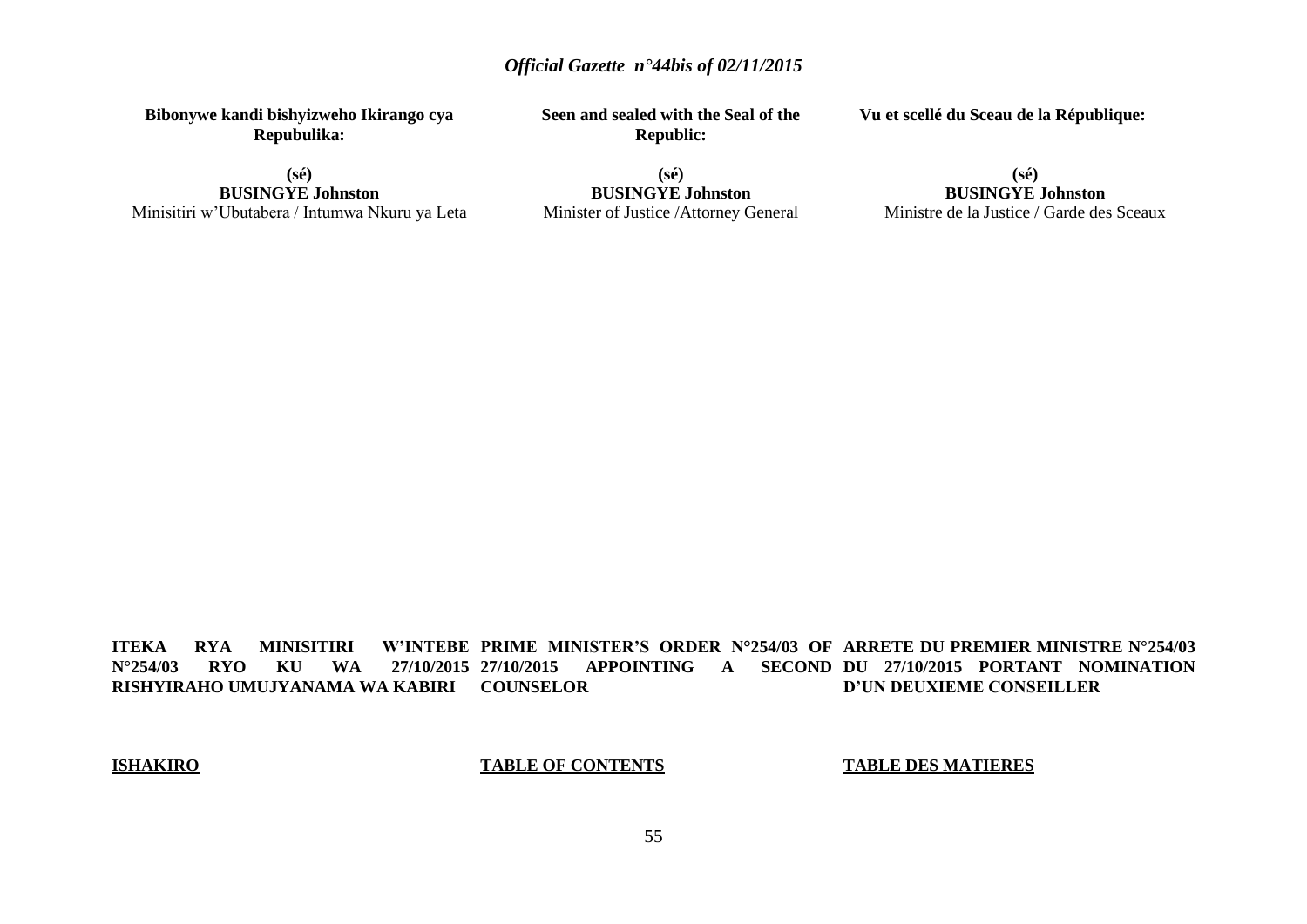| Ingingo ya mbere : Ishyirwaho                                                                | <b>Article One: Appointment</b> | <b>Article premier : Nomination</b>                                                                           |
|----------------------------------------------------------------------------------------------|---------------------------------|---------------------------------------------------------------------------------------------------------------|
| Ingingo ya 2 : Abashinzwe kubahiriza iri teka                                                | implementation of this Order    | Article 2: Authorities responsible for the Article 2 : Autorités chargées de l'exécution du<br>présent arrêté |
| Ingingo ya 3: Ivanwaho ry'ingingo zinyuranyije Article 3 : Repealing provision<br>n'iri teka |                                 | <b>Article 3 : Disposition abrogatoire</b>                                                                    |
| Ingingo ya 4 : Igihe iteka ritangira gukurikizwa                                             | <b>Article 4 : Commencement</b> | Article 4 : Entrée en vigueur                                                                                 |

#### **ITEKA RYA MINISITIRI W'INTEBE N°254/03 PRIME MINISTER'S ORDER N°254/03 OF RYO KU WA 27/10/2015 RISHYIRAHO UMUJYANAMA WA KABIRI 254/03 APPOINTING A SECOND N°254/03 COUNSELOR DU PREMIER MINISTRE N°254/03 DU 27/10/2015 PORTANT NOMINATION D'UN DEUXIEME CONSEILLER**

**Minisitiri w'Intebe,**

**The Prime Minister,**

 **Le Premier Ministre,**

Ashingiye ku Itegeko Nshinga rya Repubulika y'u Pursuant to the Constitution of the Republic of Vu la Constitution de la République du Rwanda Rwanda ryo ku wa 04 Kamena 2003 nk'uko ryavuguruwe Rwanda of 04 June 2003 as amended to date, du 04 Juin 2003 telle que révisée à ce jour, kugeza ubu, cyane cyane mu ngingo zaryo iya 118, iya especially in Articles 118, 119, 121 and 201 ; spécialement en ses articles 118, 119, 121 et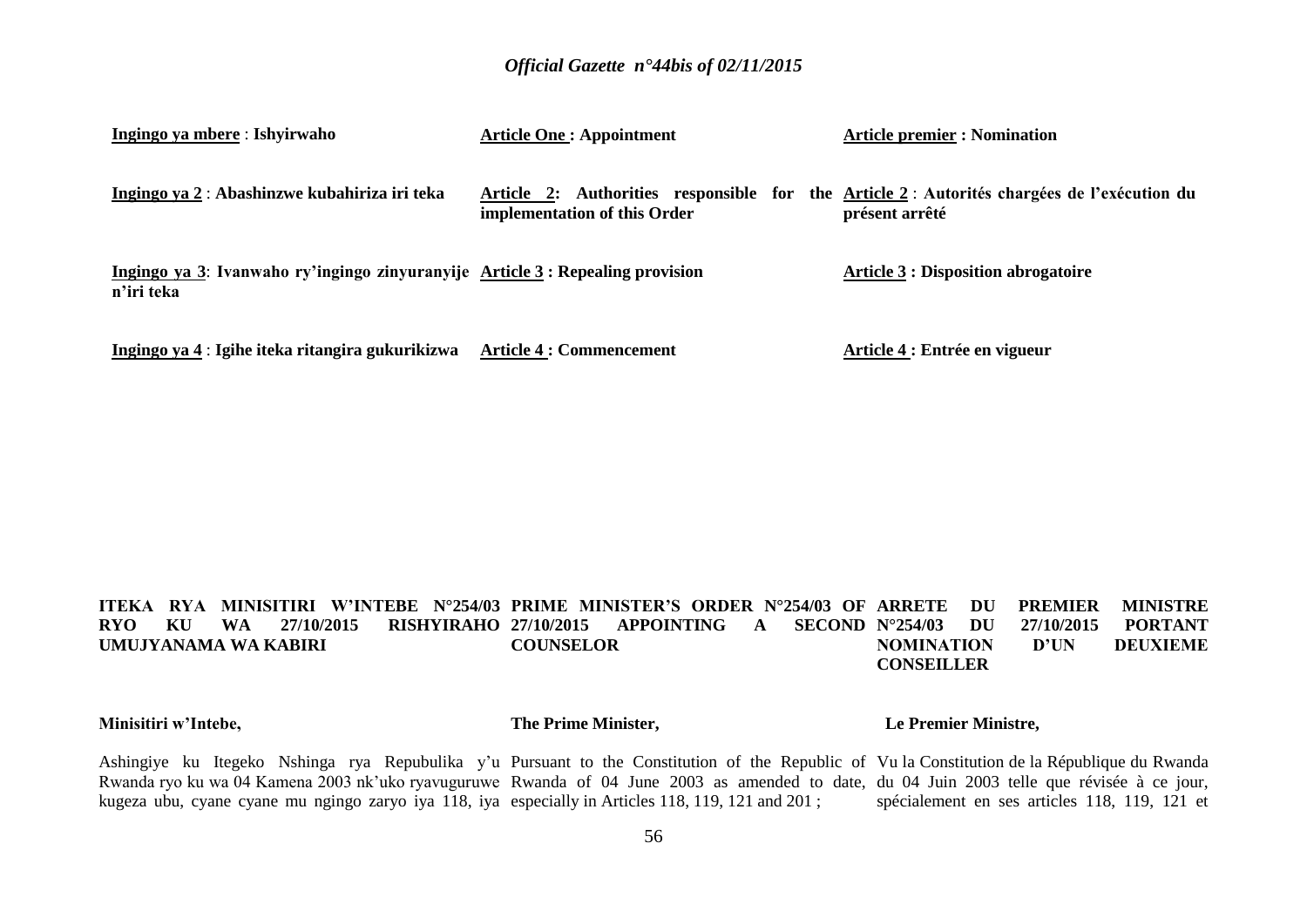| 119, iya 121 n'iya 201;                                                                                                                                                                                                                                                                                                                                 |                                                                                                                                              | 201;                                                                                         |
|---------------------------------------------------------------------------------------------------------------------------------------------------------------------------------------------------------------------------------------------------------------------------------------------------------------------------------------------------------|----------------------------------------------------------------------------------------------------------------------------------------------|----------------------------------------------------------------------------------------------|
| Ashingiye ku Itegeko n° 86/2013 ryo ku wa 11/09/2013 Pursuant to Law n° 86/2013 of 11/09/2013 Vu la Loi n° 86/2013 du 11/09/2013 portant<br>rishyiraho Sitati Rusange igenga Abakozi ba Leta, cyane establishing the General Statutes for Public Statut Général de la Fonction Publique,<br>cyane mu ngingo zaryo iya 4, iya 6 n'iya 8;                 | Service, especially in Articles 4, 6, and 8;                                                                                                 | spécialement en ses articles 4, 6, et 8;                                                     |
| Bisabwe na<br>n'Ubutwererane;                                                                                                                                                                                                                                                                                                                           | Minisitiri w'Ububanyi n'Amahanga On proposal by the Minister of Foreign Affairs and Sur proposition du Ministre des Affaires<br>Cooperation; | Etrangères et de la Coopération;                                                             |
| Inama y'Abaminisitiri yateranye ku wa 14/04/2015, imaze After consideration and approval by the Cabinet, in Après examen et adoption par le Conseil des<br>kubisuzuma no kubyemeza;                                                                                                                                                                     | its session of $14/04/2015$ ;                                                                                                                | Ministres en sa séance du 14/04/2015;                                                        |
| <b>ATEGETSE:</b>                                                                                                                                                                                                                                                                                                                                        | <b>HEREBY ORDERS:</b>                                                                                                                        | <b>ARRETE:</b>                                                                               |
| Ingingo ya mbere: Ishyirwaho                                                                                                                                                                                                                                                                                                                            | <b>Article One: Appointment</b>                                                                                                              | <b>Article premier: Nomination</b>                                                           |
| Bwana MWEPESI Emile agizwe Umujyanama wa Kabiri Mr. MWEPESI Emile is hereby appointed Second Monsieur MWEPESI Emile est<br>i New Delhi.                                                                                                                                                                                                                 | Counselor in New Delhi.                                                                                                                      | nommé<br>Deuxième Conseiller à New Delhi.                                                    |
| Ingingo ya 2: Abashinzwe kubahiriza iri teka                                                                                                                                                                                                                                                                                                            | Article 2: Authorities responsible for the Article 2: Autorités chargées de l'exécution<br>implementation of this Order                      | du présent arrêté                                                                            |
| Minisitiri w'Ububanyi n'Amahanga n'Ubutwererane, The Minister of Foreign Affairs and Cooperation, Le Ministre des Affaires Etrangères et de la<br>Minisitiri w'Abakozi ba Leta n'Umurimo na Minisitiri the Minister of Public Service and Labour and the Coopération, le Ministre de la Fonction<br>w'Imari n'Igenamigambi basabwe kubahiriza iri teka. | Minister of Finance and Economic Planning are Publique et du Travail et le Ministre des<br>entrusted with the implementation of this Order.  | Finances et de la Planification Economique sont<br>chargés de l'exécution du présent arrêté. |
| Ingingo ya 3: Ivanwaho ry'ingingo zinyuranyije n'iri Article 3: Repealing provision<br>teka                                                                                                                                                                                                                                                             |                                                                                                                                              | <b>Article 3: Disposition abrogatoire</b>                                                    |
| Ingingo zose z'amateka abanziriza iri kandi zinyuranyije All prior provisions contrary to this Order are Toutes les dispositions antérieures contraires au<br>na ryo zivanyweho.                                                                                                                                                                        | hereby repealed.                                                                                                                             | présent arrêté sont abrogées.                                                                |
|                                                                                                                                                                                                                                                                                                                                                         |                                                                                                                                              |                                                                                              |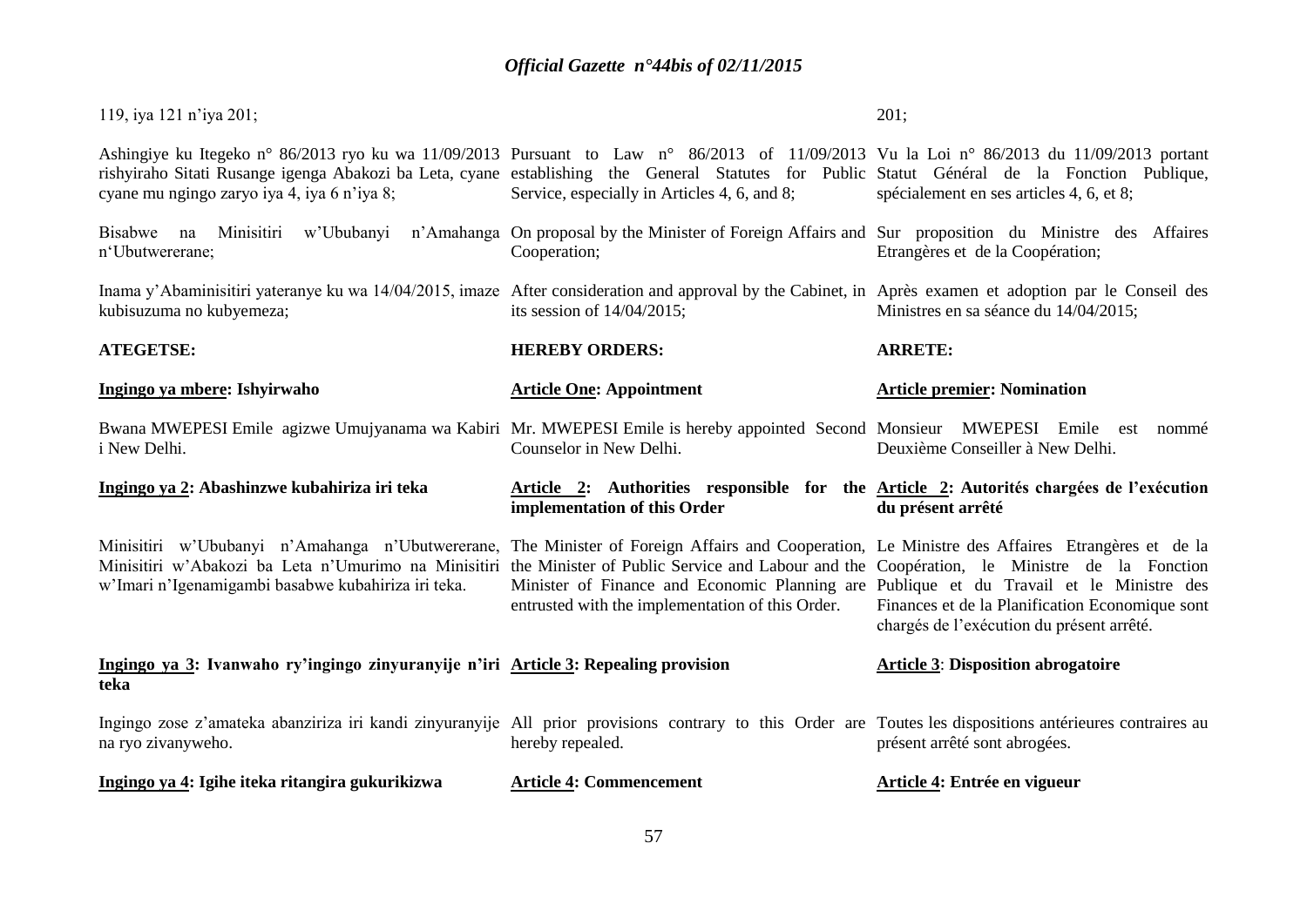Iri teka ritangira gukurikizwa ku munsi rishyiriweho This Order shall come into force on the date of its Le présent arrêté entre en vigueur le jour de sa umukono. Agaciro karyo gahera ku wa 14/04/2015. signature. It takes effect as of 14/04/2015. signature. Il sort ses effets à partir du 14/04/2015.

Kigali, ku wa **27/10/2015** 

Kigali, on **27/10/2015** 

Kigali, le **27/10/2015** 

**(sé) MUREKEZI Anastase** Minisitiri w'Intebe

**(sé) MUREKEZI Anastase** Prime Minister

**(sé) MUREKEZI Anastase** Premier Ministre

**(sé) UWIZEYE Judith** Minisitiri w'Abakozi ba Leta n'Umurimo

**(sé) UWIZEYE Judith** Minister of Public Service and Labour

**(sé) UWIZEYE Judith** Ministre de la Fonction Publique et du Travail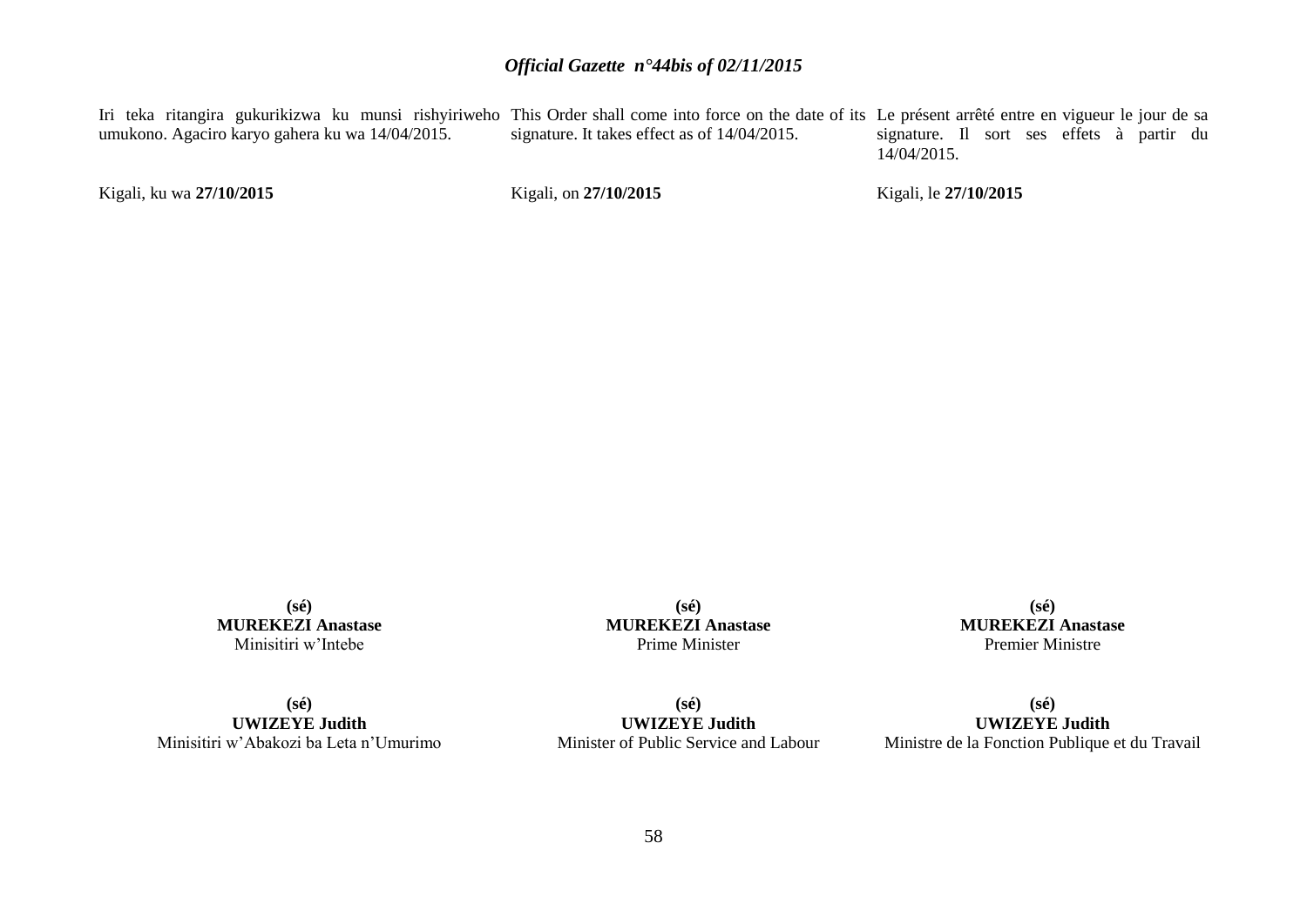**Bibonywe kandi bishyizweho Ikirango cya Repubulika:**

**(sé) BUSINGYE Johnston** Minisitiri w'Ubutabera / Intumwa Nkuru ya Leta **Seen and sealed with the Seal of the Republic:**

**Vu et scellé du Sceau de la République:**

**(sé) BUSINGYE Johnston** Minister of Justice /Attorney General

### **(sé) BUSINGYE Johnston** Ministre de la Justice / Garde des Sceaux

**ITEKA RYA MINISITIRI<br>N°255/03 RYO KU WA N°255/03 RYO KU WA 27/10/2015 27/10/2015 APPOINTING A MINISTER DU 27/10/2015 PORTANT NOMINATION RISHYIRAHO MINISITIRI UMUJYANAMA COUNSELOR PRIME MINISTER'S ORDER N°255/03 OF ARRETE DU PREMIER MINISTRE N°255/03 D'UN MINISTRE CONSEILLER**

### **ISHAKIRO**

**TABLE OF CONTENTS**

### **TABLE DES MATIERES**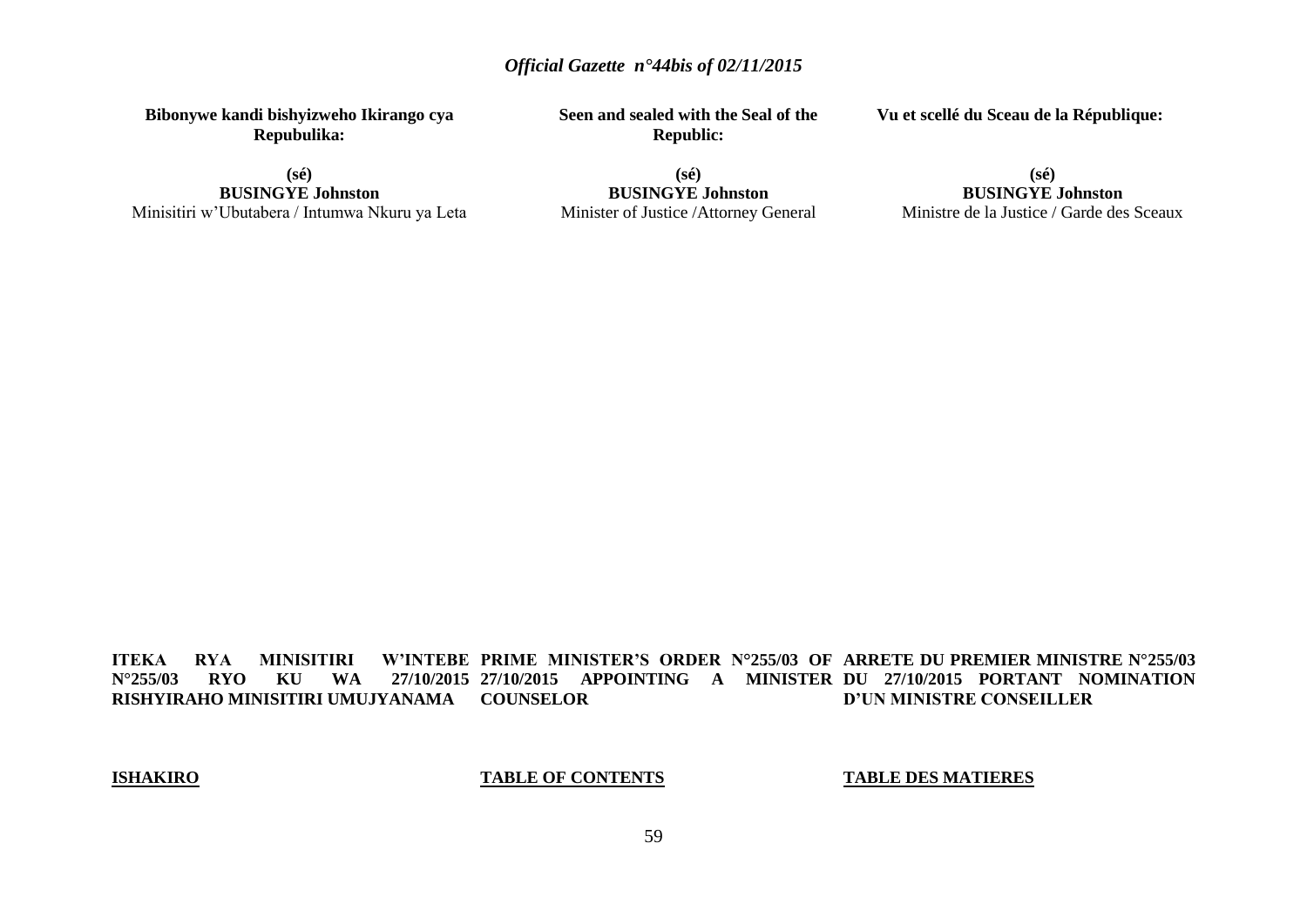| Ingingo ya mbere: Ishyirwaho                                                                | <b>Article One: Appointment</b> | <b>Article premier: Nomination</b>                                                                           |
|---------------------------------------------------------------------------------------------|---------------------------------|--------------------------------------------------------------------------------------------------------------|
| Ingingo ya 2: Abashinzwe kubahiriza iri teka                                                | implementation of this Order    | Article 2: Authorities responsible for the Article 2: Autorités chargées de l'exécution du<br>présent arrêté |
| Ingingo ya 3: Ivanwaho ry'ingingo zinyuranyije Article 3: Repealing provision<br>n'iri teka |                                 | <b>Article 3: Disposition abrogatoire</b>                                                                    |
| Ingingo ya 4: Igihe iteka ritangira gukurikizwa                                             | <b>Article 4: Commencement</b>  | Article 4: Entrée en vigueur                                                                                 |

#### **ITEKA RYA MINISITIRI W'INTEBE N°255/03 PRIME MINISTER'S ORDER N°255/03 OF RYO KU WA 27/10/2015 RISHYIRAHO 27/10/2015 APPOINTING A MINISTER MINISITIRI UMUJYANAMA COUNSELOR ARRETTE DU PREMIER MINISTRE N°255/03 DU 27/10/2015 PORTANT NOMINATION D'UN MINISTRE CONSEILLER**

#### **Minisitiri w'Intebe, The Prime Minister, Le Premier Ministre,**

Ashingiye ku Itegeko Nshinga rya Repubulika y'u Pursuant to the Constitution of the Republic of Vu la Constitution de la République du Rwanda ryo ku wa 04 Kamena 2003 nk'uko Rwanda of 04 June 2003 as amended to date, Rwanda du 04 Juin 2003 telle que révisée à ce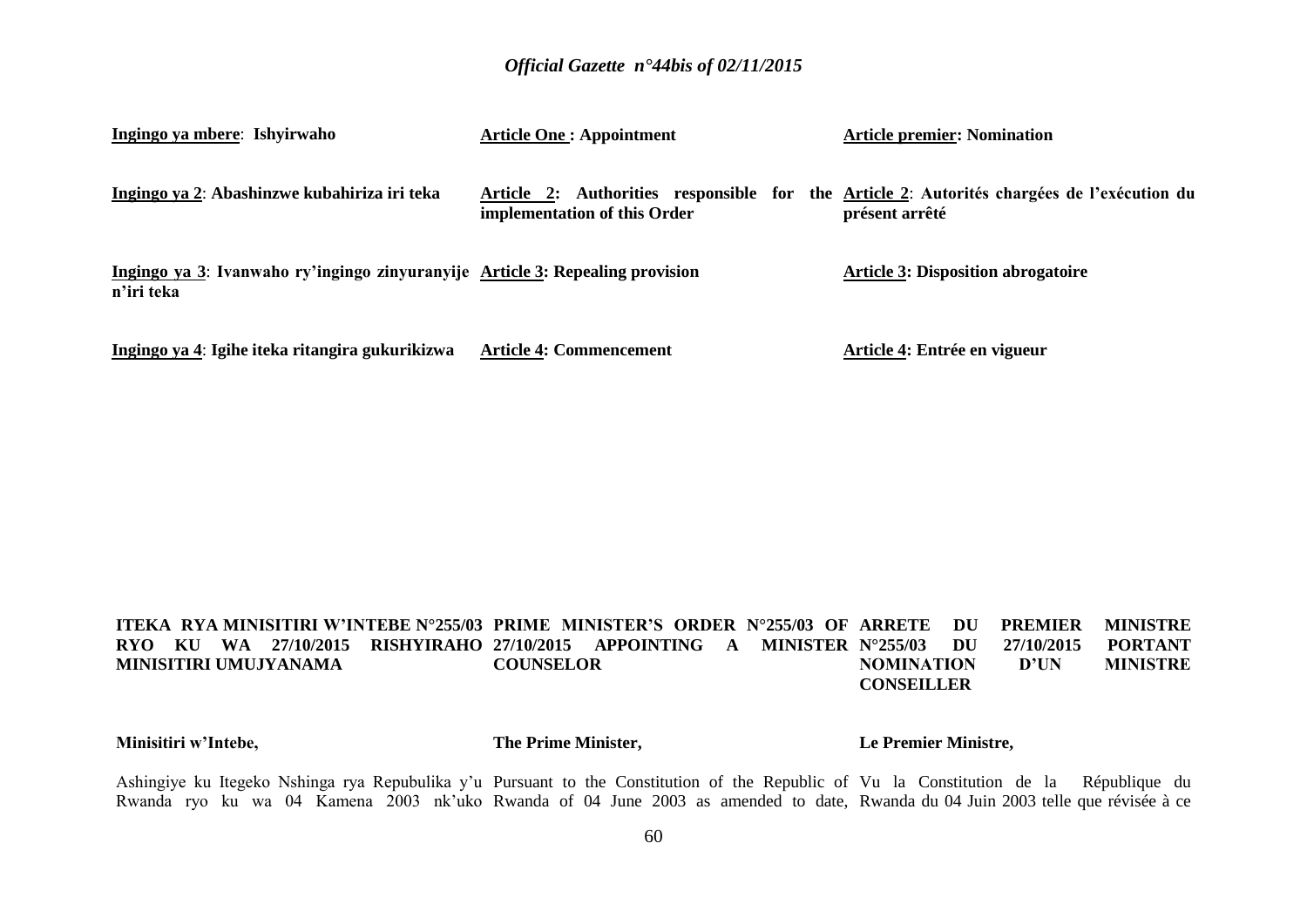ryavuguruwe kugeza ubu, cyane cyane mu ngingo especially in Articles 118, 119, 121 and 201 ; zaryo iya 118, iya 119, iya 121 n'iya 201; jour, spécialement en ses articles 118, 119, 121 et 201;

Ashingiye ku Itegeko n° 86/2013 ryo ku wa Pursuant to Law n° 86/2013 of 11/09/2013 Vu la Loi n° 86/2013 du 11/09/2013 portant 11/09/2013 rishyiraho Sitati Rusange igenga establishing the General Statutes for Public Statut Général de la Fonction Publique, Abakozi ba Leta, cyane cyane mu ngingo zaryo iya Service, especially in Articles 4, 6, and 8; 4, iya 6 n'iya 8; spécialement en ses articles 4, 6, et 8;

Bisabwe na Minisitiri w'Ububanyi n'Amahanga On proposal by the Minister of Foreign Affairs and Sur proposition du Ministre des Affaires n'Ubutwererane; Cooperation; Etrangères et de la Coopération;

Inama y'Abaminisitiri yateranye ku wa 14/04/2015, After consideration and approval by the Cabinet, in Après examen et adoption par le Conseil des imaze kubisuzuma no kubyemeza; its session of 14/04/2015; Ministres en sa séance du 14/04/2015;

| <b>ATEGETSE:</b> | <b>HEREBY ORDERS:</b> | ARRETE. |
|------------------|-----------------------|---------|
|                  |                       |         |

|  | <u>Ingingo ya mbere</u> : Ishyirwaho     |  |  | <b>Article One: Appointment</b> |  |  | <b>Article premier: Nomination</b>                                                                           |
|--|------------------------------------------|--|--|---------------------------------|--|--|--------------------------------------------------------------------------------------------------------------|
|  |                                          |  |  |                                 |  |  | Madamu BYAJE KARURETWA Jeanne d'Arc Mrs. BYAJE KARURETWA Jeanne d'Arc is Madame BYAJE KARURETWA Jeanne d'Arc |
|  | agizwe Minisitiri Umujyanama i New York. |  |  |                                 |  |  | hereby appointed Minister Counselor in New York. est nommée Ministre Conseiller à New York.                  |

#### **Ingingo ya 2: Abashinzwe kubahiriza iri teka Article 2: Authorities responsible for the Article 2: Autorités chargées de l'exécution implementation of this Order du présent arrêté**

Minisitiri w'Ububanyi n'Amahanga n'Ubutwererane, The Minister of Foreign Affairs and Cooperation, Le Ministre des Affaires Etrangères et de la Minisitiri w'Abakozi ba Leta n'Umurimo na the Minister of Public Service and Labour and the Coopération, le Ministre de la Fonction Minisitiri w'Imari n'Igenamigambi basabwe Minister of Finance and Economic Planning are Publique et du Travail et le Ministre des kubahiriza iri teka. entrusted with the implementation of this Order. Finances et de la Planification Economique sont chargés de l'exécution du présent arrêté.

### **Ingingo ya 3: Ivanwaho ry'ingingo zinyuranyije Article 3: Repealing provision**

**Article 3** : **Disposition abrogatoire**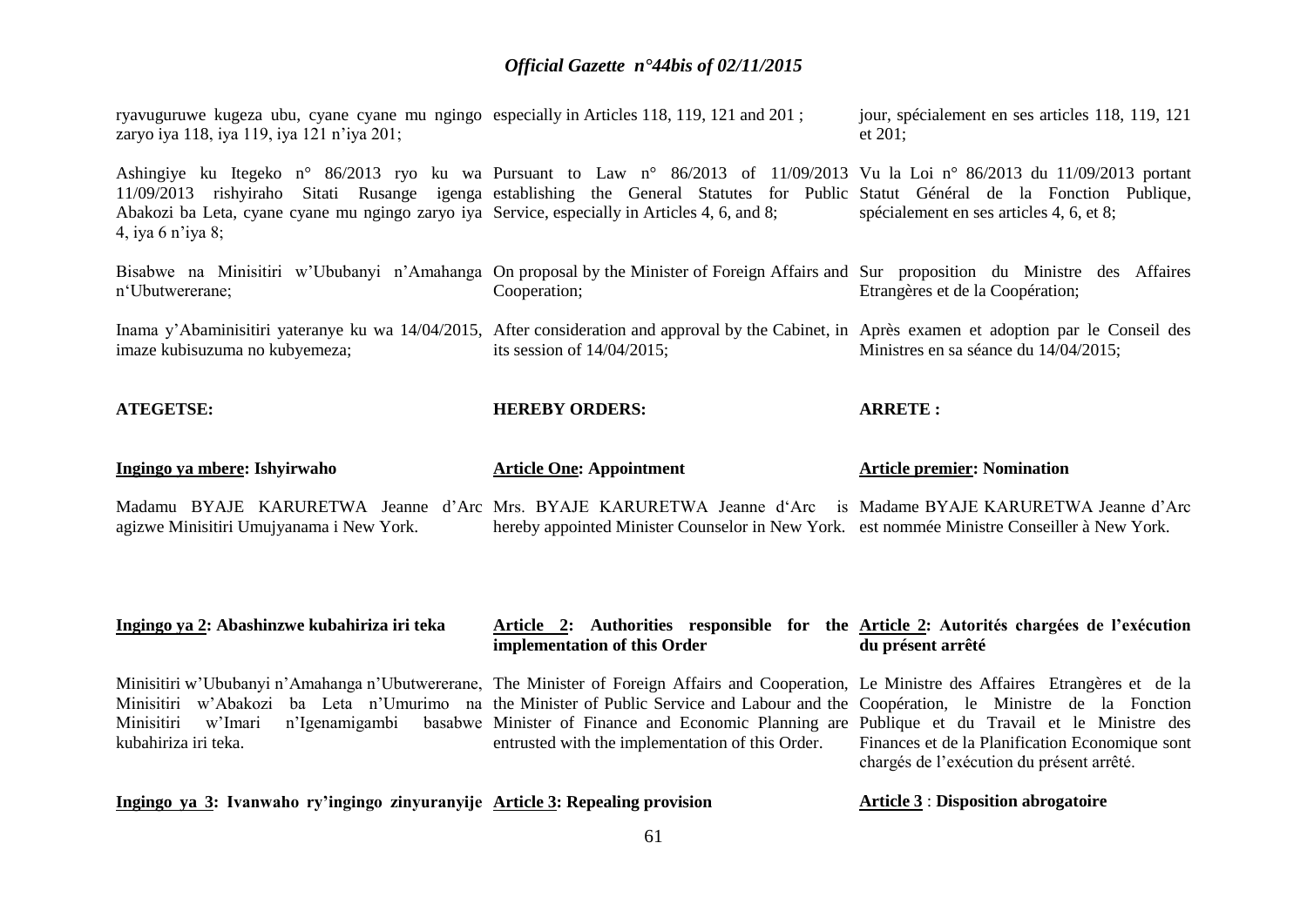## **n'iri teka**

| Ingingo zose z'amateka abanziriza iri kandi All prior provisions contrary to this Order are Toutes les dispositions antérieures contraires au<br>zinyuranyije na ryo zivanyweho.                             | hereby repealed.                             | présent arrêté sont abrogées.                            |
|--------------------------------------------------------------------------------------------------------------------------------------------------------------------------------------------------------------|----------------------------------------------|----------------------------------------------------------|
| Ingingo ya 4: Igihe iteka ritangira gukurikizwa                                                                                                                                                              | <b>Article 4: Commencement</b>               | Article 4 : Entrée en vigueur                            |
| Iri teka ritangira gukurikizwa ku munsi rishyiriweho This Order shall come into force on the date of its Le présent arrêté entre en vigueur le jour de sa<br>umukono. Agaciro karyo gahera ku wa 14/04/2015. | signature. It takes effect as of 14/04/2015. | signature. Il sort ses effets à partir du<br>14/04/2015. |
| Kigali, ku wa 27/10/2015                                                                                                                                                                                     | Kigali, on 27/10/2015                        | Kigali, le 27/10/2015                                    |

**(sé) MUREKEZI Anastase** Minisitiri w'Intebe

**(sé) UWIZEYE Judith** Minisitiri w'Abakozi ba Leta n'Umurimo

**(sé) MUREKEZI Anastase** Prime Minister

**(sé) UWIZEYE Judith** Minister of Public Service and Labour

**(sé) MUREKEZI Anastase** Premier Ministre

**(sé) UWIZEYE Judith** Ministre de la Fonction Publique et du Travail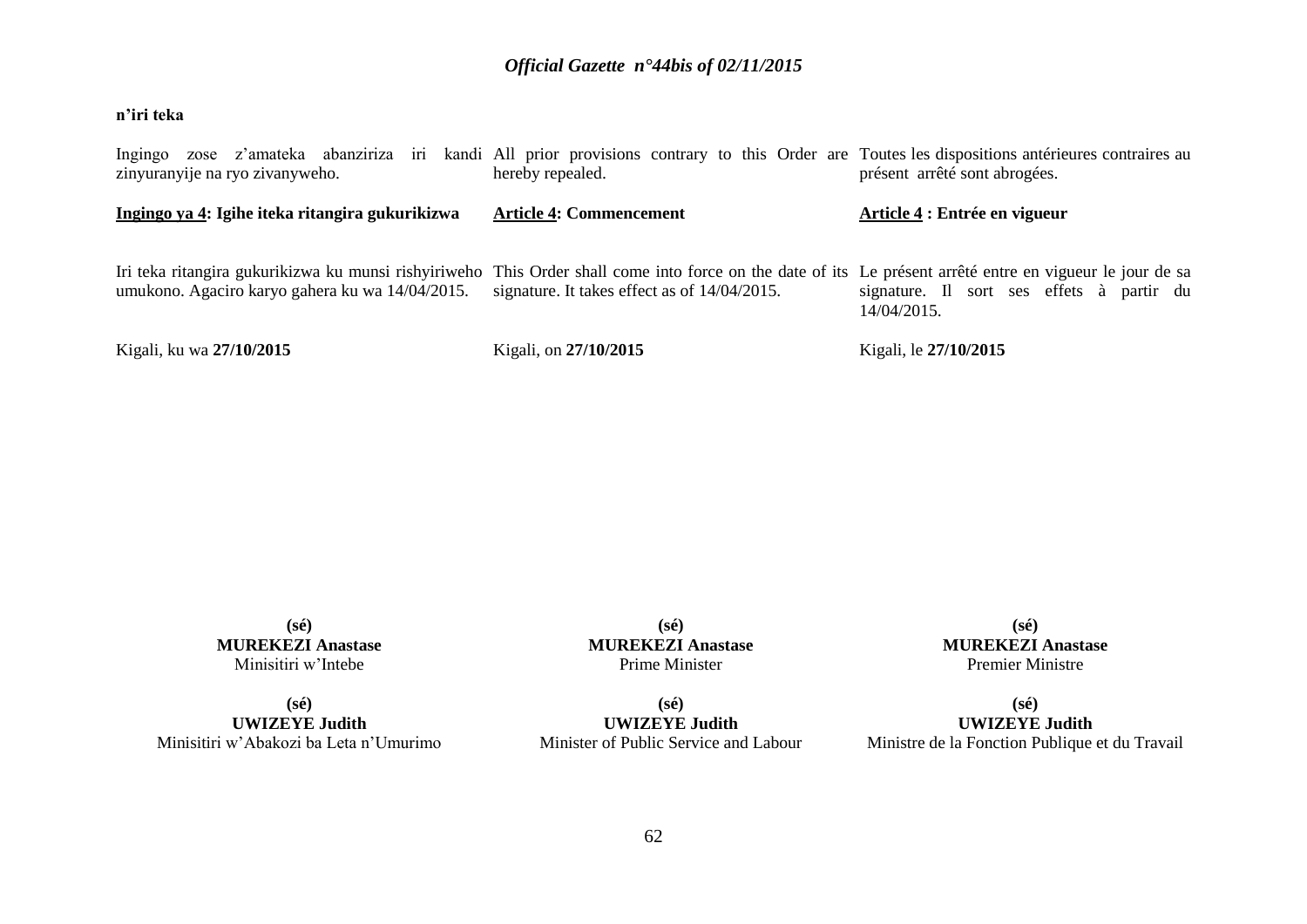**Bibonywe kandi bishyizweho Ikirango cya Repubulika:**

**(sé)**

**BUSINGYE Johnston** Minisitiri w'Ubutabera / Intumwa Nkuru ya Leta **Seen and sealed with the Seal of the Republic:**

**Vu et scellé du Sceau de la République:**

**(sé) BUSINGYE Johnston** Minister of Justice /Attorney General

### **(sé) BUSINGYE Johnston** Ministre de la Justice / Garde des Sceaux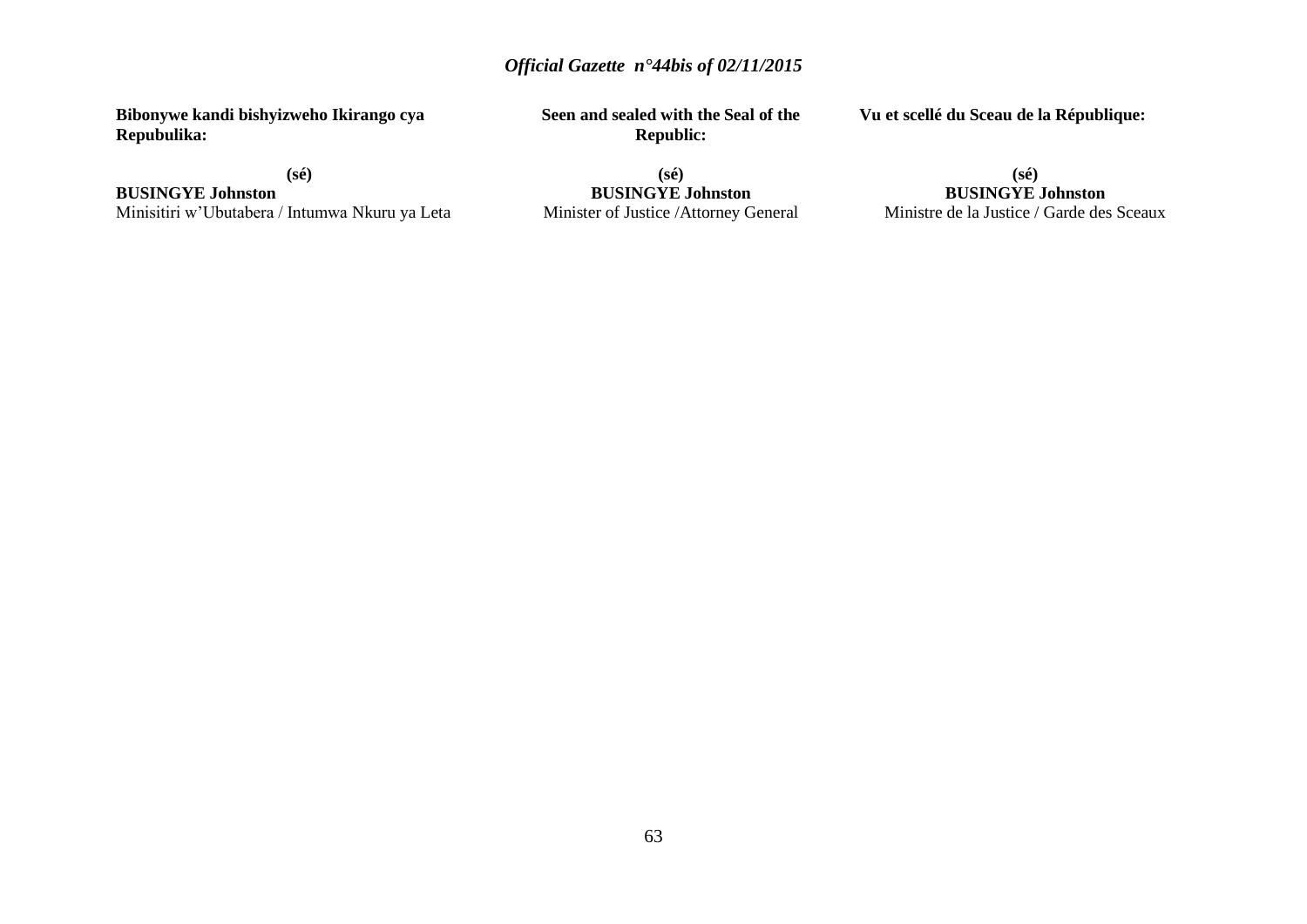# **AMABWIRIZA N° 001/2015 YO KU WA 01/11/2015 Y'INAMA NJYANAMA Y'UMUJYI WA KIGALI AGENA IMIKORERE Y'IKIGO CY'UMUJYI WA KIGALI CYAKIRA ABAFITE IMYITWARIRE IBANGAMIRA ITUZE N'UMUTEKANO W'ABATURAGE**

## **INAMA NJYANAMA Y'UMUJYI WA KIGALI,**

Ishingiye ku Itegeko Nshinga rya Repubulika y'u Rwanda ryo ku wa 04 Kamena 2003 nk'uko ryavuguruwe kugeza ubu, cyane cyane mu ngingo zaryo, iya 10, 23, 41, 43, 47, n'iya 201;

Ishingiye ku Itegeko nº 87/2013 ryo kuwa 11/09/2013 rigena imitunganyirize n'imikorere y'inzego z'imitegekere y'Igihugu zegerejwe abaturage, cyane cyane mu ngingo yaryo ya 39;

Isubiye ku mabwiriza n° 02/2006 yo kuwa 28/05/2006 y'Inama Njyanama y'Umujyi wa Kigali agena uburyo bwo gukumira ibibazo biterwa n'inzererezi;

Ishingiye ku myanzuro y'inama y'Inama Njyanama yo ku wa 01 Ugushyingo 2015 yigaga ku buryo bwo gufasha guhinduka abafite imyitwarire ibangamiye ituze n'umutekano w'abaturage;

## **ITANZE AMABWIRIZA AKURIKIRA:**

## **UMUTWE WA MBERE: INGINGO RUSANGE**

### **Ingingo ya mbere: Icyo aya mabwiriza agamije:**

Aya mabwiriza agena imikorere y'ikigo cyakira abafite imyitwarire ibangamira ituze n'umutekano w'abaturage;

### **Ingingo ya 2: Ibisobanuro by'amagambo**

Muri aya mabwiriza, amagambo akurikira asobanurwa ku buryo bukurikira:

**1° Ikigo** cyangwa **KRTC (Kigali Rehabilitation Transit Center):** ni Ikigo cy'Umujyi wa Kigali cyakira, gicumbikira kandi kikanasuzuma abantu bafite imyitwarire ibangamira ituze ry'abaturage, mbere y'uko batoranywa bakoherezwa ahandi cyangwa bakagifashirizwamo by'igihe gito.

**2 o Imyitwarire ibangamira ituze n'umutekano w'abaturage**: bivuga ingeso n'imyitwarire mibi nk'uburaya, gukoresha ibiyobyabwenge, gusabiriza, ubujura, gukina urusimbi, ubucuruzi bw'akajagari, n'indi myitwarire yashyira ubuzima bw'abantu mu kaga.

**3** o **Inyigisho:** Amasomo n'ibiganiro bihabwa abanyuzwa mu kigo hagamijwe kubagarura mu murongo mwiza no kubaganisha ku mibereho n'ubuzima biboneye.

**4 <sup>o</sup>Itsinda:** Bivuze abashinzwe igikorwa cyo gusuzuma no gutoranya abarangwa n'imyitwarire ibangamira ituze n'umutekano by'abaturage.

**5 <sup>o</sup>Gutoranya:** Bivuga igikorwa kigamije kuganira n'uwazanywe mu kigo nk'ubangamiye ituze n'umutekano by'abaturage, kumumenya byimbitse, kumushakaho amakuru, no gufata icyemezo cy'ibigomba kumukorerwa.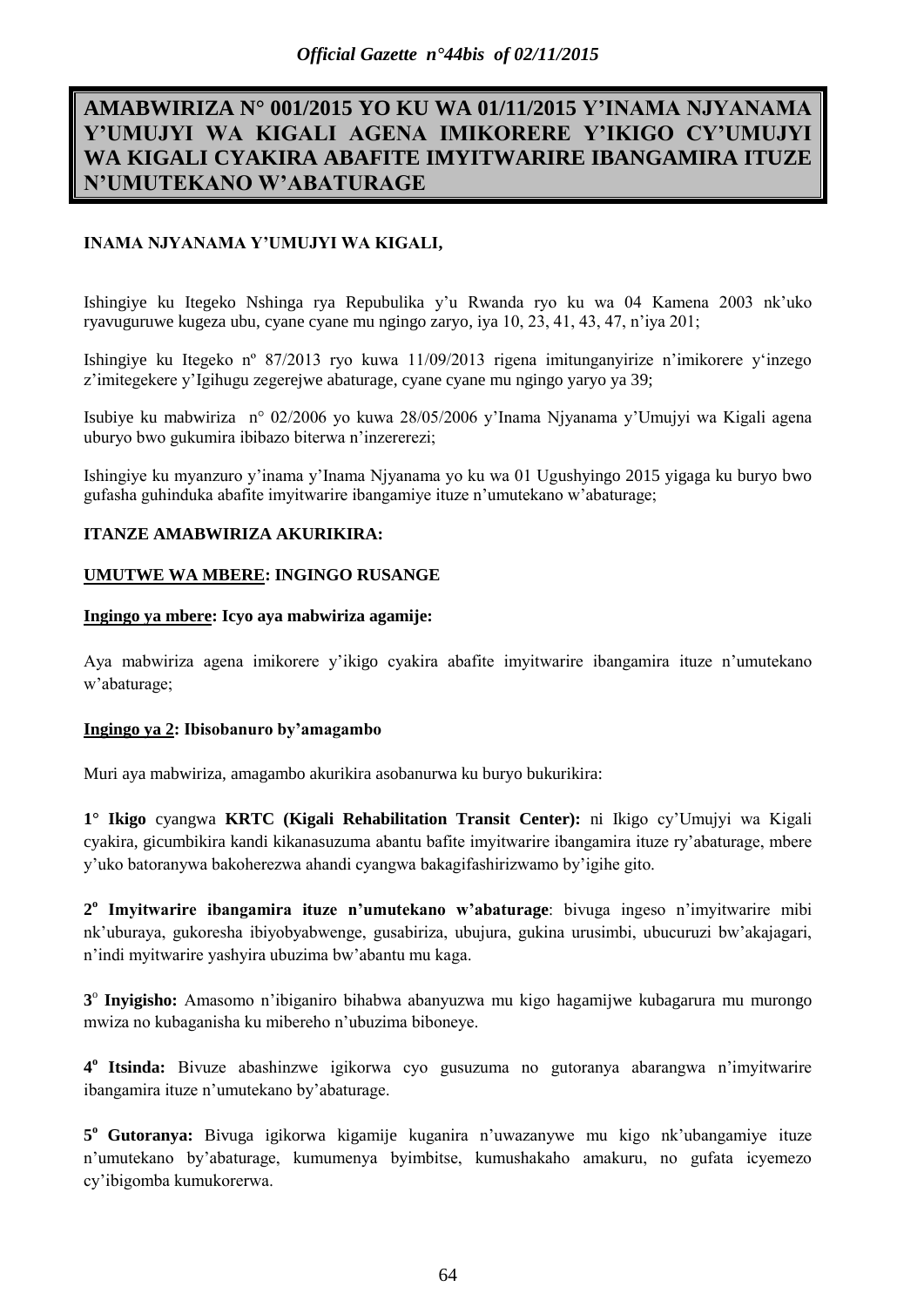## **UMUTWE WA II: INSHINGANO Z'IKIGO**

## **Ingingo ya 3: Ikigo gishinzwe ibi bikurikira:**

- 1° Kwakira no kwandika mu gitabo cyabugenewe umwirondoro wa buri muntu, n'ibikorwa yafatiwemo bibangamiye ituze n'umutekano w'abaturage n'uburyo yabikoraga;
- 2° Gutunga abafatiwe mu bikorwa bibangamiye ituze n'umutekano w'abaturage, kubaha ubujyanama mu by'ubuzima no korohereza abafite ibibazo by'amategeko kubona ubujyanama mu by'amategeko;
- 3° Gutegura uko boherezwa aho itsinda ryasanze ari ho habafasha kugira imibereho n'ubuzima biboneye;
- 4° Gutegura gahunda y'inyigisho n'ibiganiro bigenewe abakiriwe n'ikigo;
- 5° Kwita ku isuku, umutekano, gufata ingamba zose zikumira indwara n'ibyorezo mu kigo, no gufasha guhinduka abo itsinda ryasanze nta handi bakoherezwa;
- 6° Gutegura uko bajya mu myitozo ngororangingo n'imyidagaduro nko kubyina, itorero, gukina igisoro, kuririmba n'ibindi byabafasha kwidagadura;
- 7° Ikigo kigomba kugira ibyo kurya bikwiye birimo intungamubiri z'ibanze n'amazi meza ahagije yo kunywa;
- 8° Gushyiraho gahunda n'amabwiriza y'imikorere;
- 9° Gukora indi mirimo iyo ari yose yafasha mu guhindura imyitwarire y'uwashyikirijwe Ikigo cya KRTC.

## **UMUTWE WA III: IMIKORERE Y'IKIGO N'IMIKORANIRE N'IZINDI NZEGO**

## **Ingingo ya 4: Uburyo bwo kwakira ushyikirijwe ikigo**

Ubuyobozi bw'ikigo bushinzwe kwakira cyangwa kutakira abazanwa mu Kigo cyangwa abandi bantu bafite icyo bakeneye mu kigo.

## **Ingingo ya 5: Gushyikiriza ikigo ufatiwe mu bikorwa by'imyitwarire ibangamiye ituze**

Polisi y'Igihugu ishyikiriza Ikigo umuntu wafatiwe mu bikorwa bigaragaza imyitwarire ibangamiye ituze n'umutekano w'abaturage.

Ku bufatanye na Polisi y'Igihugu kandi ubuyobozi bw'inzego z'ibanze cyangwa umuryango w'uwagaragaweho imyitwarire n'ingeso bibangamiye ituze n'umutekano w'abaturage bashobora gusaba ko ashyikirizwa Ikigo cya KRTC.

## **Ingingo ya 6: Kwandika ushyikirijwe Ikigo**

Umuntu ushyikirijwe Ikigo, umwirondoro we n'ibikorwa yafatiwemo byandikwa mu gitabo cyabugenewe kandi akuzurizwa ifishi iri ku mugereka w'aya mabwiriza.

Ikigo kandi kigomba kumenya uburwayi bwihariye bw'abakiriwe abihutirwa bagahita bashyikirizwa ibitabo cyangwa bagahabwa ubuvuzi bw'ibanze, abafite indwara zanduza bagatandukanywa n'abandi.

## **Ingingo ya 7: Itsinda rishinzwe gushyira abashyikirijwe Ikigo mu byiciro**

Hashyizweho itsinda rishinzwe gusesengura ibibazo by'abashyikirijwe Ikigo no kubashyira mu byiciro rigizwe n'abantu bakurikira:

- 1° Uhagarariye Minisiteri y'Ubutabera (Umuhuzabikorwa wa MAJ), Umuyobozi w'Itsinda;
- 2° Ahagarariye buri Karere mu tugize Umujyi wa Kigali;
- 3° Ubuyobozi bw'Ikigo;
- 4° Uhagarariye ibitaro by'Akarere;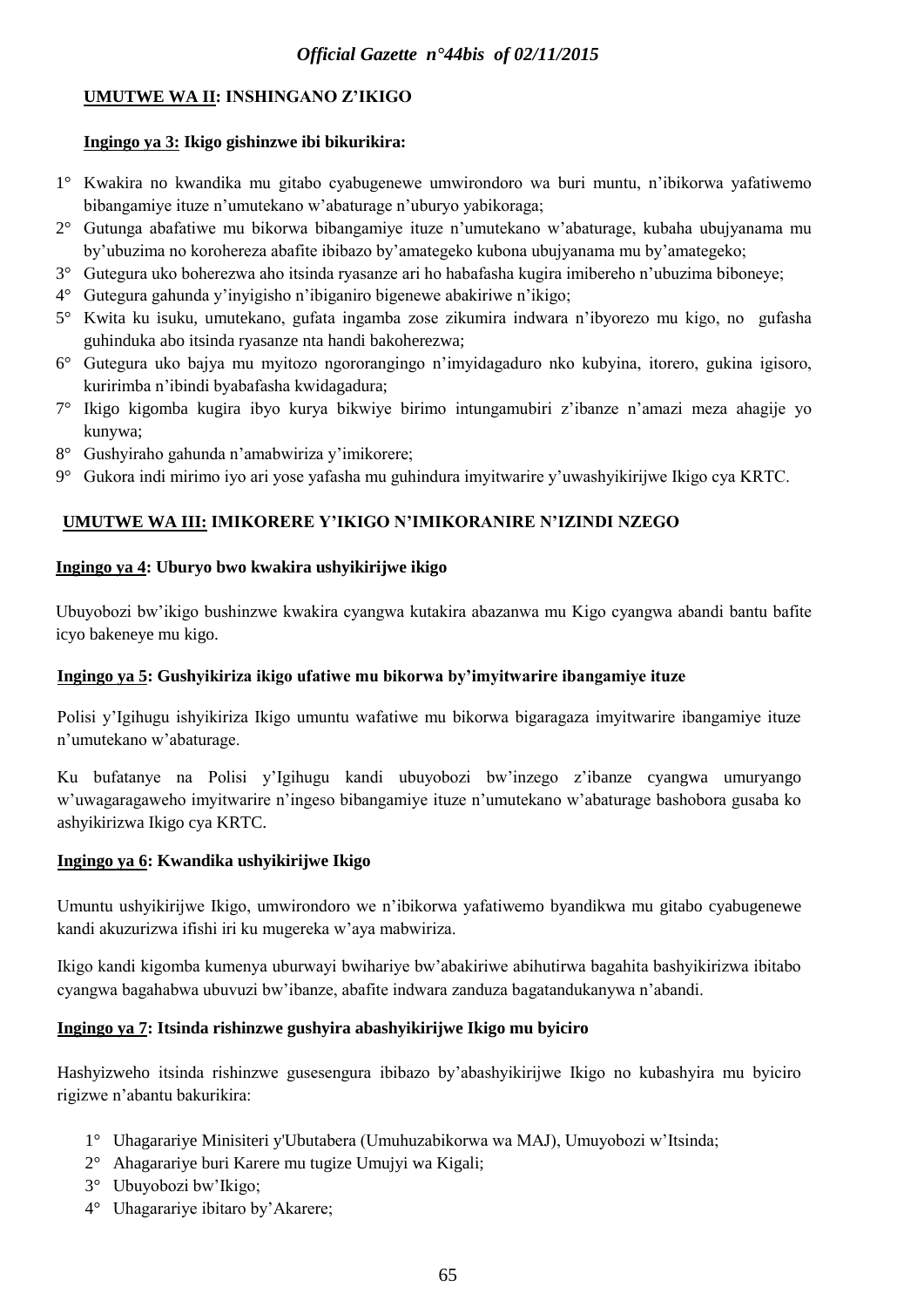5° Undi wese itsinda ryasanga ari ngombwa.

## **Ingingo ya 8: Gushyira abashyikirijwe ikigo mu byiciro**

Itsinda rimaze gusesengura ibibazo b'uwashyikirijwe ikigo, rishobora kwemeza:

- 1° Kumushyikiriza Ubugenzacyaha;
- 2° Kumujyana mu Kigo ngororamuco;
- 3° Kumushyikiriza ababyeyi be cyangwa umuryango akomokamo binyujijwe ku Buyobozi bw'Akarere akomokamo;
- 4° Kumujyana mu bitaro by'Akarere kugira ngo ahabwe ubuvuzi akeneye;
- 5° Kugena ahandi yajyanwa hagamijwe kumusubiza mu buzima buhesha agaciro imibereho ye ya buri munsi;
- 6° Kwemeza ko uwashyikirijwe Ikigo afashirizwa by'igihe gito muri KRTC.

## **Ingingo ya 9: Igihe ntarengwa cyo gushyirwa mu cyiciro**

Uwashyikirijwe ikigo, ntagomba kurenza amasaha 72 abarwa uhereye igihe yashyikiririjwe ikigo, atarafatirwa icyemezo.

## **Ingingo ya 10**: **Koherezwa ahandi**

Mu gihe itsinda rimaze gufata kimwe mu byemezo bivugwa mu ngingo ya 9, uretse icyo kuguma gufashirizwa mu Kigo igihe gito, uwashyikirijwe ikigo agomba koherezwa aho itsinda ryagennye mu gihe kitarenze iminsi 14.

## **Ingingo ya 11: Gufashirizwa muri KRTC by'igihe gito**

Mu gihe Itsinda ryafashe umwanzuro w'uko umuntu afashirizwa by'igihe gito mu kigo, rigomba no kugaragaza igihe azamara n'ibyo agomba gukorerwa.

## **Ingingo ya 12: Ihererekanya ry'umaze gutoranywa hagati y'ikigo n'umwakiriye**

Ufatiwe kimwe mu byemezo bivugwa mu ngingo ya 9, ashyikirizwa ikigo cyangwa umuntu umwakiriye bigakorerwa inyandiko irambuye, iri ku mugereka w'aya mabwiriza ikigo kigasigarana kopi yo kubika.

Ku muntu wafatiwe icyemezo cyo gufashirizwa by'igihe gito mu Kigo, mbere yo kumusubiza umuryango we cyangwa mu Karere akomokamo, Itsinda ribanza kumukorera isuzuma ryemeza ko yahinduye imyitwarire kandi ahakuye ubumenyi mu byo yigishijwe. Isuzuma rikorwa hashingiwe ku ifishi iri ku mugereka.

Mu gihe isuzuma rigaragaje ko ibyo bitaragerwaho, Itsinda rifata umwanzuro wo kohereza uwo muntu muri kimwe mu bigo byavuzwe mu ngingo ya 9 y'aya mabwiriza cyangwa kumugumana mu Kigo mu kindi gihe ryagena.

### **Ingingo ya 13: Uburenganzira umuntu wakiriwe n'Ikigo cya KRTC afite**

- 1° Isuku ku mubiri, ku myambaro n'aho aryama no kugira uburenganzira bwo kuvurwa igihe cyose arwaye;
- 2° Uburenganzira bwo kudatotezwa cyangwa gukorerwa ivangura iryo ari ryo ryose;
- 3° Uburenganzira bwo gutanga inama n'ibitekerezo no kugaragaza ibitagenda neza mu guhindura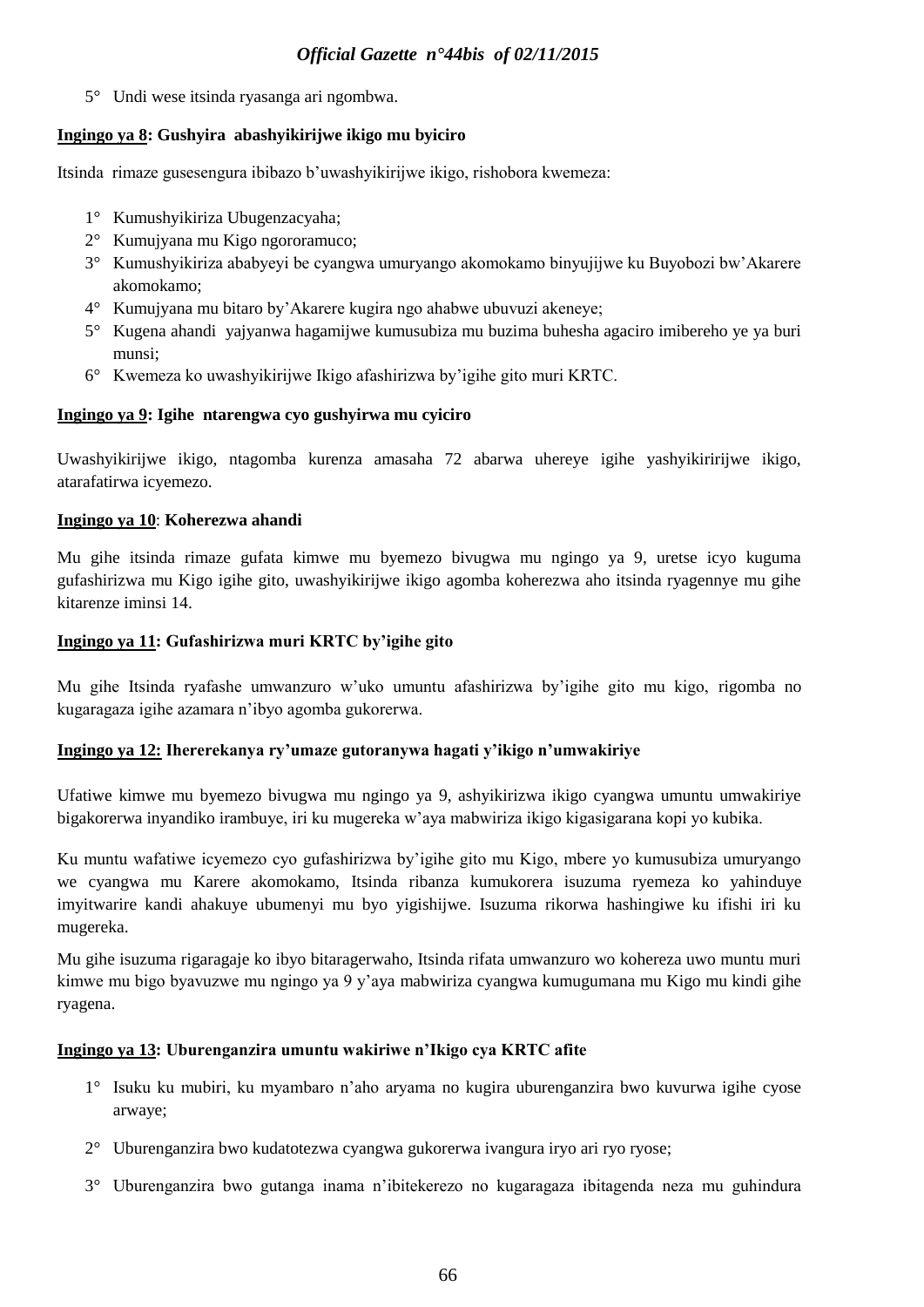imyitwarire;

- 4° Uburenganzira bwo gusurwa, kumenya amakuru, gusenga no kwidagadura;
- 5° Uburenganzira ku ibintu bye byose byafatiriwe, uretse ibifitanye isano n'ibyakoreshejwe mu myitwarire ibangamiye ituze n'umutekano w'abaturage;
- 6° Kudahanishwa ibihano bikomeretsa cyagwa bibabaza umubiri;
- 7° Ikigo kandi kigomba kwita ku bundi burenganzira bwa muntu.

### **Ingingo ya 14: Ibyo uwakiriwe mu kigo cya KRTC atemerewe**

Abacumbikiwe mu kigo ntibemerewe ibi bikurikira:

- 1° Gutunga telefoni atabiherewe uburenganzira n'umuyobozi w'ikigo;
- 2° Gusohoka mu kigo atabiherewe uruhushya n'umuyobozi w'ikigo;
- 3° Gutunga no kwinjiza mu Kigo ibikoresho, ibiribwa cyangwa ibinyobwa atabiherewe uburenganzira n'ubuyobozi bw'Ikigo;
- 4° Kwanga gukurikiza gahunda zateguwe n'ikigo.

Mu gihe abakiriwe mu Kigo bafatanywe ibyo bitemewe, Ikigo kirabifatira, kikazabisubiza nyirabyo igihe asezerewe, uretse ibyangirika nk'ibiribwa n'ibinyobwa ikigo gishobora kujugunya.

## **Ingingo ya15: Inyigisho n'ibiganiro bihabwa abazanywe mu kigo**

Abakiriwe mu Kigo bahabwa inyigisho n'ibiganiro binyuranye bibafasha kugaruka mu murongo uganisha ku myitwarire n'ubuzima biboneye. Izi nyigisho zitegurwa kandi zigatangwa n'abantu banyuranye bafite ubumenyi muri zo kandi babisabwe n'ubuyobozi bw'Ikigo.

Ikigo giteganya kandi ibindi biganiro byihariye nk'ubujyanama mu by'ihungabana n'ibindi bisa nkabyo bigamije gufasha no kuvura abakiriwe mu Kigo, mu gihe ari byo bakeneye kugira ngo bagarure imyitwarire iboneye.

Ikigo gitegura gahunda n'integanyanyigisho, bikemezwa n'ubuyobozi bw'Umujyi wa Kigali.

## **UMUTWE WA IV** : **IBYEREKERANYE N`INGINGO ZINYURANYE N`IZISOZA**

### **Ingingo ya 16**: **Ivanwaho ry'ingingo zinyuranyije n'aya mabwiriza**

Ingingo zose z'amabwiriza abanziriza aya kandi zinyuranyije na yo zivanyweho.

## **Ingingo ya 17: Igihe amabwiriza atangirira gukurikizwa**

Aya mabwiriza atangira gukurikizwa ku munsi atangarijweho mu Igazeti ya Leta ya Repubulika y'u Rwanda.

Kigali, ku wa **01/11/2015**

**(sé) Dr SEBASHONGORE Dieudonné Umuyobozi w'Inama Njyanama y'Umujyi wa Kigali**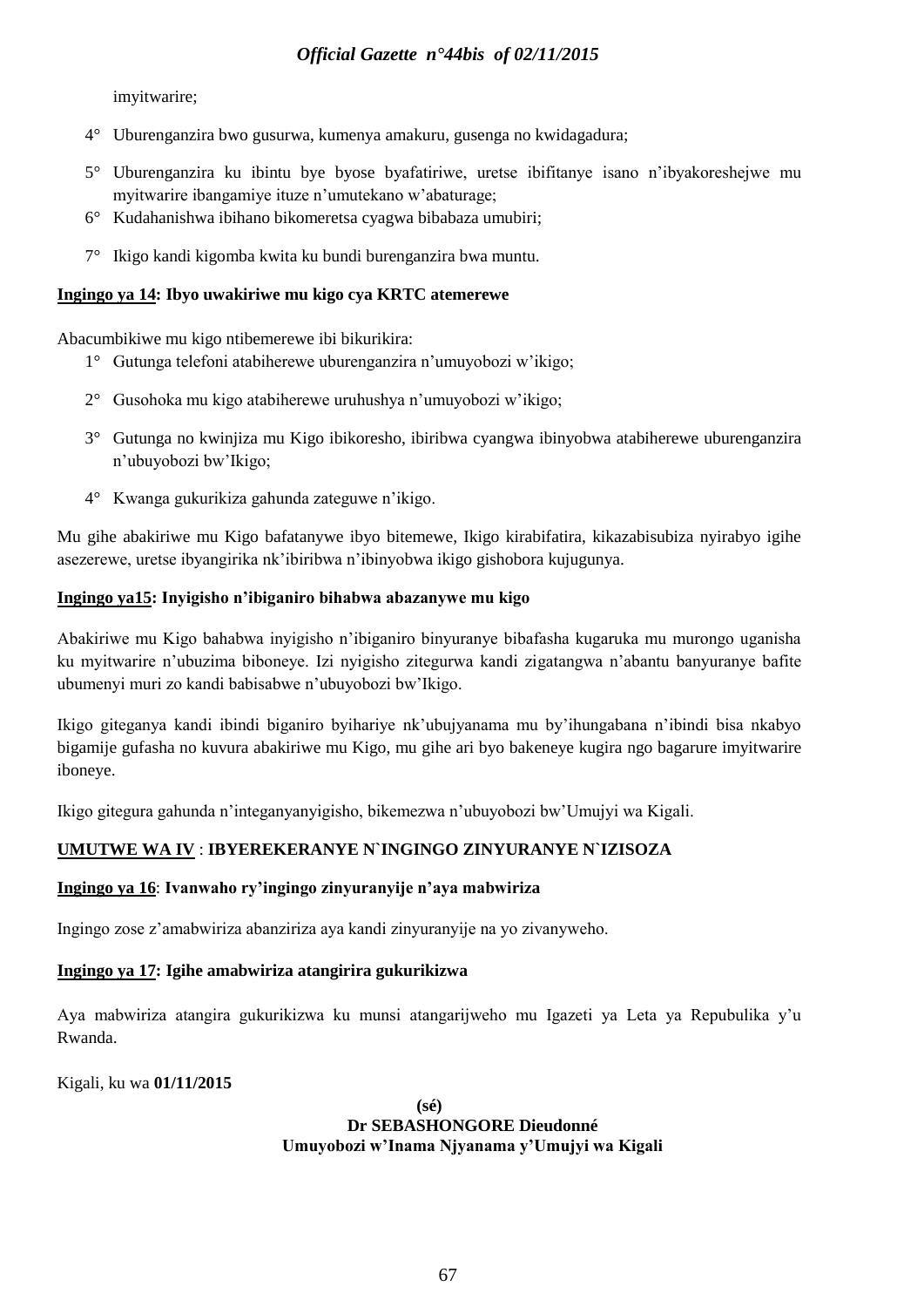# **IFISHI Y'UWAKIRIWE MURI KRTC**

#### I. **UMWIRONDORO**

| YAVUTSE TARIKI $\ldots \ldots \ldots \ldots \ldots \ldots \ldots \ldots$ |  |
|--------------------------------------------------------------------------|--|
|                                                                          |  |
|                                                                          |  |

#### II. AHO AKOMOKA:

#### III. **AHO ABARIZWA UBU:**

#### IV. **AHO YAFATIWE:**

#### V.

#### VI.

#### VII. IBYASHINGIWEHO MU KUMUFATIRA ICYEMEZO;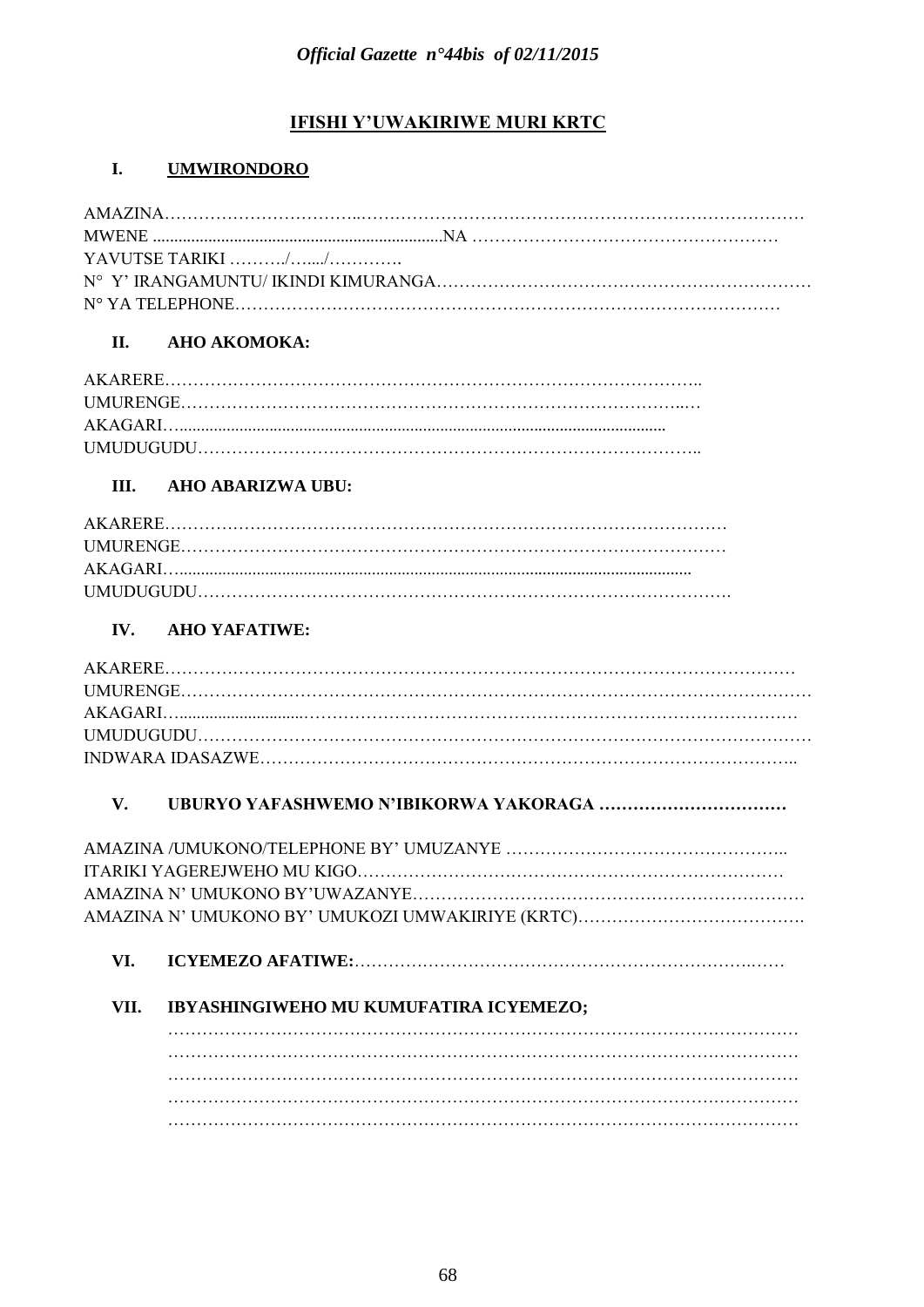**VIII. AMAZINA/UMUKONO/ITARIKI ABAGIZE ITSINDA BAFATIYE ICYEMEZO:**  1. 2. 3. 4. 5. **IX. ICYO UWAZANYWE MU KIGO, UMUBYEYI CYANGWA UMUHAGARARIYE ABIVUGAHO**  ……………………………………………………………………………………………………………… ……………………………………………………………………………………………………………… ……………………………………………………………………………………………………………… ……………………………………………………………………………………………………………… ……………………………………………………………………………………………………………… **AMAZINA/UMUKONO NA KASHE BY'UMUYOBOZI W'IKIGO** ……………………………………………………………………………………………………………… ………………………………………………………………………………………………………………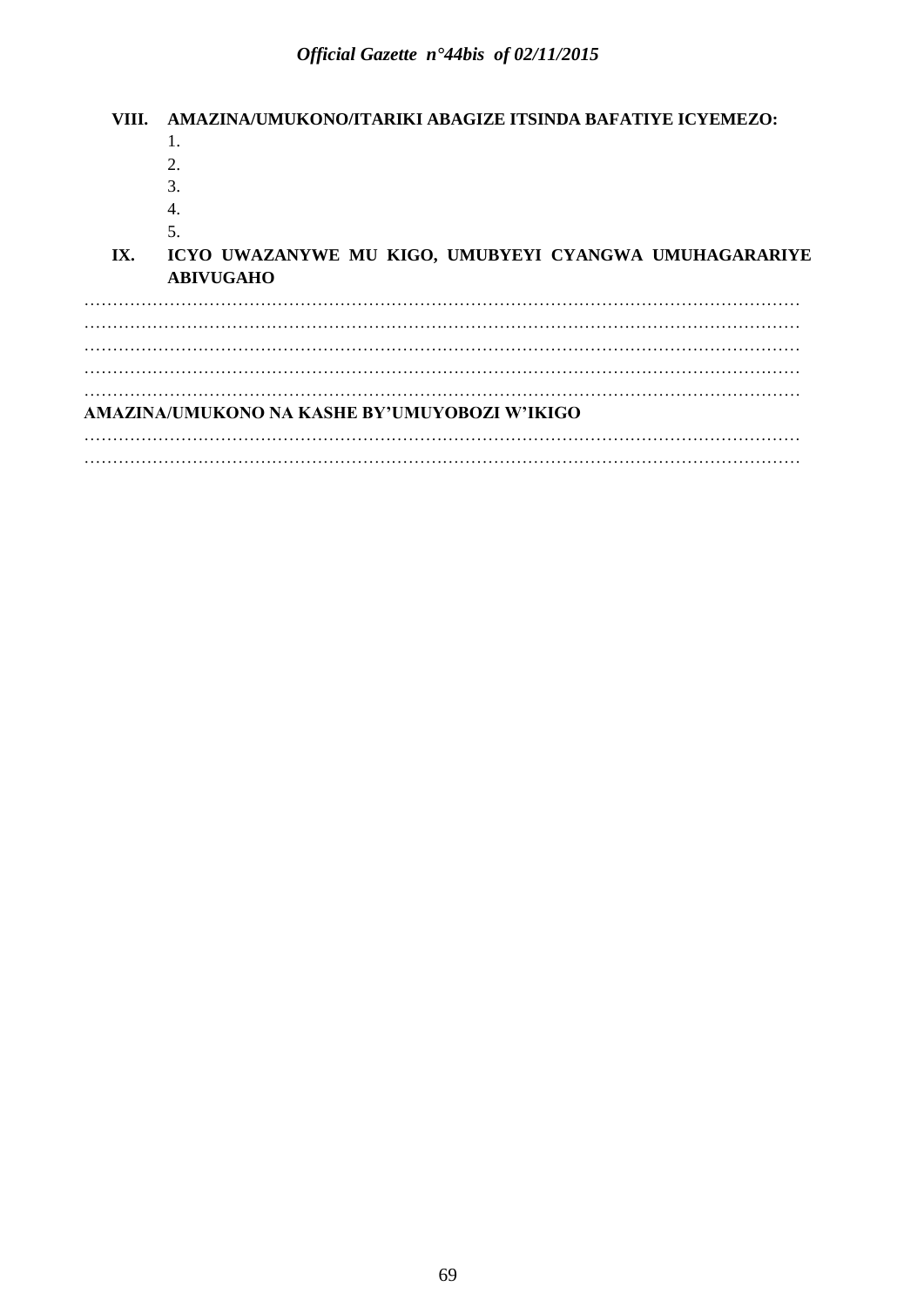# **IFISHI Y'UWOHEREJWE GUFASHIRIZWA AHANDI**

# **UMWIRONDORO**

| L.   | АНО АКОМОКА:                                                                      |
|------|-----------------------------------------------------------------------------------|
|      |                                                                                   |
|      |                                                                                   |
|      |                                                                                   |
|      |                                                                                   |
| II.  |                                                                                   |
|      |                                                                                   |
|      | <b>IMYANZURO Y'IBYAVUYE MU ISUZUMA</b>                                            |
|      |                                                                                   |
| III. |                                                                                   |
|      |                                                                                   |
| IV.  | AMAZINA N'UMUKONO BY' UWOHEREJWE                                                  |
| V.   | AMAZINA/UMUKONO NA KASHE BY'UMUYOBOZI W'IKIGO                                     |
| VI.  | AMAZINA N'UMUKONO BY'UMUYOBOZI W'IKIGO CYOHEREJWEMO<br><b>USEZEREWE MURI KRTC</b> |
|      |                                                                                   |
| VII. |                                                                                   |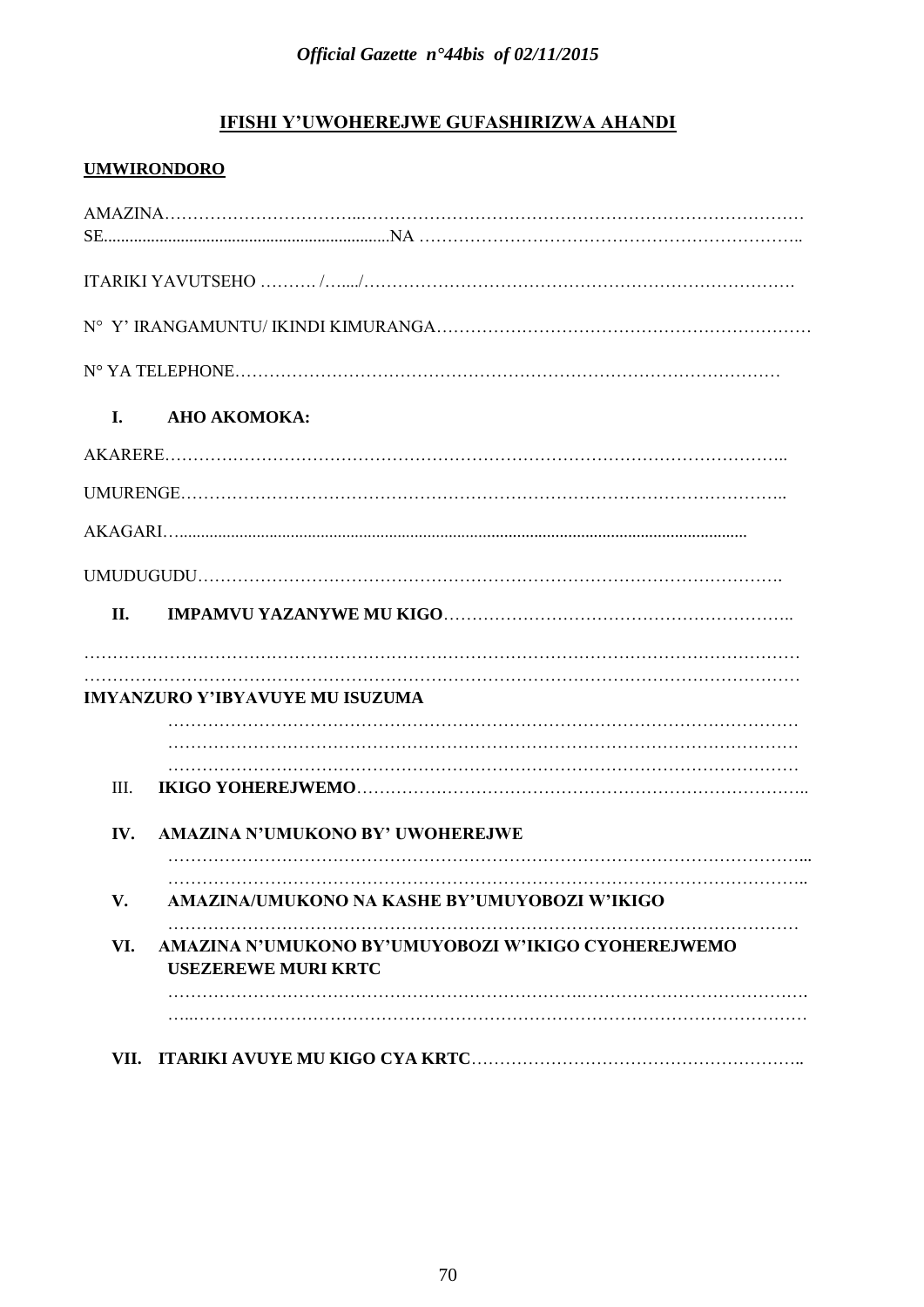# **IFISHI Y'UFASHIRIZWA MU KIGO CYA KRTC**

# **I. UMWIRONDORO**

# **II. AHO AKOMOKA:**

# **III. ICYEMEZO CYO GUFASHWAARI MURI KRTC**

|     | <b>IBIKORWA YAFATIWEMO:</b>                              |  |
|-----|----------------------------------------------------------|--|
|     |                                                          |  |
|     | ITARIKI ICYEMEZO CYO GUFASHIRIZWA MURI KRTC CYAFASHWEHO: |  |
|     |                                                          |  |
|     | IMPAMVU YO GUFASHIRIZWA MURI KRTC:                       |  |
|     |                                                          |  |
| IV. | AMASOMO, IBIGANIRO, UBUNDI BUFASHA AHABWA MURI KRTC      |  |
|     |                                                          |  |
|     |                                                          |  |
|     |                                                          |  |

# **V. ISUZUMA KU IMYITWARIRE:**